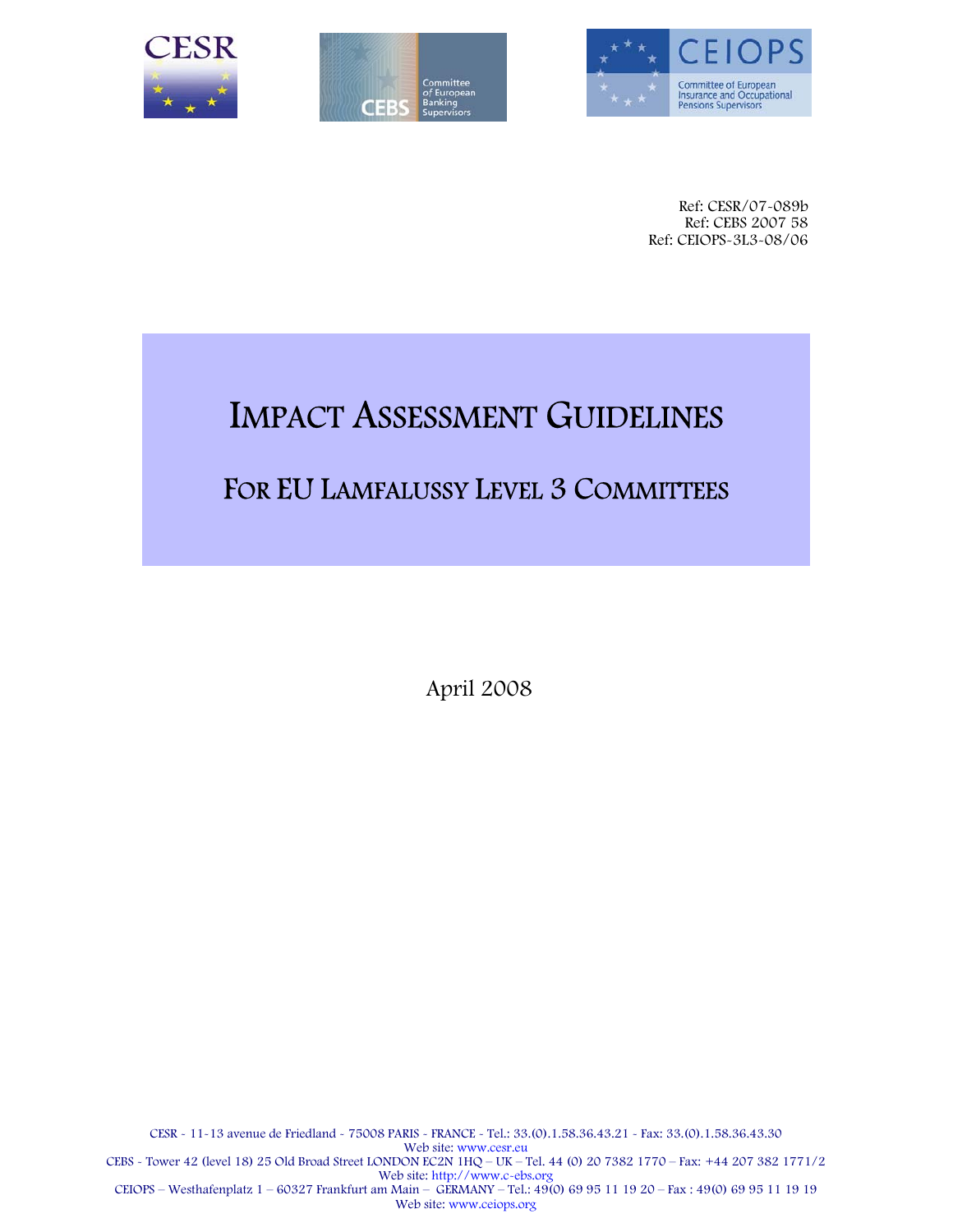





### TABLE OF CONTENTS

|                                                                               | <b>PAGE</b> |
|-------------------------------------------------------------------------------|-------------|
| FOREWORD BY THE LAMFALUSSY LEVEL 3 COMMITTEE CHAIRMEN                         | 4           |
| The Impact Assessment Guidelines in short                                     | 5           |
| A. Background information on IA                                               | 6           |
| B. IA in eight steps                                                          | 9           |
| C. Screening IA, Full IA, and the IA process                                  | 11          |
| D. Presenting the IA findings                                                 | 15          |
| E. The IA Summary Tables                                                      | 16          |
| THE IA GUIDELINES                                                             | 18          |
| 1. PREPARING A SCREENING IA OR A FULL IA                                      | 19          |
| 1.1. Why and when to prepare an IA?                                           | 19          |
| 1.2. What is the problem?                                                     | 20          |
| 1.3. Is there a market failure?                                               | 21          |
| 1.4. Is the problem due to regulatory failure?                                | 22          |
| 1.5. Market/regulatory failures as risks to Level 3 Committees'<br>objectives | 23          |
| 1.6. Identifying MFAs / RFAs – is intervention justified?                     | 24          |
| 1.7. What are the regulatory objectives?                                      | 25          |
| 1.8. What are the policy options?                                             | 27          |
| 1.9. The Level 3 Committee perspective to adopt                               | 27          |
| 1.10. When is a quantitative and when is a<br>qualitative analysis needed?    | 28          |
| 1.11. Assessing the benefits, the costs and the net benefit                   | 29          |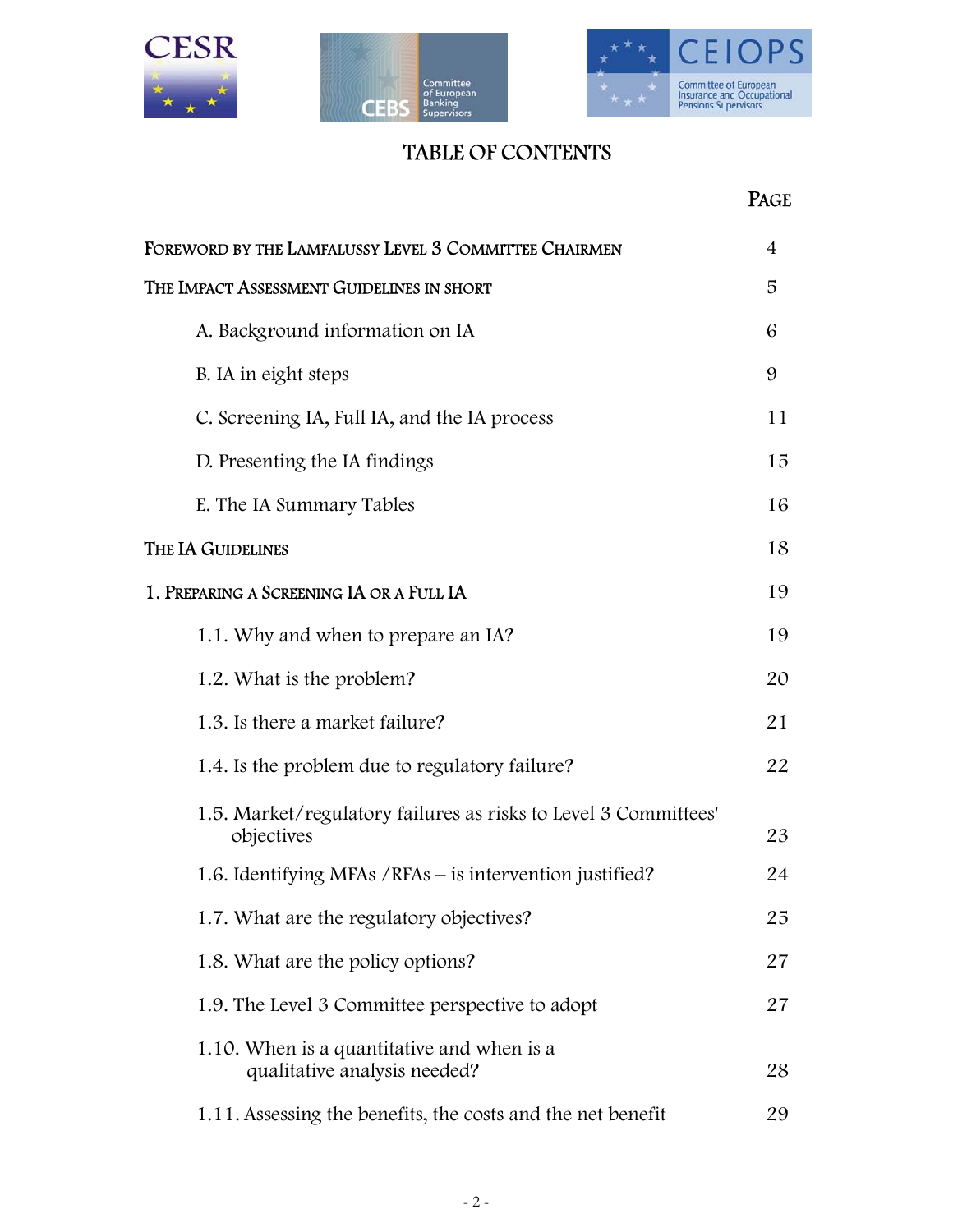





| 1.11.1. Assessing the costs of policy options                             | 30 |
|---------------------------------------------------------------------------|----|
| 1.11.2. Assessing the benefits of policy options                          | 32 |
| 1.11.3. Discounting the costs, benefits and the<br>net benefit            | 34 |
| 1.11.4. Risk and Uncertainty                                              | 35 |
| 1.12. Comparing policy options                                            | 35 |
| 2. WHAT TO DO FOR CONSULTATION                                            | 37 |
| 2.1. The practice of consultation by Level 3 Committees                   | 37 |
| 2.2. The role of IA in the L3 consultation process                        | 37 |
| 2.2.1. Pre-Consultation Paper period                                      | 37 |
| 2.2.2. Post-Consultation Paper period                                     | 38 |
| 2.2.3. Preparing a feedback statement that refers to IA                   | 38 |
| 3. KEEPING POLICIES UNDER REVIEW                                          | 40 |
| 3.1. When to review policies                                              | 40 |
| 3.2. When to prepare an ex-post IA                                        | 40 |
| 4. HOW TO REPORT ON IA                                                    | 43 |
| <b>APPENDIX 1</b> – Principles for IA in the area of financial regulation | 45 |
| <b>APPENDIX 2</b> – Indicative IA questionnaire                           | 47 |
| <b>APPENDIX 3 - Market failures</b>                                       | 50 |
| <b>APPENDIX 4</b> - The different types of costs                          | 55 |
| <b>APPENDIX 5</b> – Techniques for assessing benefits                     | 59 |
| <b>APPENDIX 6</b> – Comparing policies with different time horizons       | 61 |
| APPENDIX 7 - A quantitative CBA spreadsheet model                         | 62 |
| APPENDIX 8 - Selected references on IA                                    | 67 |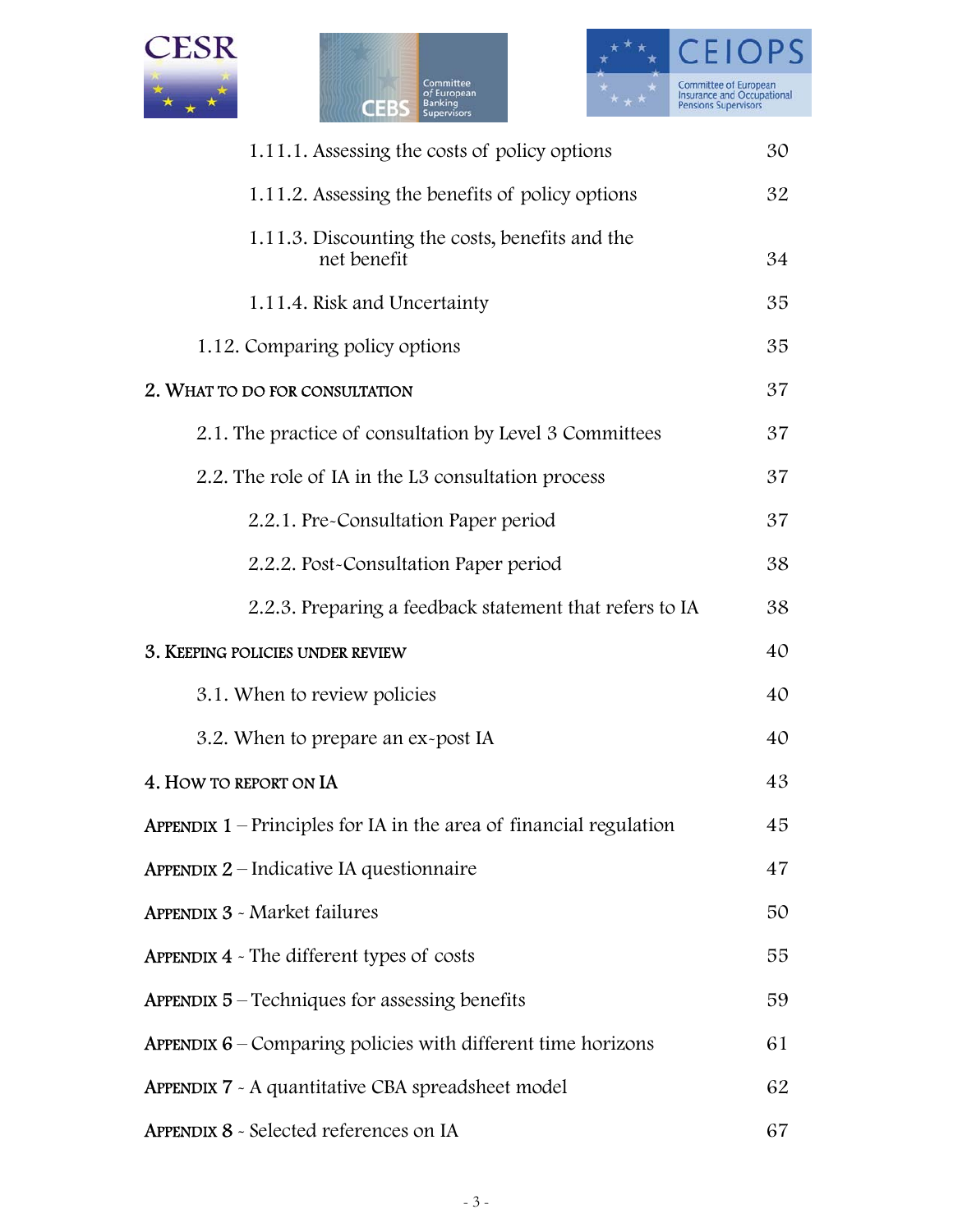





## FOREWORD

# BY THE LAMFALUSSY LEVEL 3 COMMITTEE **CHAIRMEN**

These Guidelines have been developed to help ensure the effective use of impact assessment within the three Lamfalussy Level 3 Committees. They are consistent with the European Commission's approach to Better Regulation and, specifically, with the EC's own Impact Assessment Guidelines, though adapted to reflect the more specialised nature of financial services policy and the specific circumstances in which it is developed within the EU.

As recognised in one of the principles of the EC's Impact Assessment Guidelines, the Committees' Guidelines recognise that Impact Assessment needs to be proportionate to the significance, complexity and uncertainties of the problems to be solved.

The effective use of these Guidelines should enhance credibility and accountability in policy making. Although these Guidelines describe many practices that are already embedded in the Lamfalussy Level 3 Committees' policy making processes, the Guidelines bring additional structure to policy making and reinforce the Committees' commitment to transparent, evidence-based policymaking. One key feature through which this is achieved, is the role given in the Guidelines to market and regulatory failure analysis as tools for ensuring that the case for regulatory intervention is considered properly.

The Guidelines highlight the important role that the Committees' stakeholders will play, both in terms of the contribution that they can make to the conduct of impact assessments, and in providing the requisite level of challenge during informal and formal consultation phases. It was therefore pleasing to the Committees that they received so much positive and helpful feedback from those stakeholders who commented on the draft Guidelines during what was the first joint 3L3 consultation. The Committees are grateful for this input and look forward to working together with its stakeholders to make the use of impact assessments a success within the three Committees.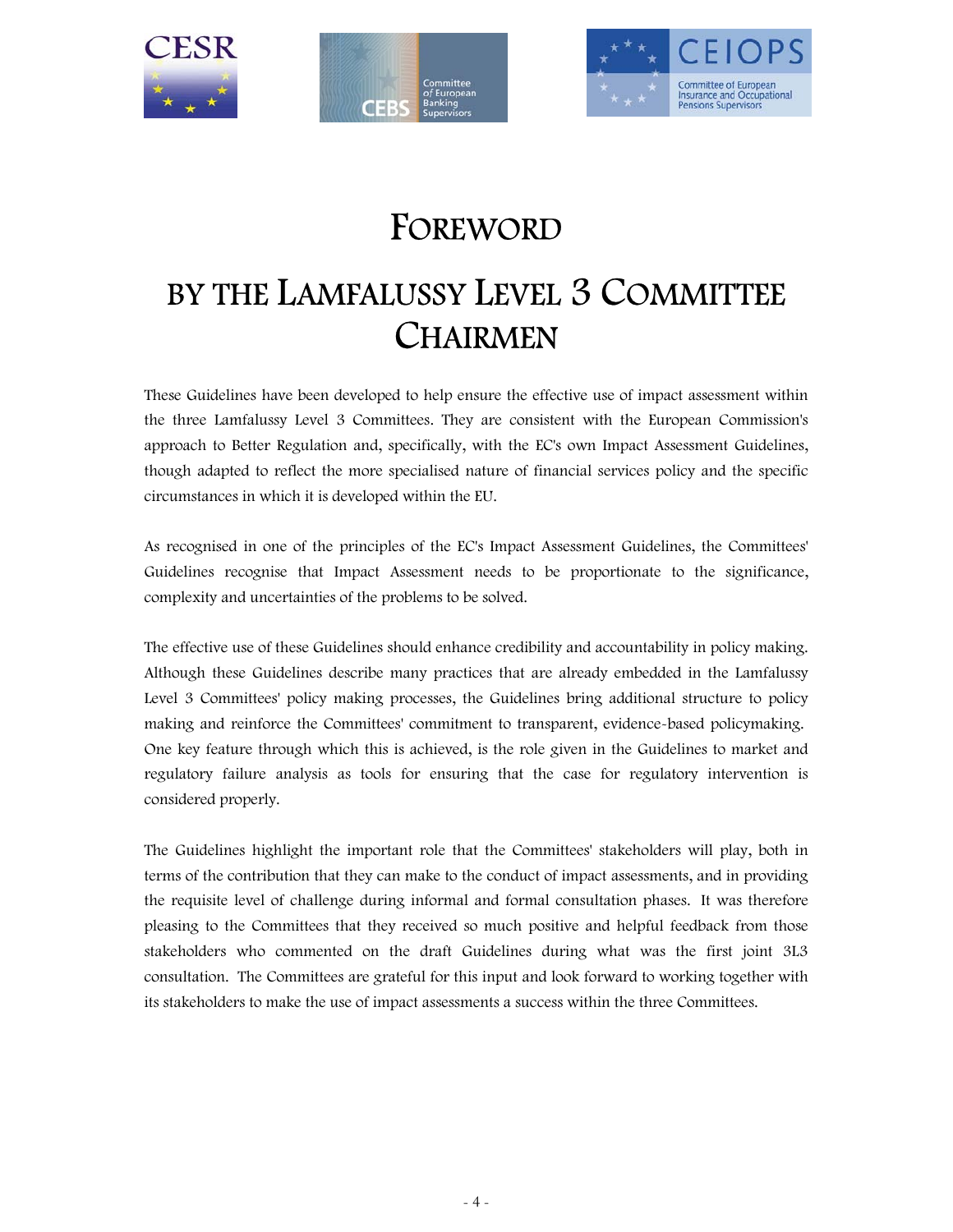





# THE IMPACT ASSESSMENT GUIDELINES IN SHORT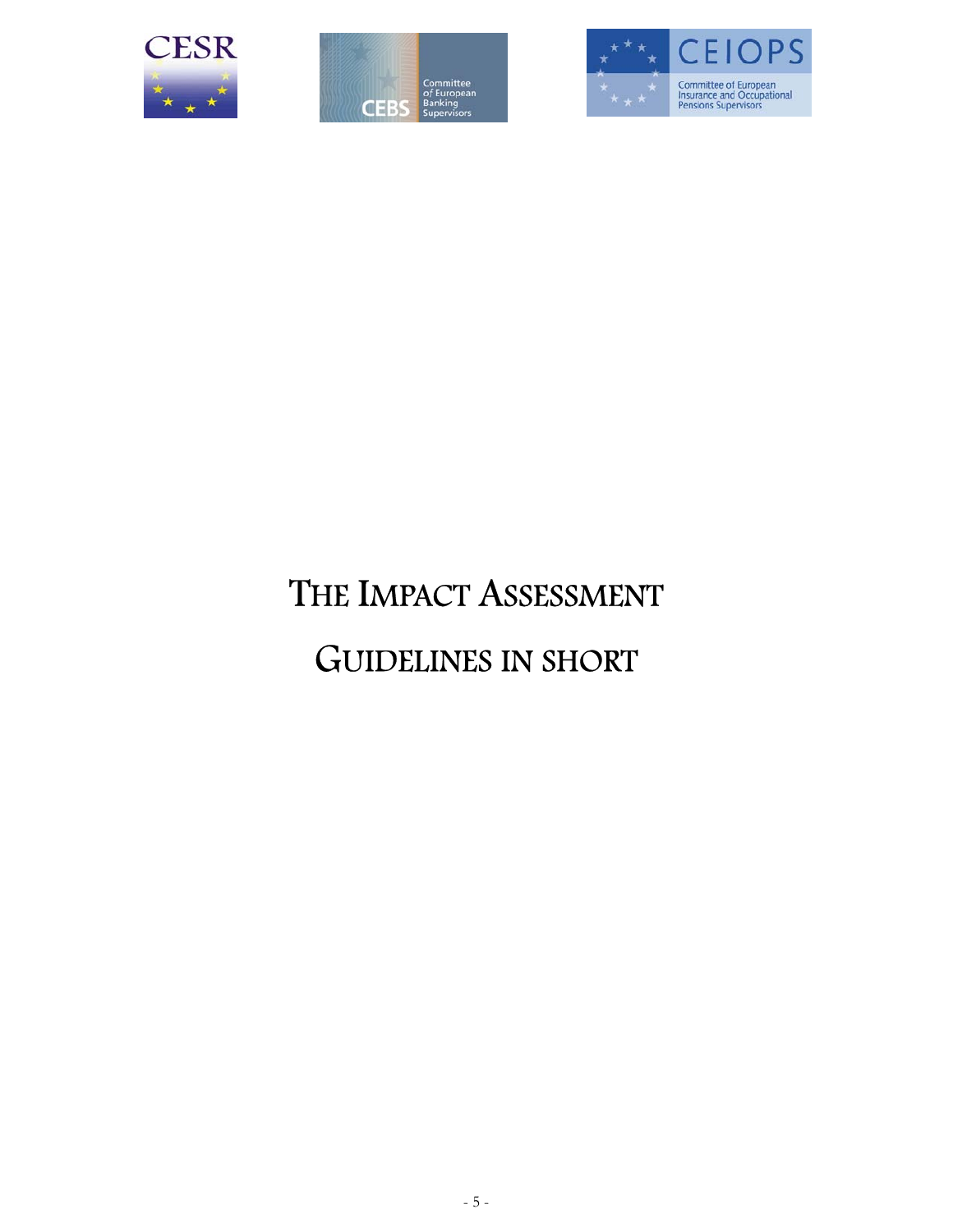





### A. BACKGROUND INFORMATION ON IA

#### Introduction

Decisions about regulatory policy and practice should be based on sound analysis. Impact assessment (IA hereafter) is a key tool in this regard. IA draws on economics and other social sciences to provide an analytical framework that ensures that policy proposals are justified in terms of a proper understanding of the nature of perceived problems.

As a disciplined approach it helps to identify the past or likely future effects of regulation and supervision on markets and, ensuring engagement with all affected parties, helps policy makers and stakeholders alike develop an appreciation of the respective (dis)advantages of previous policy responses and proposed policy options. In this way, it provides new information that can help policy makers to describe and explain the decision making process and thereby improves the way in which the most effective policies are identified, chosen and implemented. Moreover, through its formal and informal consultation procedures, IA makes regulatory policy more transparent and thus can help to make the EU's Lamfalussy Level 3 Committees - CESR, CEBS, and CEIOPS1 - (L3 Committees hereafter) more accountable. It is also a means of communication between the Committees, the different national regulators involved, the regulated firms and other affected or interested parties.

There is increasing recognition of the value of IA at EU level. For example, in an inter-institutional agreement of December 2003, the European institutions adopted the principle of better regulation for their legislative practice. In addition, the White Paper on financial services published at the beginning of 2006 mentions explicitly that IA will accompany any new Commission proposal2. Therefore, preparing an IA corresponds to good EU policy practice and is in line with the wider efforts made to develop better regulation.

It is against this background that the L3 Committees adopted Principles on Impact Assessment in late 20063. It was decided to develop more guidance for policymakers on this basis. The present IA Guidelines are the outcome of this project. They involved co-ordination of the EU Level 3 Committees and their content is designed for application to all financial regulatory and supervisory policy and practice.

#### Limits of IA

 $\ddot{ }$ 

<sup>&</sup>lt;sup>1</sup> The acronyms CESR, CEBS and CEIOPS respectively stand for Committee of European Securities Regulators, Committee of European Banking Supervisors, and Committee of European Insurance and Occupational Pensions Supervisors.

 $2^2$  COM(2005) 629 final, WHITE PAPER, Financial Services Policy 2005-2010, Brussels, 1.12.2005,

<sup>{</sup>SEC(2005) 1574, p.5

 $3$  See appendix 1.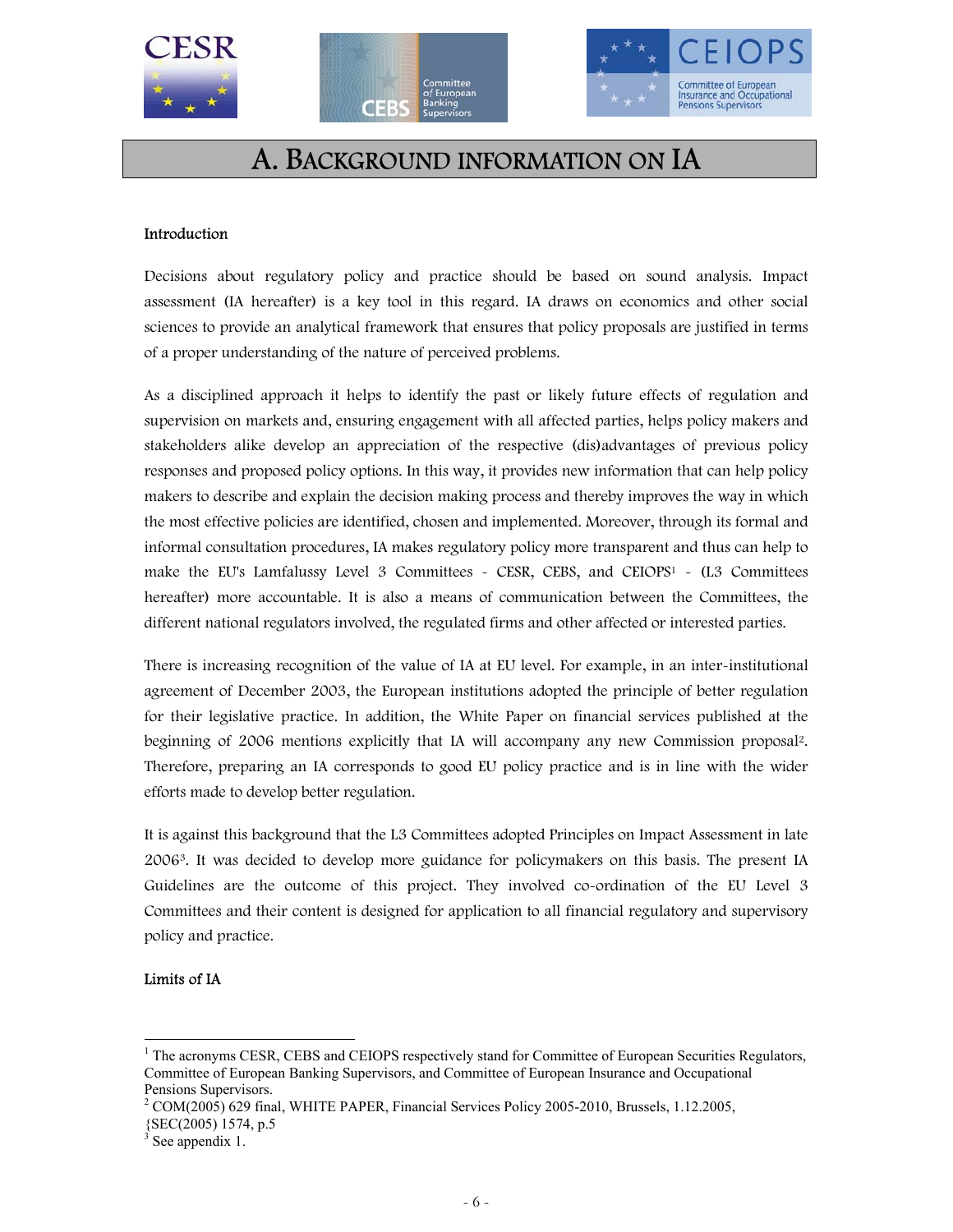





Within the EU policy making process, the main advantage of IA to the work which falls within the remit of the L3 Committees is to submit policymaking to a systematic and structured approach, provide a credible evidential basis for the advice and proposals of these committees and therefore give to this work much more weight.

An outcome of an IA is, however, not a substitute for decision making; it is merely a tool to assist decision makers. Therefore, the L3 Committees will give the results of IA exercises due consideration, but they will not be bound in their decisions by the outcome of an IA. In other words, IA - as a disciplined approach to policy making - will help inform the policy making process, but not become a substitute for it. Nevertheless, there is an understanding that any decision that deviates markedly from the findings of an IA exercise would require an explanation.

#### Use of IA by L3 Committees

Future work by the L3 Committees will mainly concern Level 3. For example it will have an important role to play in helping to clarify policy positions relating to supervisory convergence.

However, IA will also be used at Level 2 in at least two cases: when there is a review of Level 2 policies - this would correspond to an ex-post IA; and when the EU Commission seeks further or additional Level 2 advice by a L3 Committee– the volume of this type of work would increase again should the Commission introduce another FSAP, for example.

The IA could also be used at Level 1 or high level policy mandates given by the Commission to one of the Committees.

#### Proportionality and flexibility: Screening IAs and Full IAs

An IA needs to be proportionate to the significance, complexity and uncertainties of the problem or problems to be solved. Otherwise, it risks consuming scarce resources inefficiently or being insufficiently robust. Both would be counter-productive. The principle of proportionality will allow the L3 Committees to keep the detail of IAs within reasonable limits. The principle of proportionality is also central to the European Commission's guidelines on IA.

For example, the measures analysed through an IA at level 3 are likely to have significant structural and cost implications to consumers/investors and/or market participants. This can be considered a precondition for the need to carry out an IA. But when there is a reasonable presumption that the impact will be insignificant, then there is no need for an IA.

The time available for policy work by L3 Committees is usually very tight both for Level 2 and Level 3 work. Given these time constraints, the L3 Committees should commit to the use of Screening IAs, i.e. "light versions" of IA. These primarily qualitative exercises could be carried out before a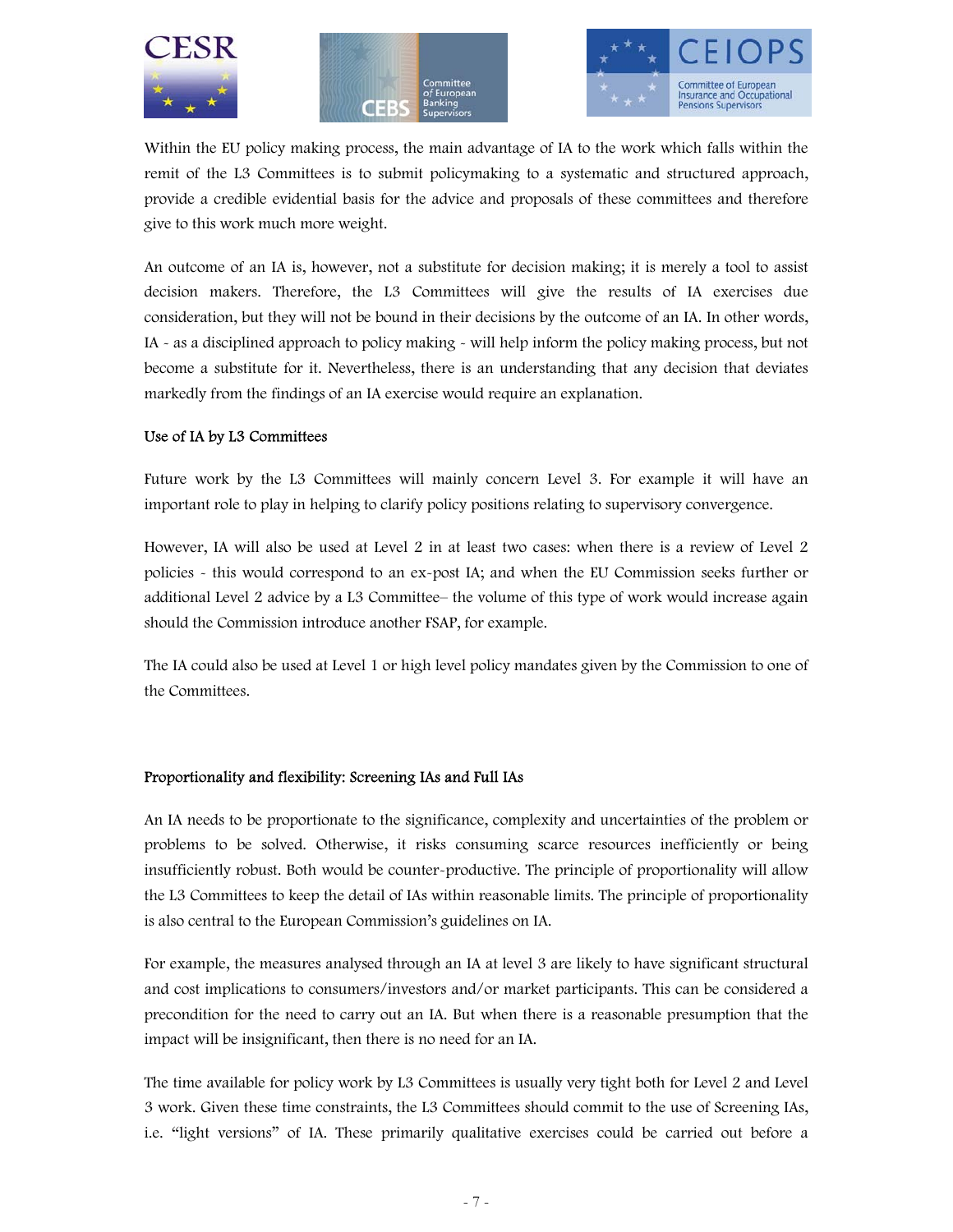





mandate for a particular problem is formulated by the Committee Chairs in order to help ascertain the appropriate scale of the analysis to be pursued after the mandate is issued. In any event, the use of Screening IAs is intended to simplify matters and avoid procedural over-complication so their role and use must be clearly circumscribed.

#### What the reader can expect from these Guidelines

The reader who is inexperienced in IA matters should be able to grasp all its essential aspects by reading through the "IA Guidelines in short" section (pages 7 to 19) which follows. There, each of the steps in the IA process is explained with references to the corresponding sections in the main text. This should make it easier to obtain more detailed information on each step as and when it is required.

Some care is taken to stress the distinction between Screening IAs and Full IAs and the way they are embedded in the L3 Committees' wider policy making procedures. Then the main steps to be followed when preparing an IA report are set out. Those who have to produce IA reports may find the "IA Summary Tables" at the end of these shorter IA Guidelines helpful (pages 20 to 21).

The main text explains each step in the IA framework in more detail. However, an effort has been made to strike a balance between, on the one hand, not overloading the reader with information (for the curious there is an annotated reference list at the very end of the Guidelines), and, on the other hand, providing sufficient practical detail and advice in order to make it easier to overcome some of the possible obstacles on the way to producing an IA report and pursuing the IA work successfully to its conclusion.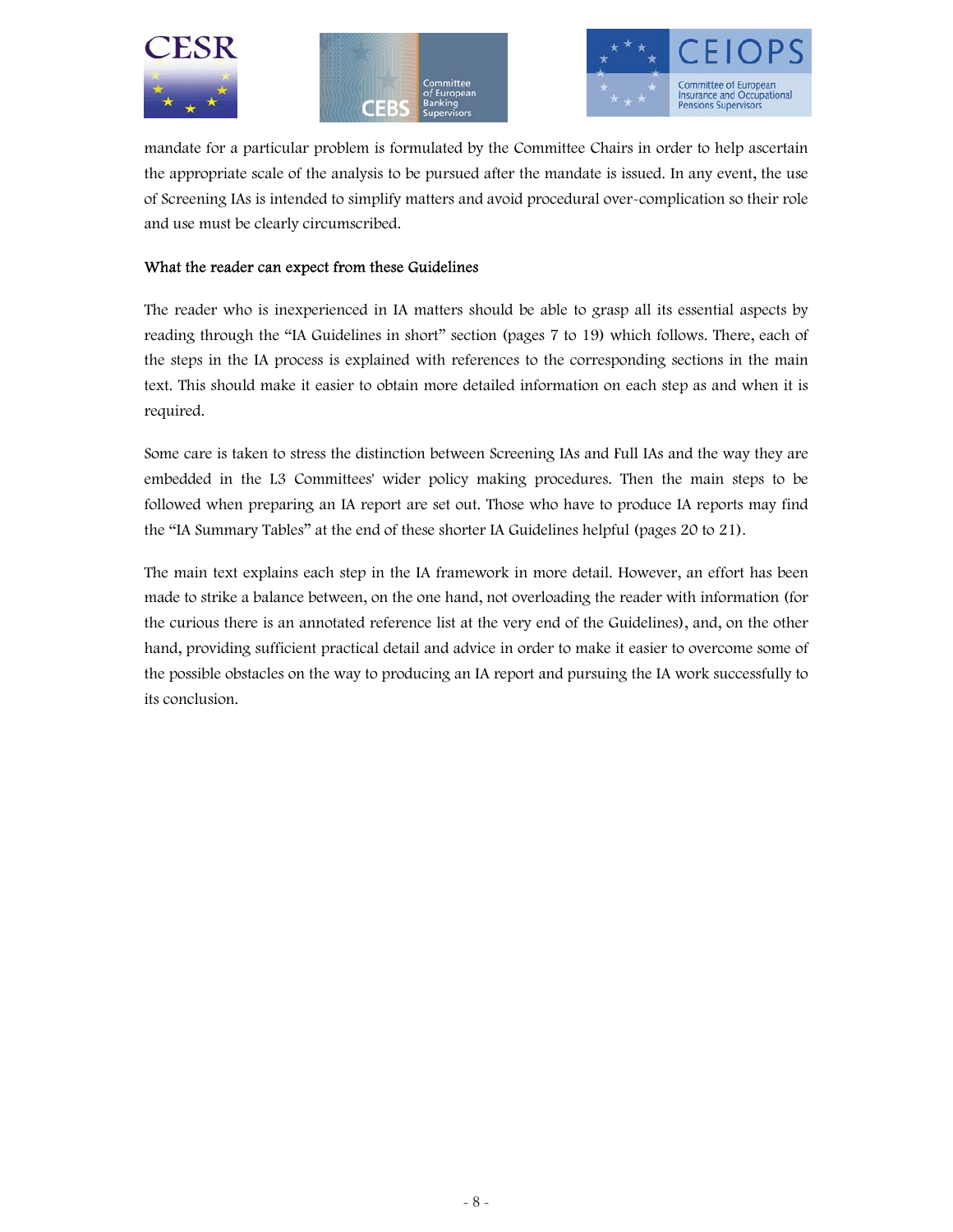





### B. IA IN EIGHT STEPS

An IA has three key ingredients: firstly, an analysis of the reasons why a market (or existing regulation) does not work well and of the possibility of improving the situation by some carefully chosen regulatory or supervisory action (this corresponds to steps 1 to 5 below); secondly, public consultation about the regulatory policy proposed (steps 6 to 7); and, thirdly, as appropriate, a review of the effectiveness of the policy implemented (step 8).

The first four steps of IA should be carried out from an early stage of policy making. Their value is greatest when policy options are still open.

The IA process can be summarised using the following steps (the sections indicated in brackets give more details on each of the different points under consideration):

- 1. Identify the problem (Section 1.2) and the threat it poses to regulatory objectives. Market and regulatory failure analysis provides a coherent framework for analysing problems (Section 1.3 and 1.4) and the risk they pose to regulatory objectives (Section 1.5). Decide whether or not intervention in the market is justified (Section 1.6).
- 2. Define broad policy objectives linking a proposed policy and its specific and operational objectives to regulatory objectives helps justify regulatory interventions (Section 1.7).
- 3. Develop main policy options (*Section 1.8*) it is important to identify a range of policy proposals, including the "do nothing" (or "status quo") option and "market solutions", i.e. solutions without any regulation.
- 4. Assess the likely positive and negative effects as well as the net effect of each policy option (Section 1.11). It is important to consider possible side effects and unintended consequences of the policy options. The consistency and cumulative impact of implementing several policies simultaneously should also be considered because of the possibility of links between policies which might at first seem unrelated – for instance because they concern different policy areas.4
- 5. Compare options (*Section 1.12*), i.e. the balance between positive and negative effects, and identify a preferred policy option (this is not a choice of policy option because the IA process is an aid to the decision-making process, not a substitute for it).

<sup>-</sup><sup>4</sup> Informal consultation with relevant stakeholders may be helpful at this stage to gather information and /or data that may be needed to make a proper assessment of policy options.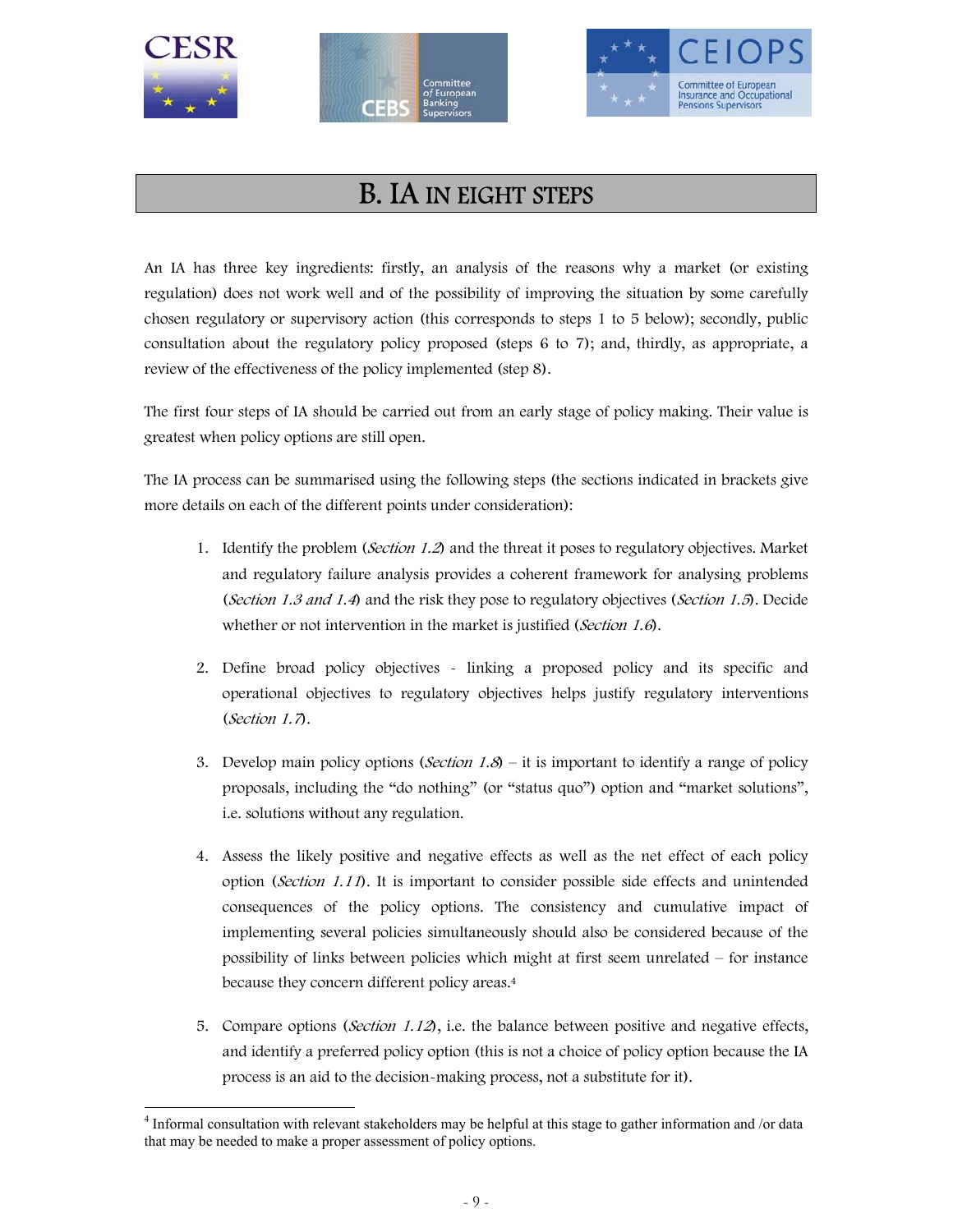





- 6. Consult on the draft policy proposal (Section 2) which also reports on the IA (Section E of the "IA Guidelines in short" section and Section 4) by communicating the way in which steps (1) to (5) have been considered in a clear and effective way to all stakeholders. The stakeholders are given an appropriate response period.
- 7. Publish the responses received and give public feedback that explains what the final policy decision is and why it was made given the results of the consultation (Section 2.2.3).
- 8. Once it is implemented and enforced, keep the policy under review as appropriate (Section 3).

This IA process, which is in line with the EU Commission's own IA guidelines, involves effective engagement with stakeholders throughout. This engagement could, in addition to the formal consultation process set out in step 6, also take the form of informal consultations designed both to gather evidence and present the results of analysis conducted at different stages of the IA process, including of course the problem identification phase.

Should the L3 Committees not follow all the steps of an IA, the reasons for this should be explained in the consultation documents and/or the final outcome.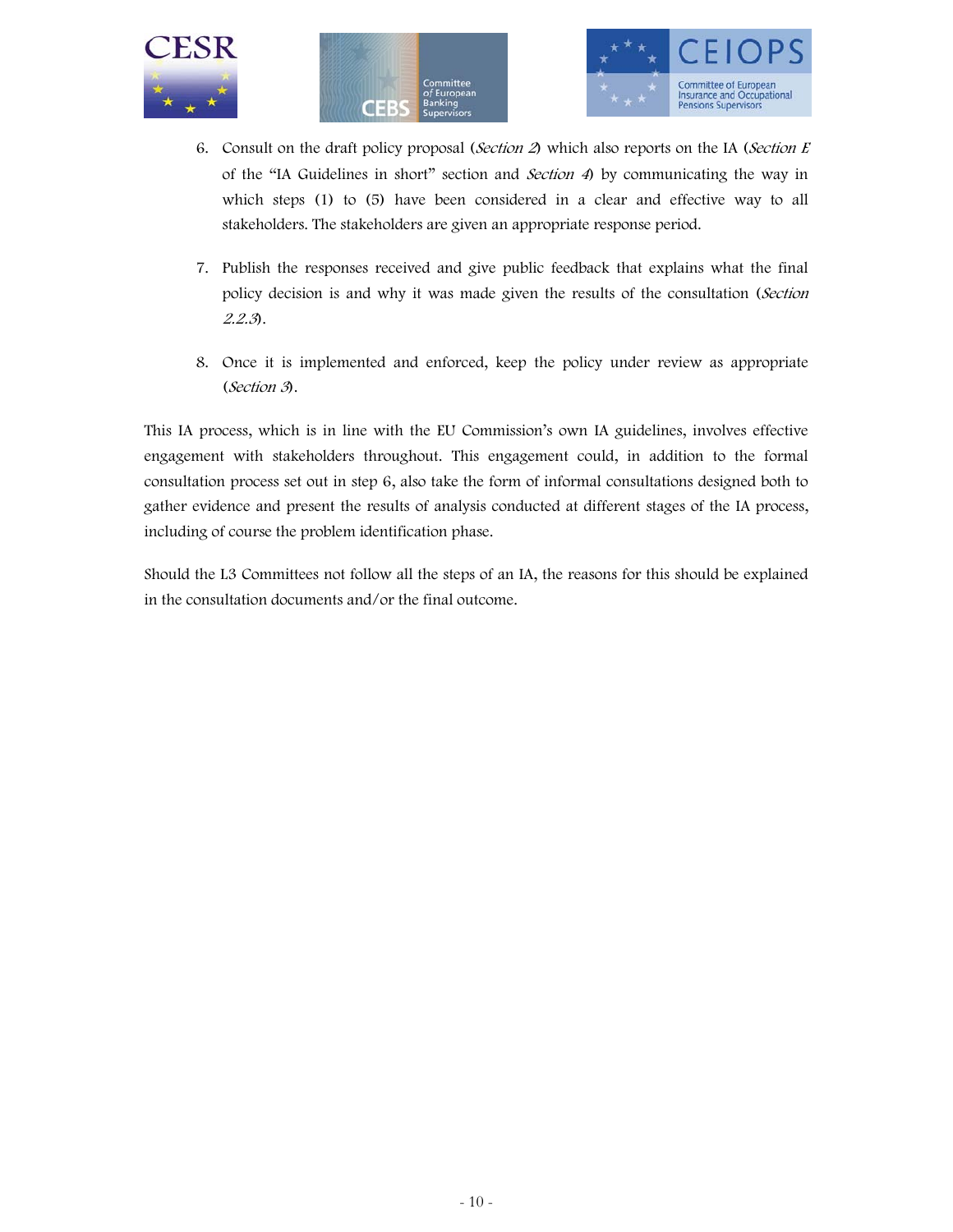





### C. SCREENING IA, FULL IA, AND IA PROCESS

IA should be proportionate to the problem at hand. This means that it need not necessarily be a detailed, costly and time consuming process. It is possible to carry out the steps identified above at a relatively high level and, by restricting the process of consultation, relatively quickly. Indeed, there is no benefit in conducting costly, lengthy IA exercises where it is apparent that anticipated market impacts will not be significant. A Screening IA, instead of a Full IA, will in some circumstances be sufficient to analyse the problem under consideration.

#### Screening IA

The purpose of a Screening IA is to consider relatively quickly and on a principles basis the justification for a policy initiative at conception and to assess whether or not a Full IA is required. Its use is most relevant to the discretionary work of the L3 Committees. Such work originates from a number of sources, including the Market Participants Consultative Panel, issues raised by expert groups, internal consideration of current market trends or by the full plenary of the Committees. The objective here may, for example, be an efficiency enhancement, or a change to current supervisory practices to promote convergence.

In such cases, it may be most appropriate to conduct a Screening IA prior to the drafting of the discretionary mandate given by a L3 Committee to an expert group. It could assess in high-level terms the nature of the problem, its likely significance in terms of structural impact and cost, its relevance to the Committee's objectives, as well as obvious policy remedies (including whether it is likely that the problem can be solved without the need for new regulatory policy). The likely positive and negative impacts of proposals could also be considered, as well as their overall or net impact. In other words, the Screening IA ideally should consider steps 1-5 of the previous section, though this would typically be done relatively quickly and at a high-level (or on a principles basis). Also, at this stage, and subject to the materiality of timing constraints, it may well be useful to conduct an informal consultation of interested parties, such as the Consultative Panel, to deepen the Committee's understanding of the issues (or the scale of any limitations in understanding) at this initial stage.

Once the Screening IA is completed, a brief report (using, for instance, the relevant IA Summary Tables of section E below) could be sent to the L3 Committee which will consider issuing a final mandate (i.e. the Commission's mandate, or an own-initiative mandate). The report could contain a recommendation on whether or not the Screening IA already carried out is sufficient to assess the problem and the policy remedies, or whether a further IA (a Full IA) is needed. The recommendation should also refer to resource and timing issues associated with a Full IA, regardless of whether or not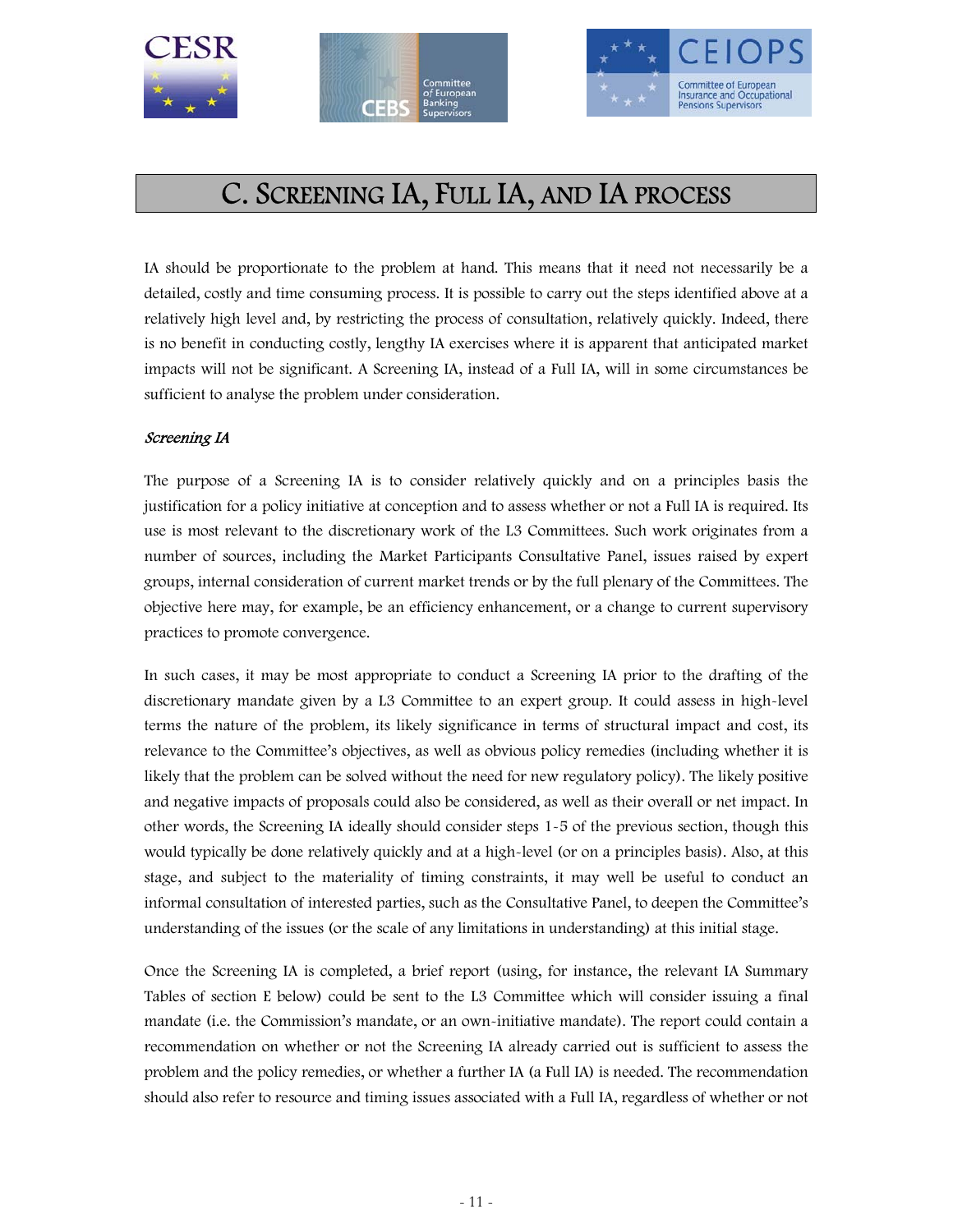





a Full IA is recommended. This will clarify for the chairs the implications of any decision they have to take in relation to the particular problem under consideration.

The final mandate of the L3 Committee to be sent to the relevant expert group should include a statement about whether or not an IA should accompany the Committee's final advice to the Commission or its Level 3 measures, with a presumption that completion of a Full IA will be the norm.

Screening IAs are less relevant when the European Commission mandates the L3 Committees to work on an issue. No further justification of the policy initiative will normally be required, assuming the Committees accept their mandates. When a Commission initiative is already accompanied by an IA there will usually be no need to duplicate the work, although it will often be necessary to do supplementary, potentially more detailed IA work.

#### Full IA

In these Guidelines an IA carried out after the issuing of a discretionary mandate by a L3 Committee is referred to as a Full IA. Such IAs can range widely in scope, from exercises that extend the Screening IA only modestly to substantial pieces of work that go considerably further than the Screening IA. What matters is that the IA should provide a sufficient basis upon which to reach clear conclusions that will inform the decision-making process. A Full IA at a larger scale is appropriate in particular circumstances only, e.g. when the problem identified is unclear or difficult to analyse (but potentially important), or likely to be important in terms of its impact.

When a mandate by a L3 Committee states that an IA will accompany the expert group's final advice to the Committee, IA work should start at the same time as the policy discussions. This helps to ensure that IA promotes discipline in identifying the problem at hand and in subsequent policy discussions, and encourages experts to put forward only well argued policy proposals. However it will only be feasible to start assessing the impact of policy options once these have been formulated by the expert group which can occur at a later stage of the discussions.

In the L3 Committees' policy making processes, all policy proposals will need to be assessed. The expert group must consider the consequences of a proposed policy and consider alternative policy options, also taking into consideration the feedback received by external experts (e.g. those experts nominated by a Consultative Panel or Consultative Working group) This should also take into account comments received in response to a call for evidence/call for advice.

Again, within the L3 Committees' policy making processes, assessment and justification of policy proposals must be an integral part of any published Consultation Paper. The IA should normally have a qualitative part, and may often have a quantitative part. These should be built into the consultation processes of the Committees.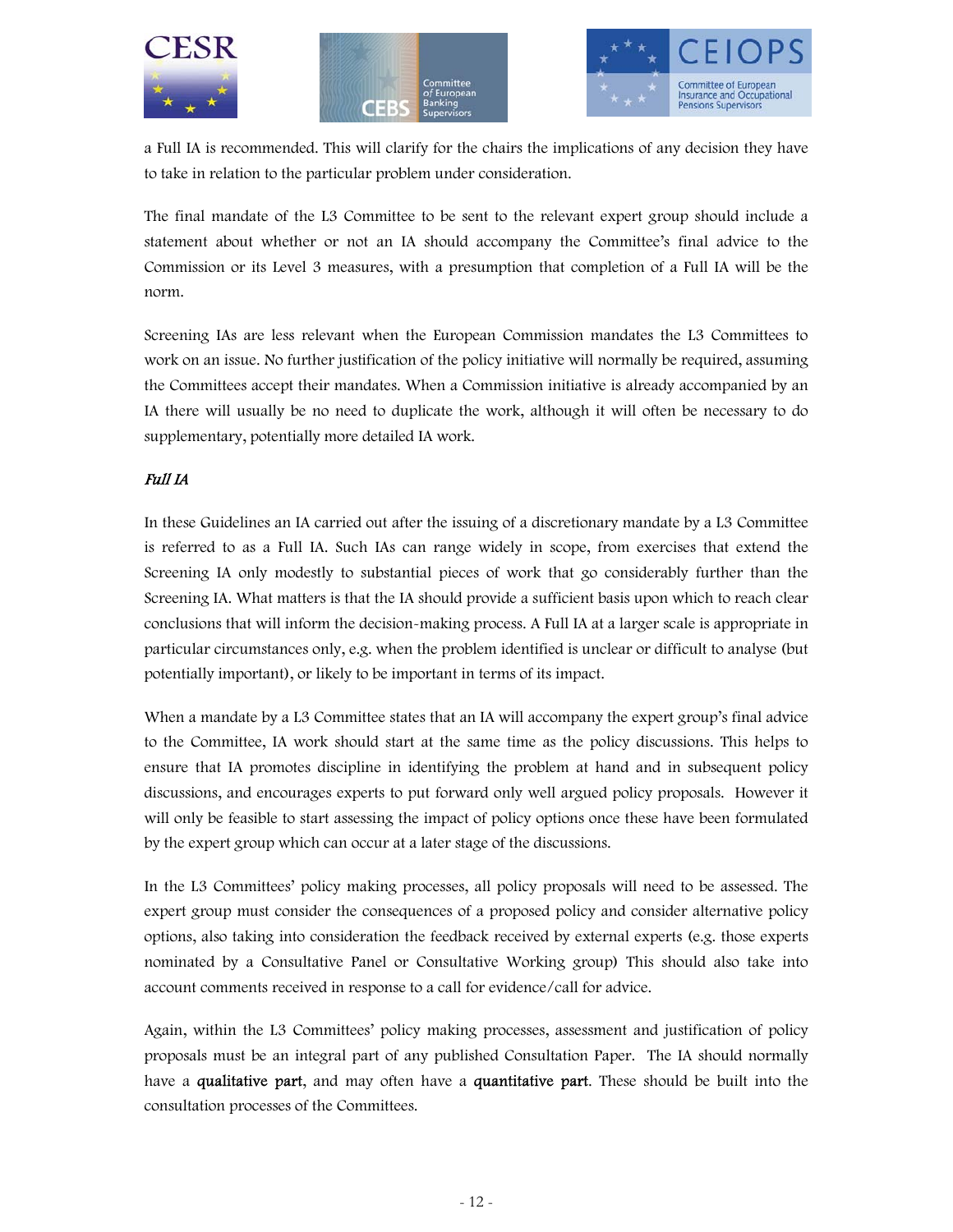





The timing of some of the IA work differs slightly depending on whether there are one or two public consultations:

- $\circ$  where there is only *one round* of public consultation, the qualitative (and quantitative, if there is to be one) parts of the IA should be prepared for inclusion in this consultation paper;
- o where there are two rounds of public consultation, the qualitative IA should be published with the *first consultation paper*. The quantitative part of the IA (if there is to be one) should be conducted in the interval between the two public consultations and published in the second consultation paper. The whole IA will have to be published in any public consultation on one single policy proposal.

Proceeding through two consultations is a way to deal with situations where the policy problem is complex, where it is difficult to get clear about the impact of different policy options or where the final decision about the preferred option is not straightforward.

#### Working methods:

The L3 Committees recognise the importance of having effective internal governance and quality controls in place in order to ensure that IA exercises make a genuine contribution to the policy making process. To this extent, the L3 Committees consider that the soundness and independence of an IA study will be safeguarded by (a) the involvement of IA experts from within the L3 Committees but who are independent of the committees' relevant policy making expert groups, (b) the various panels of stakeholder groups that assist the L3 Committees, and which are always invited to comment during the policy-making process, and finally (c) the public consultation.

The relevant policy making expert group chairman should ensure that members of the group are assigned to draft the IA.

Where possible and appropriate, one or more Committee's IA experts should attend the meetings of the expert group to advise on the use of IA during their work. Such advice should proceed from the inception of any new work stream. It may also be necessary for members of the expert group to receive training of some sort in order to improve their understanding of the application of the IA process.

Advice from the L3 Committee's IA experts will also be provided during the Screening IA process.

The following diagrams attempt to describe how IA fits into the existing working practices of the L3 Committees. They differ only in reflecting the distinction between the use of a single consultation and of a two-part consultation process.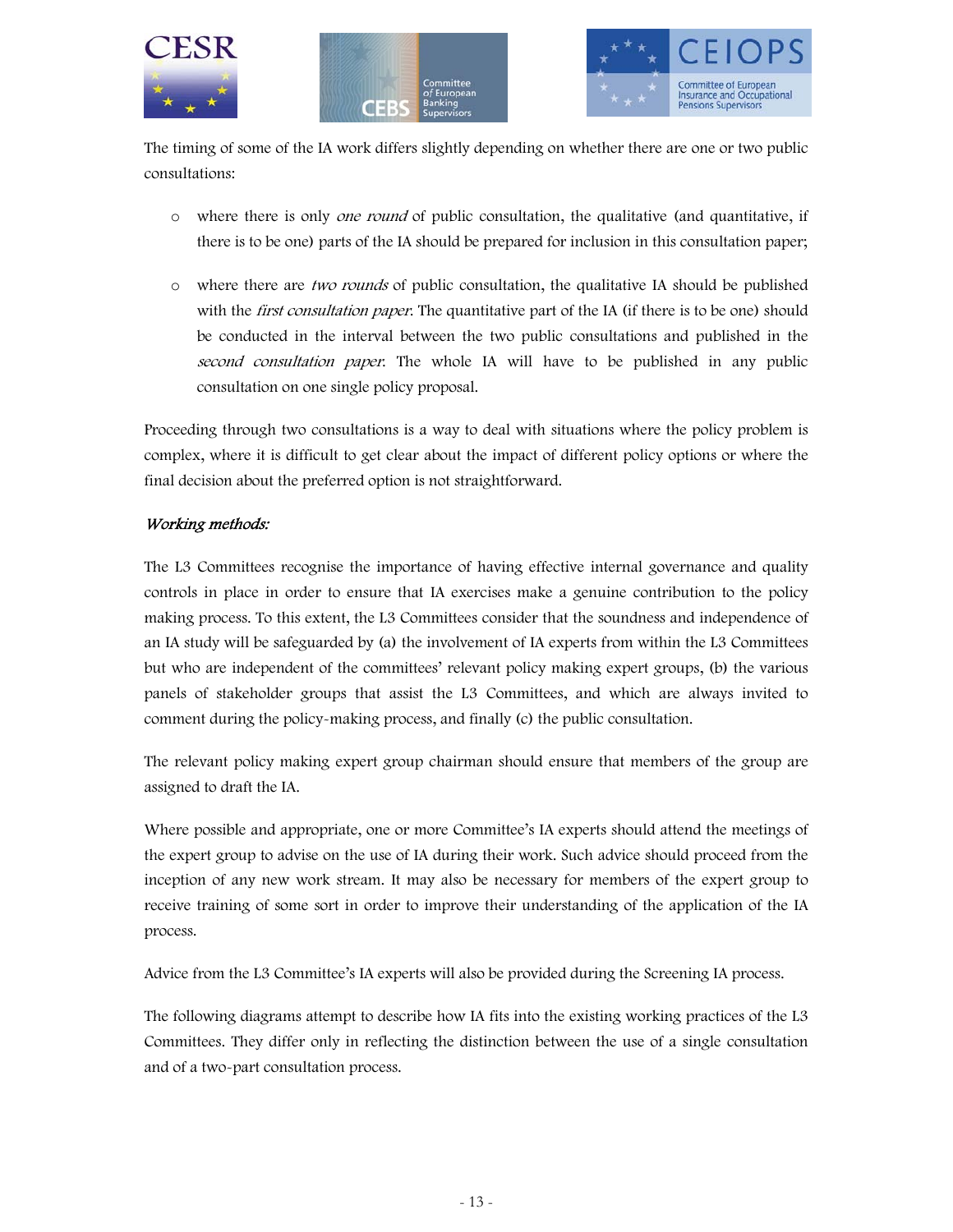





#### ONE CONSULTATION



#### TWO CONSULTATIONS

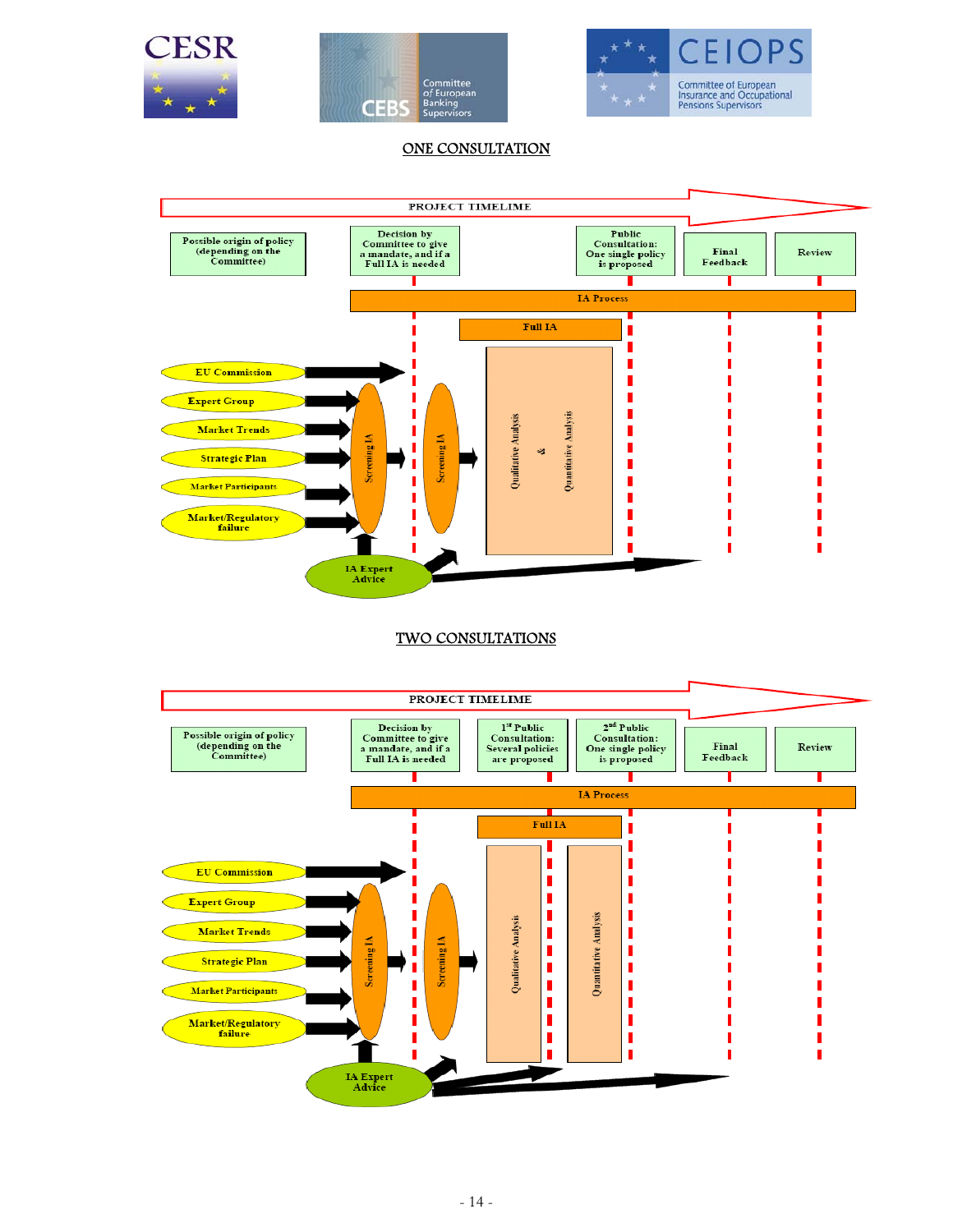





### D. PRESENTING THE IA FINDINGS

In brief:

- summarise the work undertaken for the IA;
- state any assumptions or uncertainties and knowledge gaps;
- use simple and non-technical language ;
- use the Summary Tables in section E where helpful;
- put technical details or supporting documents in an appendix.

Section 4 in the main text gives more detailed information about how to report on the IA work that has been carried out.

The following tables might help policymakers to present the outcome of their (Screening and/or Full) IA, particularly for internal purposes. They should be used and adapted as needed.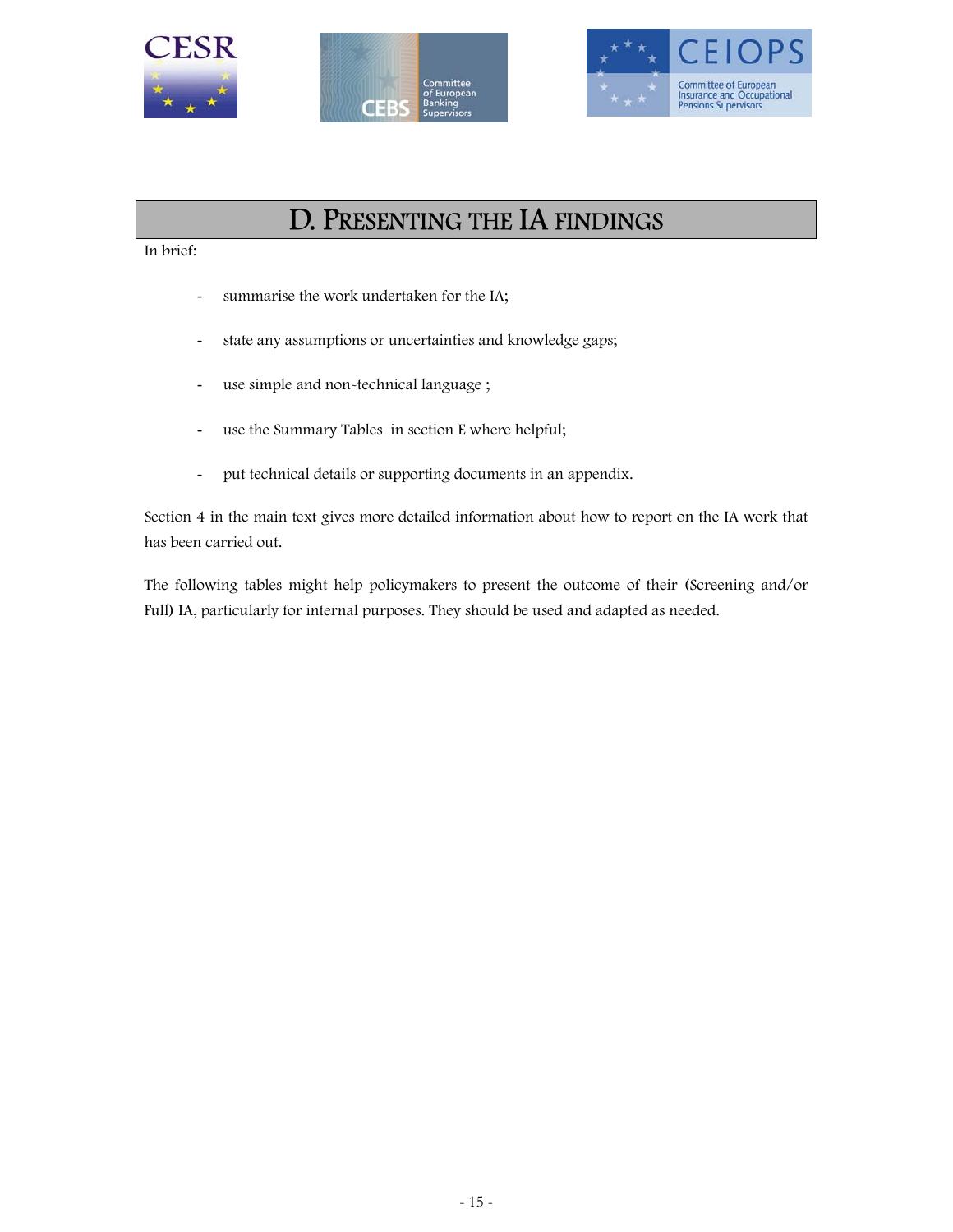





### E. THE IA SUMMARY TABLES

#### PROBLEM & REGULATORY / SUPERVISORY RESPONSE

| Table-1                                            |                                                               |  |  |  |
|----------------------------------------------------|---------------------------------------------------------------|--|--|--|
| <b>MARKET / REGULATORY FAILURE ANALYSIS</b>        |                                                               |  |  |  |
| What is the problem?                               |                                                               |  |  |  |
| Is the issue identified likely to have an EU-wide  |                                                               |  |  |  |
| impact on market participants/end users and on     |                                                               |  |  |  |
| the smooth functioning of the single market?       |                                                               |  |  |  |
| What evidence shows that the problem is            |                                                               |  |  |  |
| significant?                                       |                                                               |  |  |  |
| Is the problem due to market failure? What is the  | Information about market failure analysis can be found in     |  |  |  |
| market failure?                                    | section 1.3. of these Guidelines                              |  |  |  |
| Is the problem due to regulatory/supervisory       | Information about regulatory failures can be found in section |  |  |  |
| failure? What is the regulatory/supervisory        | 1.4. of these Guidelines                                      |  |  |  |
| failure?                                           |                                                               |  |  |  |
| What regulatory objective is put at risk by the    | Information about regulatory objectives can be found in       |  |  |  |
| problem?                                           | section 1.5 of these Guidelines                               |  |  |  |
| Is it or is it not likely that the problem will be |                                                               |  |  |  |
| solved over time without a new regulatory          |                                                               |  |  |  |
| policy? Give reasons.                              |                                                               |  |  |  |
| Is the case for regulatory/supervisory action      |                                                               |  |  |  |
| justified?                                         |                                                               |  |  |  |

| Table-2                                                                                                                                                  |                                                                                                           |  |  |  |
|----------------------------------------------------------------------------------------------------------------------------------------------------------|-----------------------------------------------------------------------------------------------------------|--|--|--|
| <b>REGULATORY POLICY RESPONSE</b>                                                                                                                        |                                                                                                           |  |  |  |
| Policy option 1                                                                                                                                          | Information about specific and operational objectives can be<br>found in section 1.8, of these Guidelines |  |  |  |
| Specific/Operational objective                                                                                                                           | Information about specific and operational objectives can be<br>found in section 1.7, of these Guidelines |  |  |  |
| achieving<br>would<br>the<br>objective<br>How<br>alleviate/eliminate the problem?                                                                        |                                                                                                           |  |  |  |
| Policy option 2                                                                                                                                          |                                                                                                           |  |  |  |
| Specific/Operational objective                                                                                                                           |                                                                                                           |  |  |  |
| objective<br>would<br>achieving<br>the<br>How<br>alleviate/eliminate the problem?                                                                        |                                                                                                           |  |  |  |
| Policy option 3                                                                                                                                          |                                                                                                           |  |  |  |
| Specific/Operational objective                                                                                                                           |                                                                                                           |  |  |  |
| would<br>achieving<br>the<br>objective<br>How<br>alleviate/eliminate the problem?                                                                        |                                                                                                           |  |  |  |
| Which policy option is the preferred one?<br>Explain briefly.                                                                                            |                                                                                                           |  |  |  |
| Is the policy chosen within the sole responsibility<br>of the L3 Committee? If not, what other body is<br>concerned / needs to be informed or consulted? |                                                                                                           |  |  |  |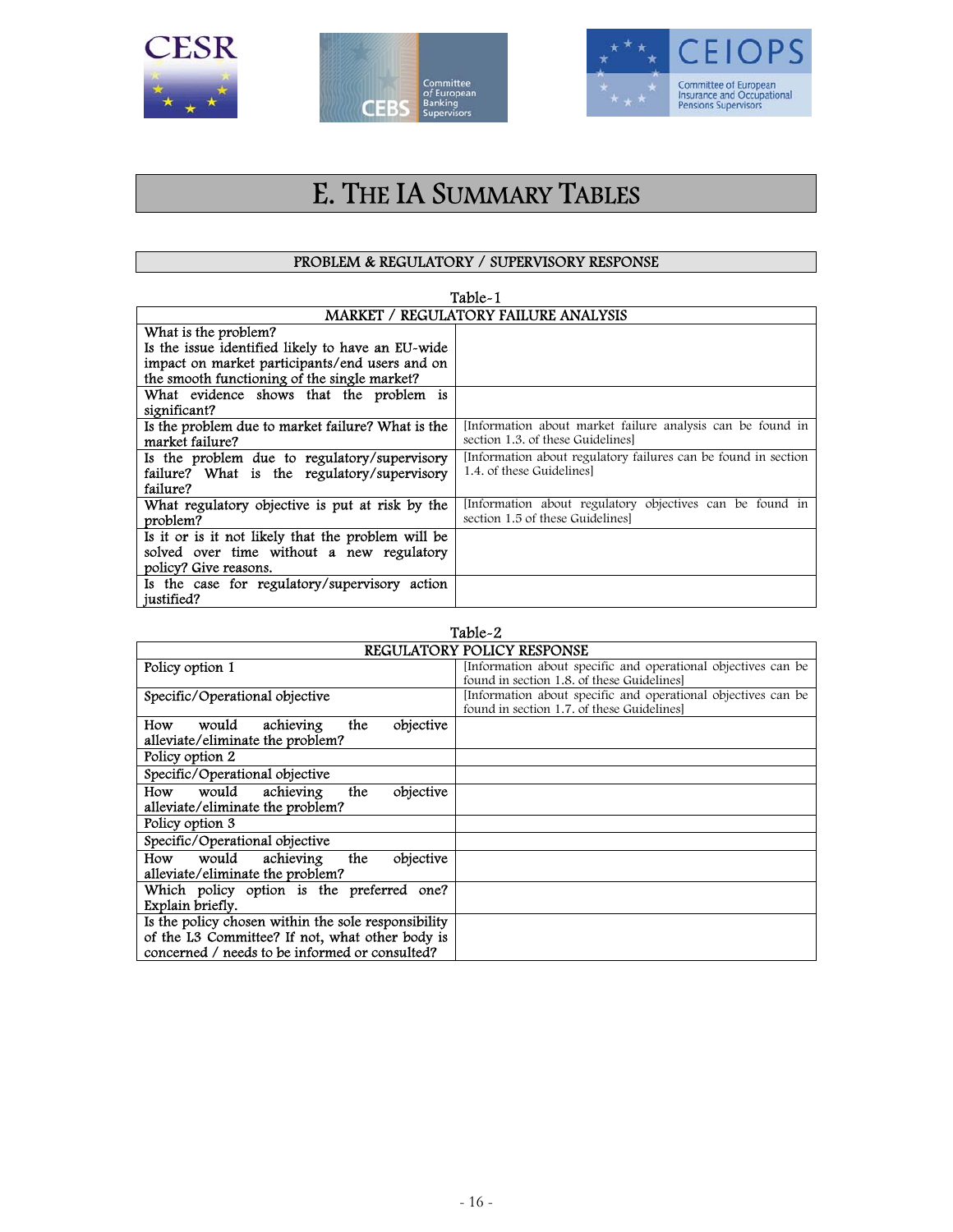





#### IMPACTS OF THE PROPOSED POLICIES

#### Table-3

| <b>BENEFITS &amp; COSTS OPTION-1</b> | <b>QUALITATIVE</b> | <b>QUANTITATIVE</b> | <b>MONETARY</b> |
|--------------------------------------|--------------------|---------------------|-----------------|
| etc.                                 | <b>DESCRIPTION</b> | <b>DESCRIPTION</b>  | <b>VALUE*</b>   |
| <b>Benefits</b>                      |                    |                     |                 |
| Regulator's costs                    |                    |                     |                 |
| Compliance costs                     |                    |                     |                 |
| Quantity of products offered         |                    |                     |                 |
| Quality of products offered          |                    |                     |                 |
| Variety of products offered          |                    |                     |                 |
| Efficiency of competition            |                    |                     |                 |

\* The monetary value should be discounted. If the monetary value cannot be given, this should be explained.

Table-4\*\*

| <b>POLICY</b><br><b>OPTIONS</b> |                                   | <b>SHORT TERM</b>                 |            | <b>LONG TERM</b>                  |                                   | <b>OVERALL NET</b> |               |
|---------------------------------|-----------------------------------|-----------------------------------|------------|-----------------------------------|-----------------------------------|--------------------|---------------|
|                                 | <b>NEGATIVE</b><br><b>EFFECTS</b> | <b>POSITIVE</b><br><b>EFFECTS</b> | NET EFFECT | <b>NEGATIVE</b><br><b>EFFECTS</b> | <b>POSITIVE</b><br><b>EFFECTS</b> | NET EFFECT         | <b>EFFECT</b> |
| Option-1                        |                                   |                                   |            |                                   |                                   |                    |               |
| $\overline{\text{Option-2}}$    |                                   |                                   |            |                                   |                                   |                    |               |
| Option-3                        |                                   |                                   |            |                                   |                                   |                    |               |

\*\* Table 4 should be filled in with monetary values only when this is possible. Distinguishing short and long term effects will be helpful in the absence of precise information on the time period/discount rates.

#### Table-5\*\*\*

| --------------- |                        |                   |                    |  |  |  |
|-----------------|------------------------|-------------------|--------------------|--|--|--|
| OPTION 1 etc.   | <b>EFFECT / IMPACT</b> | <b>LIKELIHOOD</b> | <b>NET BENEFIT</b> |  |  |  |
| Scenario-1      |                        |                   |                    |  |  |  |
| Scenario-2      |                        |                   |                    |  |  |  |
| Scenario-3      |                        |                   |                    |  |  |  |

\*\*\* This table can be prepared for policy options whose costs or benefits cannot be determined with precision. Likelihood and impact can be indicated by the categories high, medium, and low.

#### CONSULTATION & REVIEW

| Table-6                                                         |                     |      |  |  |
|-----------------------------------------------------------------|---------------------|------|--|--|
| Consultation period                                             | Start:              | End: |  |  |
| Participation                                                   | (low, medium, high) |      |  |  |
| Summary of reactions received                                   |                     |      |  |  |
| Feedback publication date                                       |                     |      |  |  |
| Did the feedback result in a policy<br>change? Explain briefly. |                     |      |  |  |
| Proposed review date (when appropriate)                         |                     |      |  |  |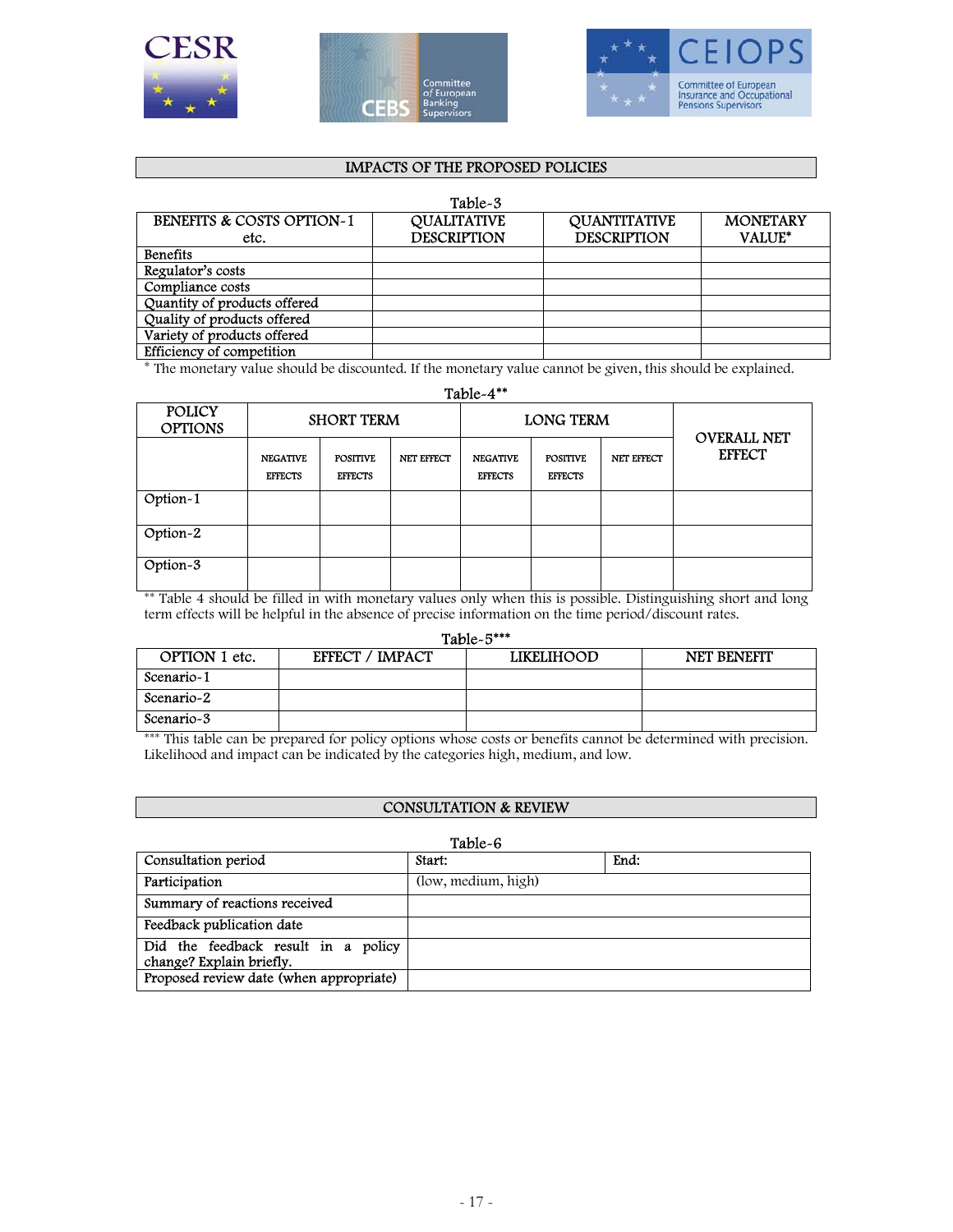





# THE IA GUIDELINES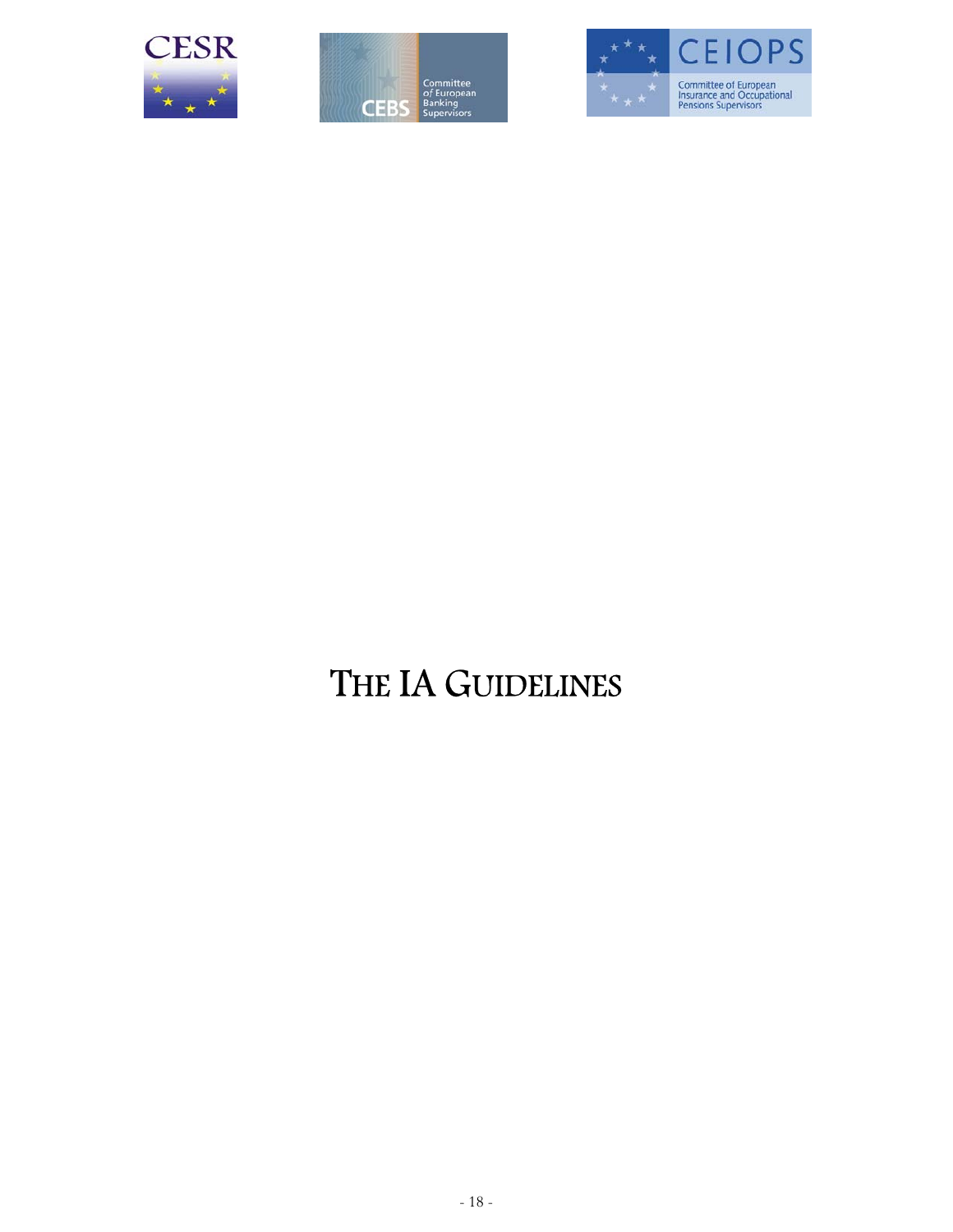





### 1. PREPARING A SCREENING IA OR A FULL IA

#### 1.1. WHY AND WHEN TO PREPARE AN IA?

IA is a way of identifying whether or not there is a problem in the market, how serious it is, and whether or not the situation can be left to the market to resolve or can be improved upon through some form of regulatory response. It implies assessing the likely effects of proposed regulatory changes or the past effects of previous regulatory interventions. It involves a structured analysis that helps clarify the potential advantages and disadvantages of proposed policy options and whether or not they would have the desired impact in practice. IA helps to identify unforeseen side effects and hidden costs associated with regulation. It also provides for consultation with stakeholders to make regulatory policy more transparent and to ensure that their views and interests are understood and taken into account as appropriate. Thus, IA provides information that can help policy makers to rationalise the policy making process and thereby improve the efficiency with which the most effective policies are identified, chosen and implemented.

The preparation of an IA enhances the policy making process in a number of ways:

- it provides a coherent framework within which to conduct evidence-based policy making, one that spans the regulatory policy making process from beginning to end;
- the use of market and regulatory failure analysis ensures accurate identification of problems and the threats they pose to regulatory objectives, which in turn leads to the choice of effective and efficient policy solutions amongst a wider range of possible policies;
- it saves time in the long run as there is a reduced risk of regulatory failure;
- formal and informal consultation with stakeholders takes place at various stages of an IA and by enhancing the transparency of the policy making process and keeping all affected parties informed, in turn affords the policy making process enhanced credibility and greater accountability; and
- IA preparation enhances organisational credibility because it is fully in line with the European Commission's own approach to evidence-based policy making (and with OECD better regulation guidelines).

An IA should be prepared as a matter of course whenever a new policy initiative with structural and cost implications is proposed and, also, in the case of the L3 Committees, when a call for advice is received from the L2 Committees. For this to happen effectively, the use of IA should be firmly embedded into the organisation's policy making procedures and carried out from an early stage of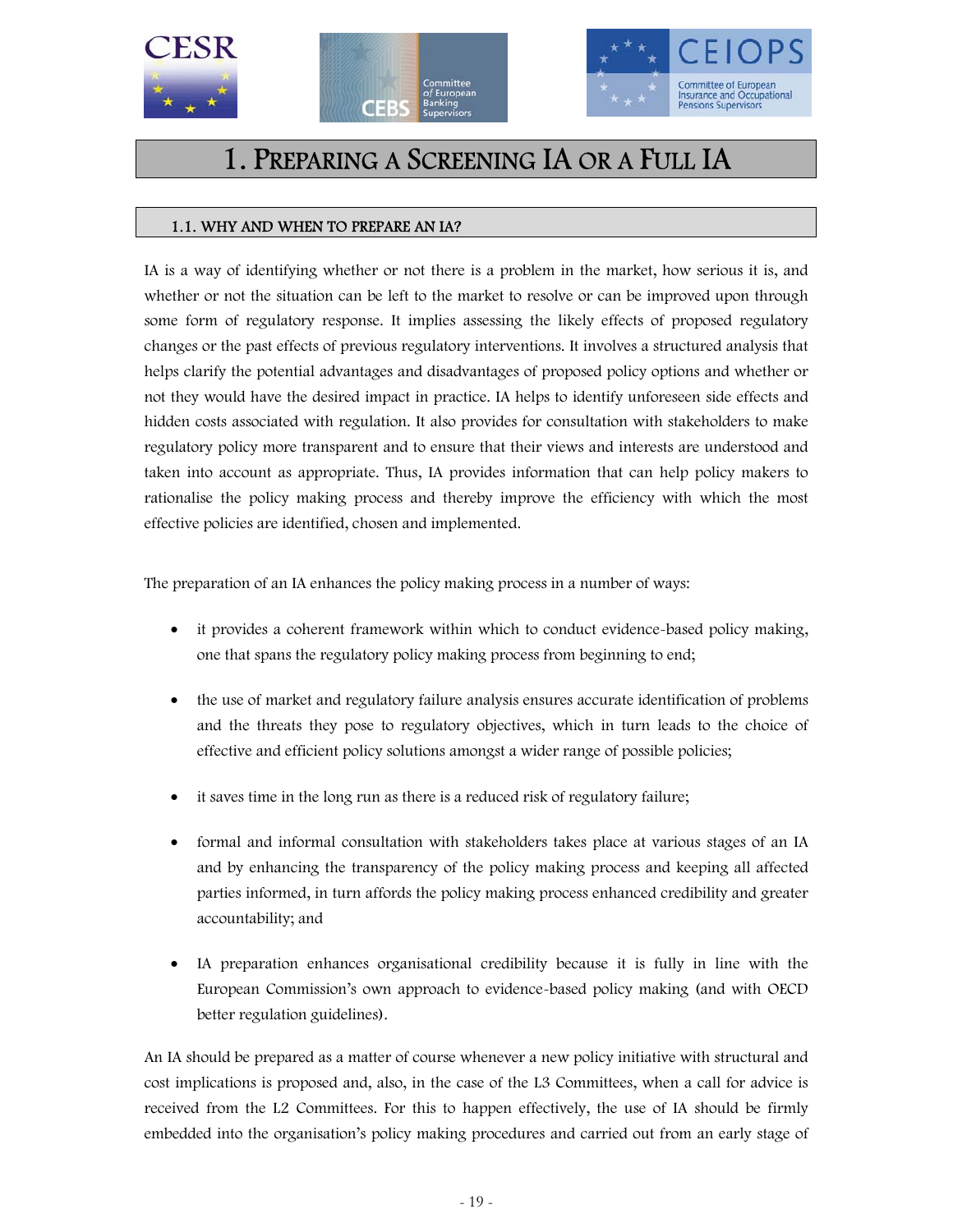





policy making. If IA is not integrated into existing institutional structures then its use risks being haphazard, incomplete and ineffective in generating the benefits described above.

#### 1.2. WHAT IS THE PROBLEM?

The first key analytical step in the proposed IA methodology is to establish whether or not there is an economic case at all for regulatory intervention by conducting a Market and/or Regulatory Failure Analysis (MFA/RFA). At first the understanding of the perceived problem will be intuitive. However, it is essential for good policy making that such intuitions are confirmed or corrected by a thorough analysis.

In essence, this exercise consists in answering the following questions:

- Is there a significant market failure and/or regulatory failure and what is its nature?
- If no intervention or further interventions take place, will the market correct the failure by itself in the short term?

At a later stage (see section 1.11), this will be complemented by an answer to the following question:

• Can regulatory intervention improve the situation in a way such that the benefits obtained are larger than the costs generated?

If significant market and/or regulatory failures are identified, the market is not able to correct the failure by itself, and there is a policy which generates a benefit which is larger than its costs, regulatory intervention is justified. If no such policy option could be identified then it would be best to leave the market or regulatory failure unaddressed – even though the market may not work very well.

In what follows, the concepts of market and regulatory failure are explained further. The need to link such "failures" to regulatory objectives is discussed more fully in one of the next sections (section 1.8) as is the identification of a policy with a significant net benefit to be chosen from a range of alternative policy options (section 1.12).

#### 1.3. IS THERE A MARKET FAILURE?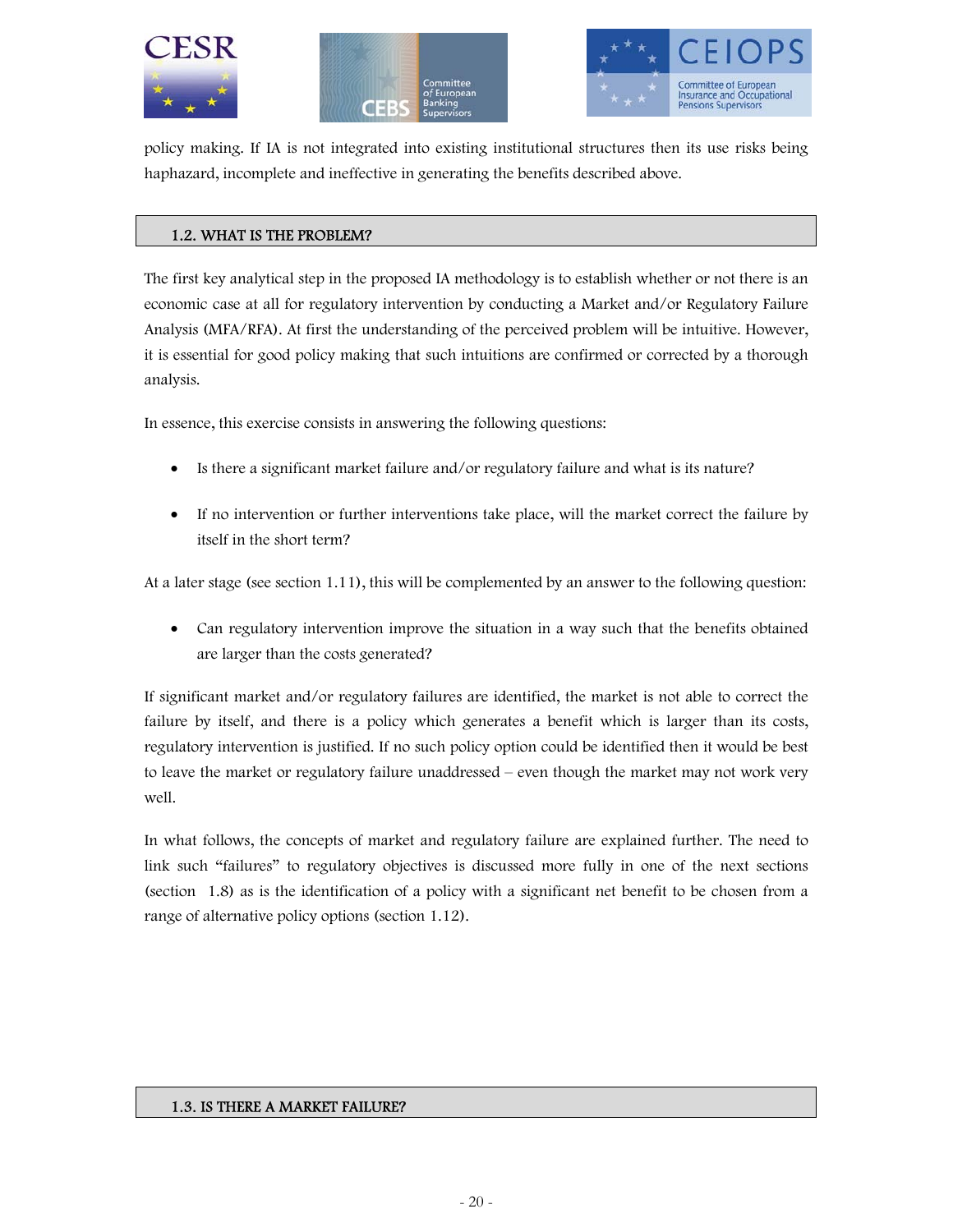





Market failures are a feature of markets which are inefficient, where inefficiency refers to a market in which it is possible to generate an overall welfare gain. By identifying the different causes of market failure it is possible to consider what types of policy response might generate such an improvement in welfare.

In an efficient market:

- 1. prices reflect all costs, including costs to third parties, i.e. the market failure "externality" is absent. This type of market failure can occur where financial services firms fail to take account of the effect that their actions might have on the wider market place (like the failure of a key player in the market);
- 2. consumers and financial services companies take decisions that reflect all possible, relevant information, i.e. the market failure "information asymmetry" is absent. This is often not the case, for example, because of consumers' limited knowledge about product quality. It is important to note that information asymmetries generally only lead to market failure in circumstances in which an informational advantage is exploited. This can happen when two parties' incentives are misaligned;
- 3. firms cannot make excess profits by charging prices in excess of "marginal" cost (which is the increase in a firm's total cost when output is increased by a very small unit, and in the long run includes the cost of capital), i.e. the market failure "market power or lack of competition" is absent; and
- 4. when there is rivalry between the consumption of a product and market participants can be excluded from the consumption of this product. In other words, the market failure "public good" is absent (financial stability is an example of a public good as it benefits many market participants each of whom is likely to contribute little privately to maintain and enhance it).

A more detailed explanation and examples of these four market failures are included in Appendix 3. There are other market failures, but focussing on these four will capture the relevant substance of market failure in the area of financial markets and avoid undue complexity.

Why does the presence and extent of these market failures matter? In an efficient market firms produce at the lowest possible cost, in terms of resources used, and consumers buy the products they want at the minimum possible price for a given quality. Moreover, at this price, supply and demand are in balance. To the extent that transactions lack these characteristics, there is a "welfare loss" - a waste of resources - which regulation may be able to address. But regulation can only be justified by a market failure when it can improve on the market solution to that market failure. There may be various circumstances in which regulation and supervision are able to achieve this, but there are also other situations in which they are not of any help or even might make things worse.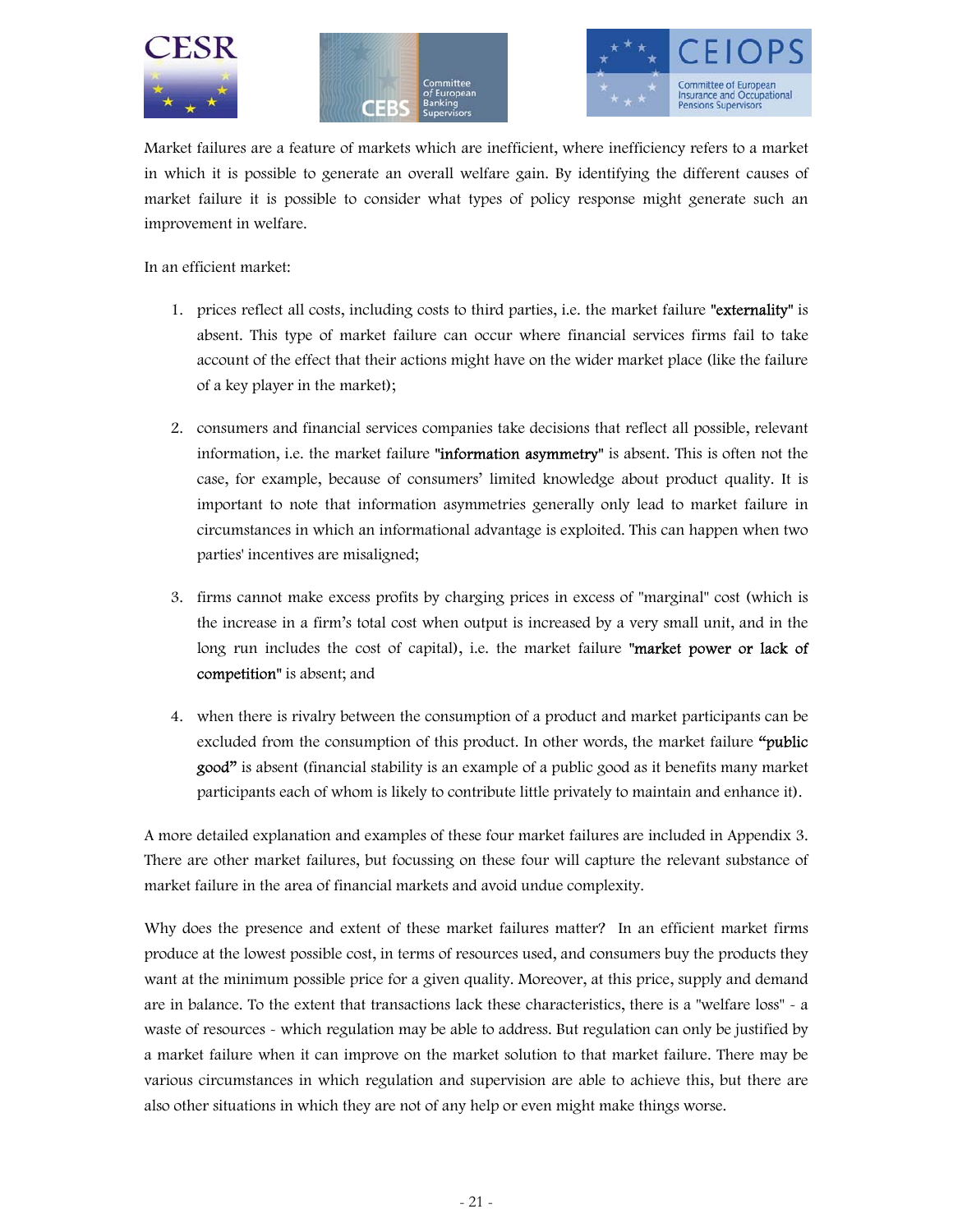





#### 1.4. IS THE PROBLEM DUE TO REGULATORY FAILURE?

Regulatory failure, like market failure, is an economic justification for further regulatory intervention (including deregulation). It refers to an intervention whose economic costs were higher or economic benefits lower than was originally expected such that the net effect is harmful or more harmful than it need have been.

This typically happens where regulation has unforeseen and unintended effects arising from interaction with a specific characteristic of the market affected, or when a supervisory practice is no longer adapted to the realities of a rapidly evolving market (which can be referred to as a supervisory failure, a specific sub-set of regulatory failure). For example, an intervention may have been intended to increase welfare but in fact reduced it by distorting rather than facilitating competition or by not being correctly targeted on the relevant market failure. Equally, it may have been expected that an intervention would reduce welfare but the reduction may in practice have been much greater than expected. This might happen because of unforeseen effects of the intervention on other economic markets or because demand in the targeted market was much more sensitive to price increases than was believed to be the case.

On the latter point, it is important to keep in mind that regulatory interventions generally do increase the cost of producing financial services. In addition to the direct increase in prices or reduction in sales that this might lead to, prices can also be affected by competition and market parameters, like interest rates. What then needs to be analysed is the effect of the cost increases and how these effects balance with other effects: (i) will the costs be reflected in prices? i.e. will costs be passed to consumers?, (ii) if costs are reflected in prices, by how much will sales fall? and (iii) will the efficiency of competition be negatively affected and what might this imply for the consumer in terms of prices and supply? These are often difficult but always important questions to answer. More generally speaking, when assessing a policy, it will be important to consider the direct costs as well as indirect costs of regulation (this issue will be dealt with in more detail in section 1.11 on the assessment of costs).

For example, one reason for the new regulatory frameworks in banking (Basel II) and insurance (Solvency II) is that the previous regimes (respectively Basel I and Solvency I) imposed a major economic burden on the industry and society.

To summarise, in the identification of regulatory/supervisory failure, there are at least five possibilities to keep in mind.

> • First, the market may not have been subject to a significant market failure and the observed problem may be due to the effects of existing regulation/supervision. This could be regulation/supervision that was wrongly prescribed for this market or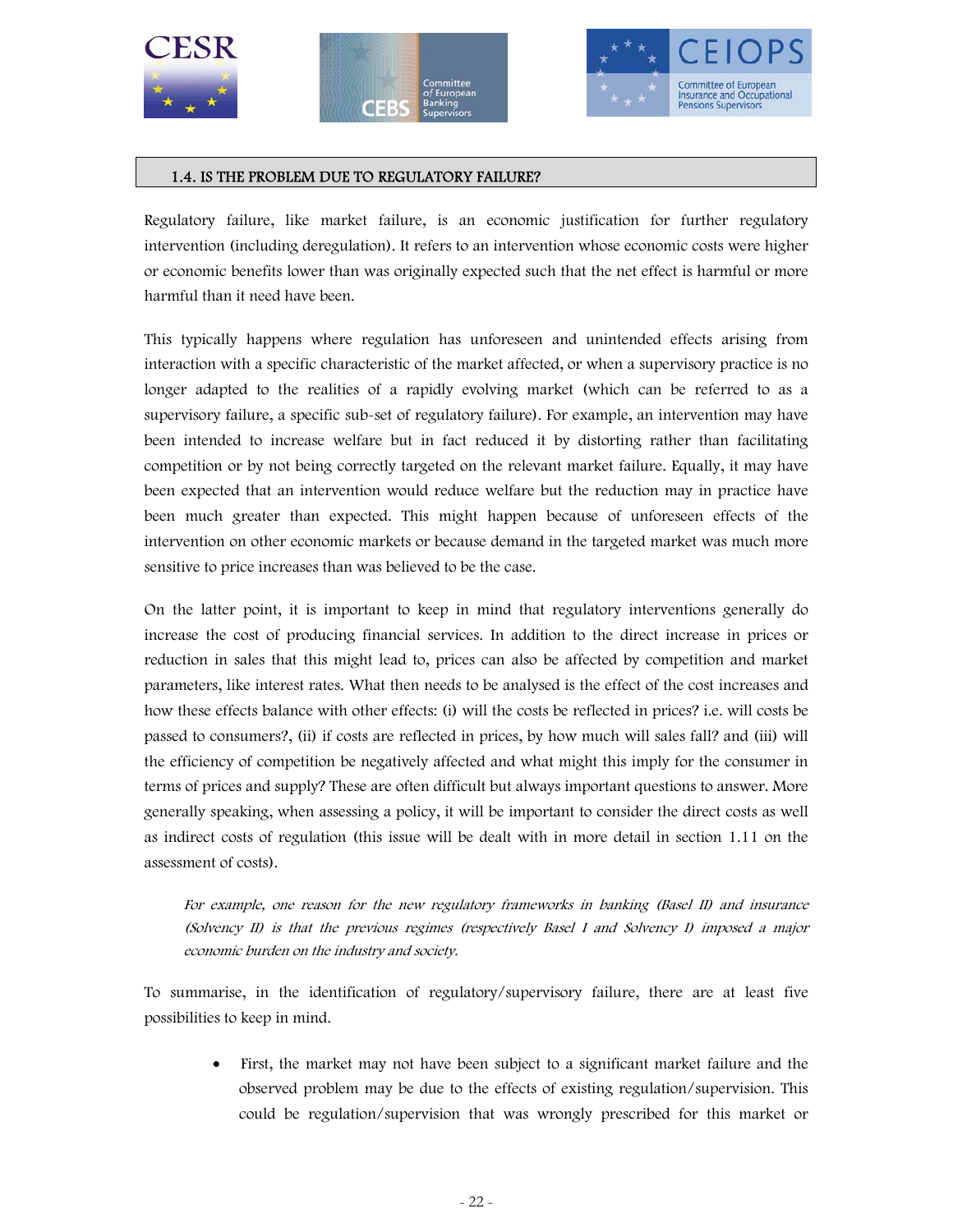





regulation/supervision that was intended to affect another market but unexpectedly impacted on this one too.

- Secondly, the market may have been subject to a significant market failure and regulation was introduced that was successful in correcting it: the problem we observe may be due to a different market failure and have another cause. It may, for example, be a side effect of the successful regulation or of other regulation.
- Thirdly, the relevant market may have been subject to a significant market failure and regulation was introduced that actually made it worse.
- Fourthly, the relevant market may have been subject to a significant market failure and regulation was introduced that has so far failed to work but may do so in due course.
- Fifthly, the case when national regulators do not have the authority to act on a matter or when bureaucratic issues block the function of the single market.

#### 1.5. MARKET/REGULATORY FAILURES AS RISKS TO L3 COMMITTEES' OBJECTIVES

The identification of a significant market or regulatory failure that is not expected to be resolved in the short to medium run by the market is not on its own sufficient to justify the consideration of regulatory intervention. This also requires that the market or regulatory failure be identified as carrying some particular threat or risk to regulatory objectives. These may cover, depending on the L3 Committee concerned:

- market confidence and/or financial stability (typically by addressing negative externalities, market power and public goods);
- market integrity and proper functioning of the financial system (typically by addressing asymmetries of information and market power)
- consumer/investor protection and /or public awareness (typically by addressing information asymmetries and market power);
- reduction of financial crime (typically by addressing information asymmetries and market power);
- facilitating innovation (typically by addressing information asymmetries and market power);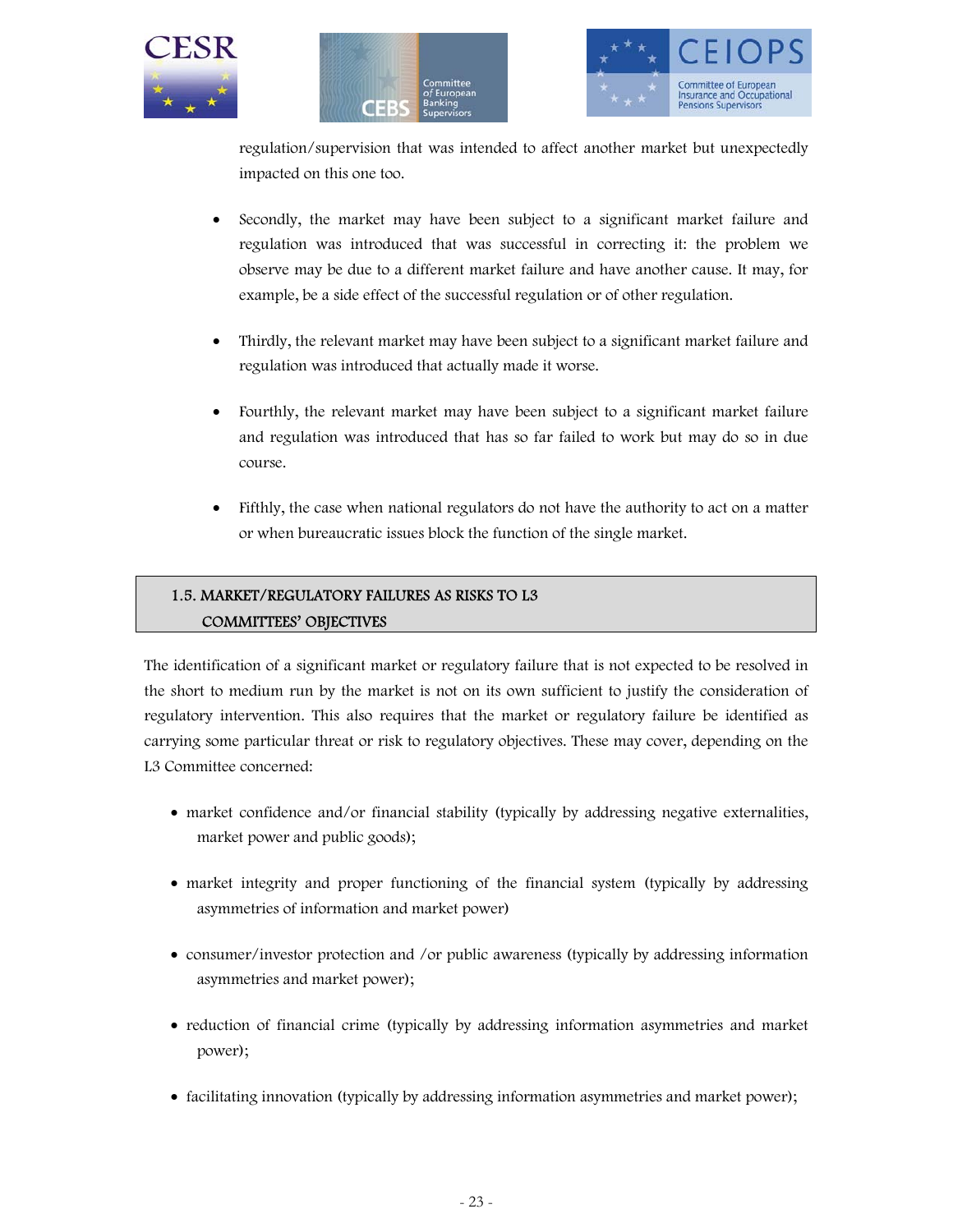





• keeping adverse effects on competition to a minimum.

The regulatory objectives of the L3 Committees can be found on their respective websites.5

#### 1.6. IDENTIFYING MARKET AND REGULATORY FAILURES – IS INTERVENTION JUSTIFIED?

The task of identifying market failures is made much easier by the fact that particular market failures are principally, though not exclusively, associated with typical L3 Committee objectives.

The following four-step procedure should help in identifying market and regulatory failures:

- determine whether the problem at hand is due to a significant market failure by assuming the complete absence of all financial regulation (to do this, it is usually helpful to consider what the relevant market is);
- determine which objective e.g. market integration, market confidence, or consumer protection - is threatened by the failure and thus makes it an object for policy making;
- determine whether any relevant market failure identified has been targeted by regulatory intervention (including rights or obligations created by primary legislation or the common law);
- determine whether there is a regulatory failure; a regulatory failure may exist in addition to a market failure which may have been already identified; note that when no market failure has been identified and regulation is in place, there is likely to be a regulatory failure given that the intervention will almost certainly have imposed costs whilst at the same time deriving no benefits.

Filling in table 1 of the IA Summary Tables will be helpful when answering these questions. Once the above steps have been carried out, it should be clear whether there is a significant market and/or regulatory failure in the market(s). If there is not, then net economic benefits cannot be achieved. This would mean that there would be no economic basis for regulatory intervention, and that is what the MFA/RFA in the IA should say.

Both in the MFA and the RFA, stakeholder analysis is important. A stakeholder analysis consists firstly in identifying groupings of relevant stakeholders, such as consumers, market players, trade bodies, etc. Secondly, to every group a short description of key features and incentives should be added (including reference to market power when appropriate). The IA questionnaire in Appendix 1 might be helpful in this respect.

 $\overline{a}$ 5 CESR: http://www.cesr.eu Ref: CESR/06-289c; CEBS: http://www.c-ebs.org/documents/CEBS.pdf ; CEIOPS: http://www.ceiops.org/content/view/2/2/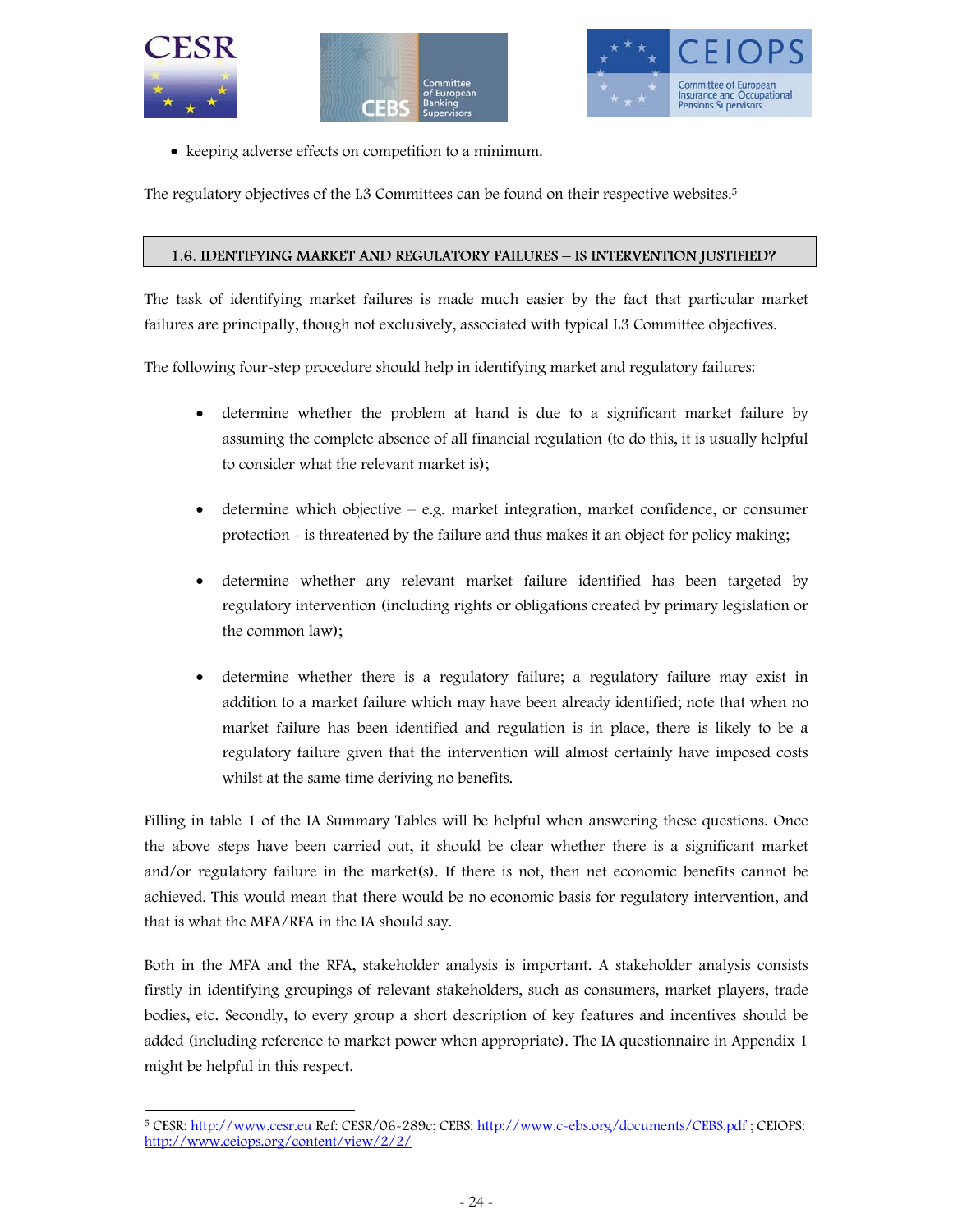





One key outcome of MFA/RFA is a rigorous analysis of whether or not there is an economic case for considering regulatory intervention. In summary, this section of an IA needs to say one of two things. These are:

- We examined markets XYZ. We found no uncorrected market or regulatory failures relevant to regulatory objectives and significant to the problem that we are addressing. Therefore, no case for intervention is supported on economic grounds.
- We examined markets XYZ. We found the following uncorrected market and/or regulatory failures: ABC. These are relevant to the regulatory objectives and significant to the problem that we are addressing because they cause LMN. The evidence is RST. These failures therefore provide an economic case for considering regulatory intervention.

Importantly, where the analysis does not come to a conclusion about whether there is definitely an economic case for considering intervention, it must make clear what further questions will have to be answered and gaps in knowledge filled in order for a conclusion to be reached. It must also set out what further work will be done in order to address these shortcomings. (One of the reasons for conducting a Screening IA is to assist in this process.)

Wherever possible, the analysis should be based on objective evidence. Inevitably, parts of IAs will have to be based on judgement rather than evidence – and economic evidence is often circumstantial and typically based on a probabilistic notion of causation. But the analysis should always make clear which parts are based on evidence and which on judgements.

Only market and regulatory failures which present a risk to regulatory objectives can justify regulatory intervention. However, a further condition also needs to be met: the regulatory action addressing the failure will have to generate positive effects which significantly outweigh its negative effects. It is absolutely essential that this issue is addressed as part of any IA (see section 1.11).

#### 1.7. WHAT ARE THE REGULATORY OBJECTIVES?

The aim of regulatory policy should be to bring the market closer in line with organisational regulatory objective(s). To identify the effects of policies it will be useful to make this link explicit.

Experience has shown that distinguishing between different kinds of policy objectives makes it easier to establish the link between policies and regulatory objectives which are high level in nature. The following types of objectives can be distinguished (three examples of each are presented):

> • General objectives: examples include (i) financial stability, (ii) the proper functioning of markets, and (iii) consumer protection;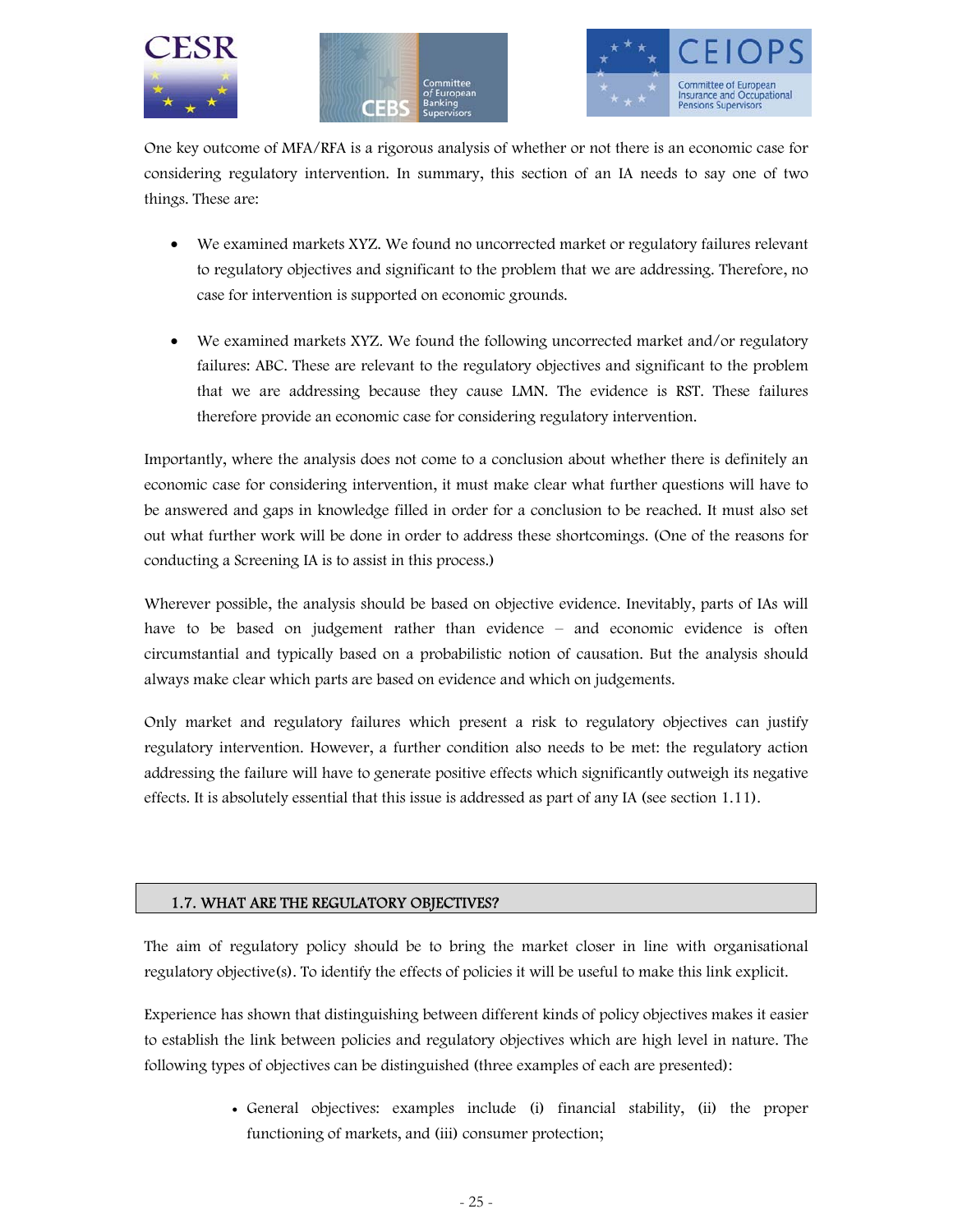





- Specific objectives: examples (which link respectively to the general objective examples above) include (i) capital adequacy provisions, (ii) disclosure regimes, and (iii) conduct of business rules; and
- Operational objectives: examples (which link respectively to the specific objective examples above) include (i) specific rules relating to the use of market or credit risk evaluation models, (ii) rules on the publication of prospectuses, and (iii) rules setting out specific terms of business requirements.

Typically, the general objectives correspond to each Committee's regulatory objectives which will already have been considered during the problem identification phase of an IA exercise. To make regulatory policy practical, identifying related specific and operational objectives may make it easier to think about the causal steps through which regulatory proposals are supposed to generate benefits or ameliorate risks that are relevant to a Committee's regulatory objectives.

Specific objectives represent a subset of general objectives and consist of broad types of policy solution (e.g. making sure banks or insurance companies hold enough capital, stopping mis-selling, providing market participants with appropriate information).

Operational objectives are the outcome of the process of implementing new regulations designed to put specific objectives into practice (i.e. through specific rules and guidance). It should be kept in mind that unless and until the operational objectives are realised, it is not possible to comment on the realisation of specific and general objectives.

One reason for the distinction between specific and operational objectives is the time gap which often exists between the realisations of these two objectives. Typically, the latter is immediately observed whereas the former is realised only over time and may depend on more than one operational objective being met.

However, the distinction between specific and operational objectives is sometimes difficult to make and when this is the case it should not be insisted upon. Specific and operational objectives usually become clear in the process of thinking about the problem and possible solutions to it. It will not always be possible to clarify them from the outset.

#### 1.8. WHAT ARE THE POLICY OPTIONS?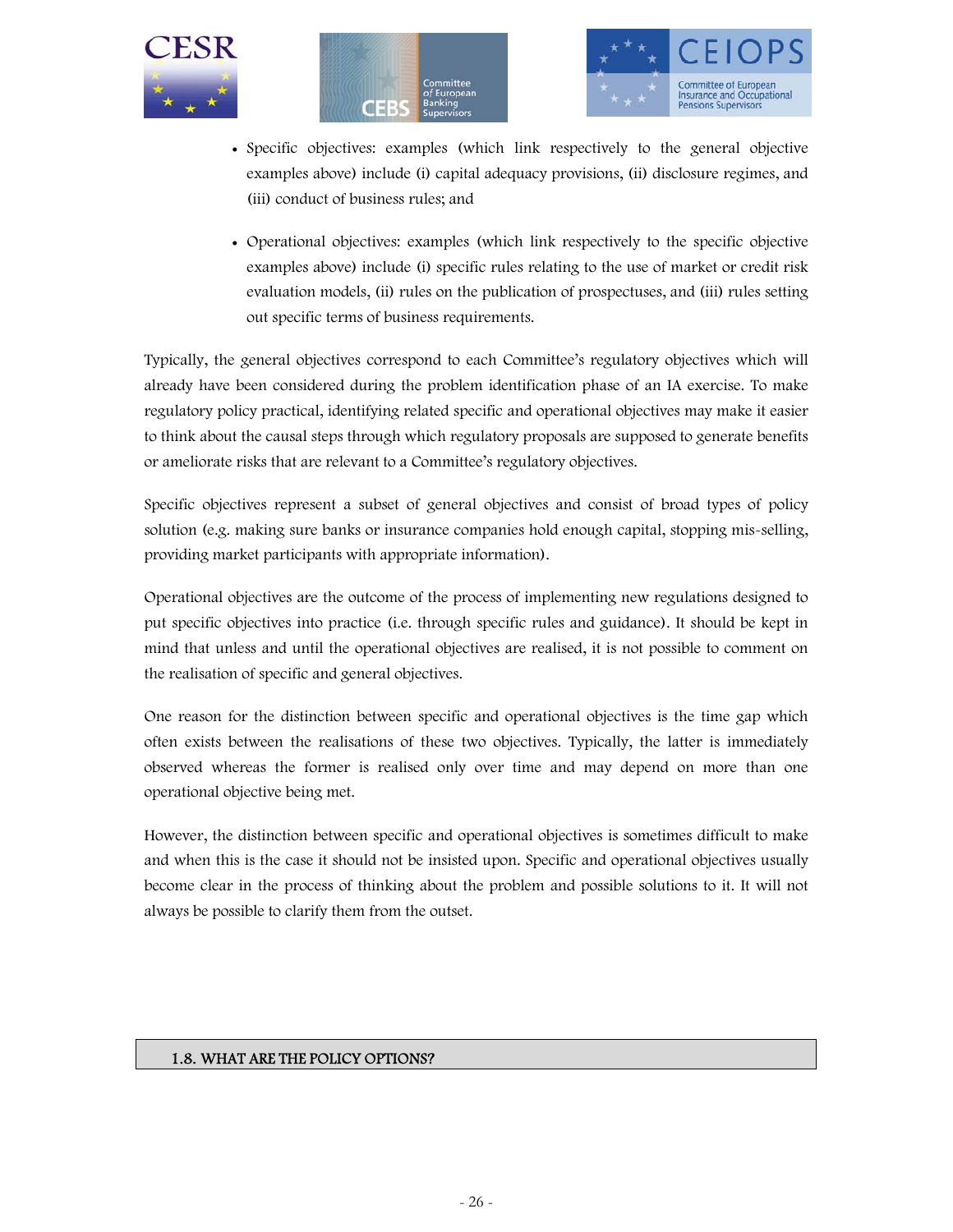





Once it is clear that regulatory measures have to be considered seriously, there might be several policy options – and policymakers are advised to consider a reasonable number of alternative policies in order to ensure that they are proposing the most appropriate policy.

Within the range of options to analyse, the status quo should always be considered as a possible policy. Note that the option to "do nothing", i.e. the status quo which might include regulation, is not necessarily the same as the "market solution" which consists in not intervening at all in the market (no regulation) and to rely on market forces alone to solve the problem. The "market solution" should also always be considered as a serious policy option. This is perhaps obvious when the reason for the problem is regulatory failure, but it is also true in the case of a market failure which can be expected to self-correct over a relatively short period of time and because policymakers will need to ensure that their proposed policy will not introduce a regulatory failure.

Policy options should be sensible. It is in general not enough to consider, for example, besides the preferred option, the status quo (the 'do nothing' option) and some other policy when these two latter options are both clearly unreasonable. To be credible, the discussion of options should convey insights into the difficulties of policy choices as they are experienced in the process of policymaking.

#### 1.9. THE L3 COMMITTEE PERSPECTIVE TO ADOPT

The large number of EU member states means that it is unrealistic to expect L3 Committees, in their policy deliberations, to prepare IAs for every member state and then to consider the aggregate effect on the single market in financial services. In any event the focus of L3 Committees, and any policy initiatives emanating from them, is on the single market. Therefore it is appropriate that they concentrate principally on the single market when conducting IA.

Whilst it is acknowledged that an evaluation of the impact of a proposal may be based on information obtained at the national level, the L3 Committees typically will not perform individual national analyses. Notwithstanding this, the committees will seek to be cognisant of significant national specificities, and expects that such specificities will be brought to the attention of them by, inter alia, member regulatory authorities and/or by national lobby groups.

In the course of conducting an IA it may become apparent that there are two or more distinctly different experiences observed within the single market. Without prejudice to its policy of not conducting national IAs, L3 Committees will seek to fully reflect these different experiences in its approach to IA. In particular, the L3 Committees will have to be alive to the risk that focussing exclusively on the single market may mask the degree to which for example, negative effects in some jurisdictions are offset by positive effects in others or that for whatever reasons certain markets across the EU are local in nature.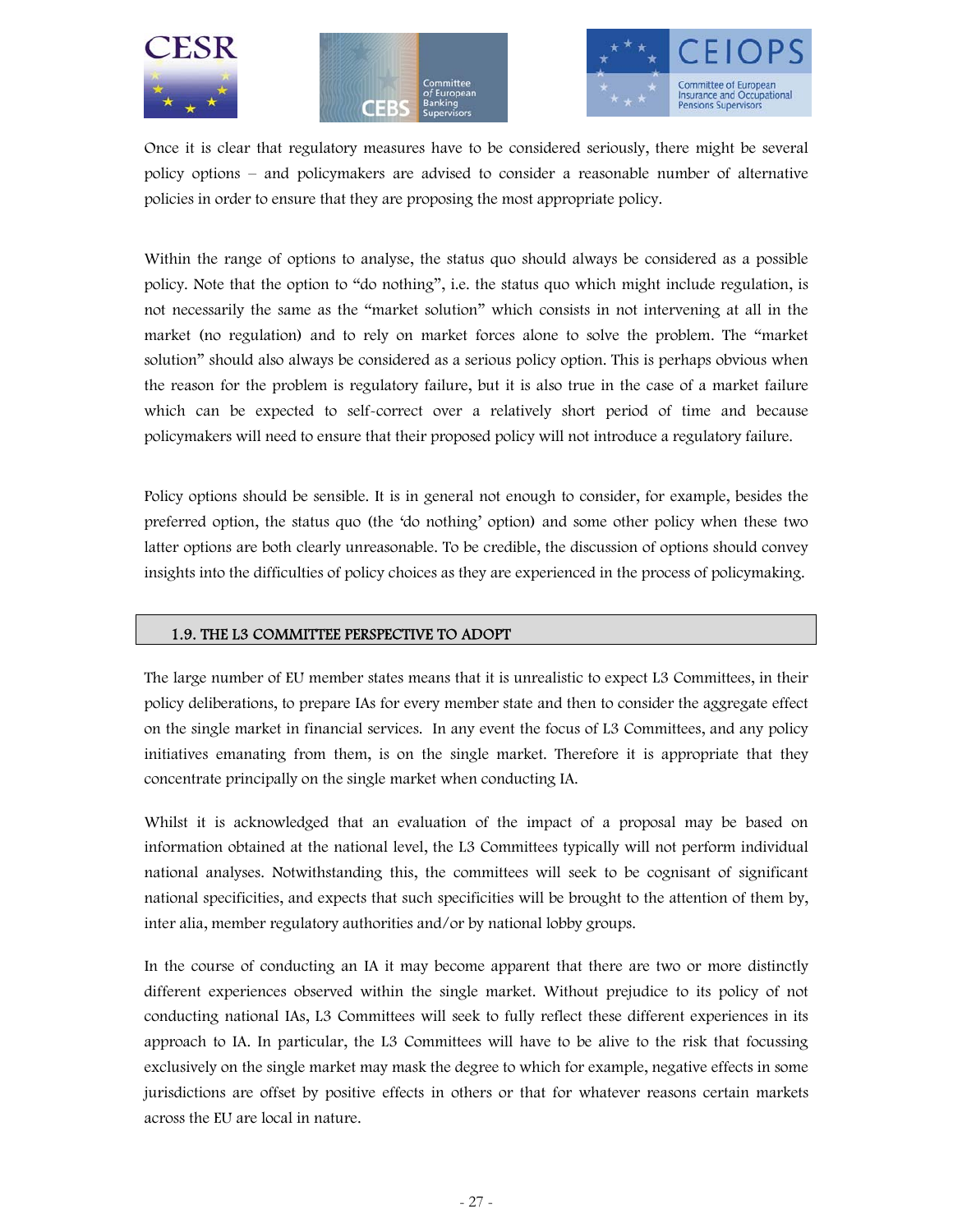

-





#### 1.10. WHEN IS A QUANTITATIVE AND WHEN IS A QUALITATIVE ANALYSIS NEEDED?

An IA should always be qualitative. Whether or not it also needs to include some quantitative analysis depends on the extent to which it is required in order to establish whether or not the overall effect of a policy proposal will be significantly positive 6.

For example, it will not make much sense to quantify one aspect of a policy (assuming that this aspect is relatively easy to quantify), when other aspects of the same policy are expected to generate much larger impacts which cannot be quantified.

Thus, not every aspect of a policy proposal needs to be quantified, only those that are expected to carry significant impacts or about which there is uncertainty in relation to the extent of their likely impact. Moreover, when the benefits of different policies are similar, it can indeed be enough to evaluate the costs of these policies in order to compare them.

There is sometimes a misperception that a quantitative analysis means that benefits and costs should be quantified as precisely as possible. This exposes a quantitative analysis to unnecessary criticism because it is frequently very difficult, if not impossible, to fulfil such a requirement. For practical policy purposes a much lighter requirement will often be sufficient. As regulators are interested in knowing whether the net benefit of a policy proposal is significantly positive, it will be enough to quantify an underestimation of the benefits and an overestimation of the costs. When the resulting net benefit is significantly positive, the policymaker can be reasonably sure that the proposal has passed an important IA test. In this case, there is no need to quantify benefits and costs in a very precise way.

In both qualitative and quantitative IAs it is important to carry out a stakeholder analysis (see also the IA questionnaire in Appendix 1).

#### 1.11. ASSESSING THE BENEFITS, THE COSTS AND THE NET BENEFIT

Where regulatory policy proposals are expected to have significant effects upon market participants and consumers, an assessment of the associated costs and benefits of those proposals is required.

<sup>&</sup>lt;sup>6</sup> On occasions a Level 2 Committee might make an expilicit request to a Level 3 Committee for quantitative assessment.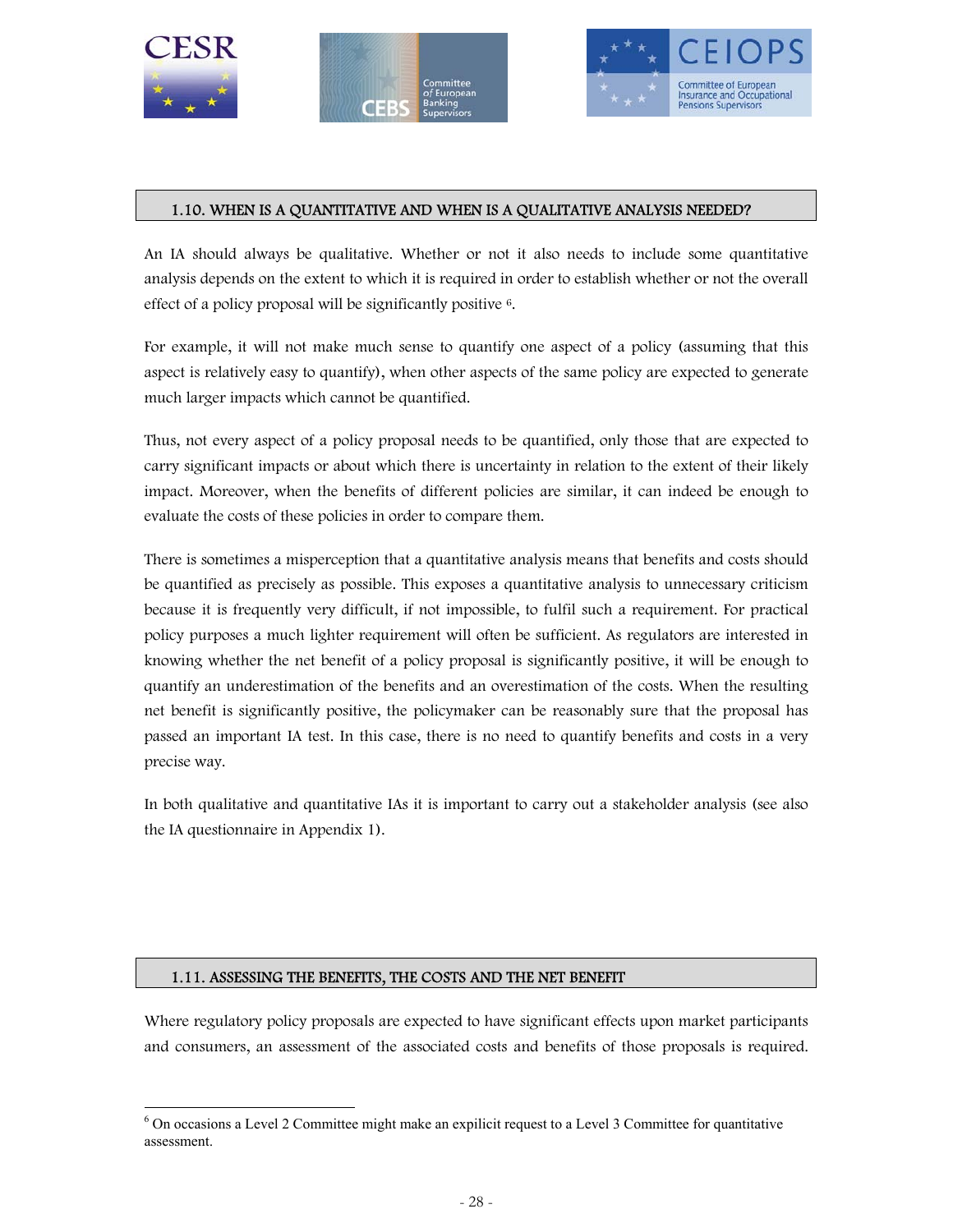





From the outset it will be important to recognise that an evaluation of the costs and benefits will be comprised of at least five elements, namely:

- 1. the costs to regulated firms,
- 2. the costs to consumers,
- 3. the benefits to regulated firms,
- 4. the benefits to consumers, and
- 5. the costs to regulators and the impacts on firm/consumer behaviour.

Though it may be easier to ascribe monetary values to some of these elements than to others, a systematic analysis will require that at a minimum all costs and benefits are identified.

It may be helpful to think of the evaluation of costs and benefits in two steps. The first step consists in assessing the incremental costs and benefits, whereby the term incremental refers to the changes in costs and the changes in benefits which are triggered solely by the policy proposal and not by simultaneous changes in business practice that would have occurred anyway. This first step is key for the IA as it is sufficient to identify the most efficient policy among a range of alternative policy options. In the second step, the result obtained at step one may be compared to the status quo (in other words the "no change" scenario) in terms of net benefit to see whether the policy proposal would lead to a significant positive net benefit or whether, overall, inefficiency would still remain. It will often be helpful to evaluate the current level of compliance in order to get insight into the additional costs of a regulatory proposal with respect to current market practice.

Example: assume that a new European directive requires financial institutions to send financial statements for unexecuted orders to consumers. In an economy with 100 customer contacts each year, and a price of  $\epsilon_1$  per statement, the costs are not simply 100 x  $\epsilon_1$  =  $\epsilon_1$ 00. To arrive at a realistic evaluation of the costs of this new regulation, it is important to establish how many companies already issue a statement and are therefore 'compliant'. If 98% of the firms already send a statement about the execution of an order, the cost of this directive is  $\epsilon$ 2. Note that, if, for example for reasons of simplicity, 'zero compliance' (instead of 98%) were assumed, the costs of the rule would be considerably overestimated, and there would be the risk that a rule that is useful will not be introduced because its costs are considered too high.

Evaluating the net impact of a proposed policy is probably easiest when a monetary value can be attached to the main costs and benefits generated. But much of the time, a quantitative assessment of the costs and the benefits of a policy will not be possible. Nevertheless, in such cases, a qualitative assessment will often allow policymakers to say something meaningful about the net benefit. Sometimes, though a quantitative (but non-monetary) assessment may be possible, it may not provide materially more information than a qualitative assessment. This is for example the case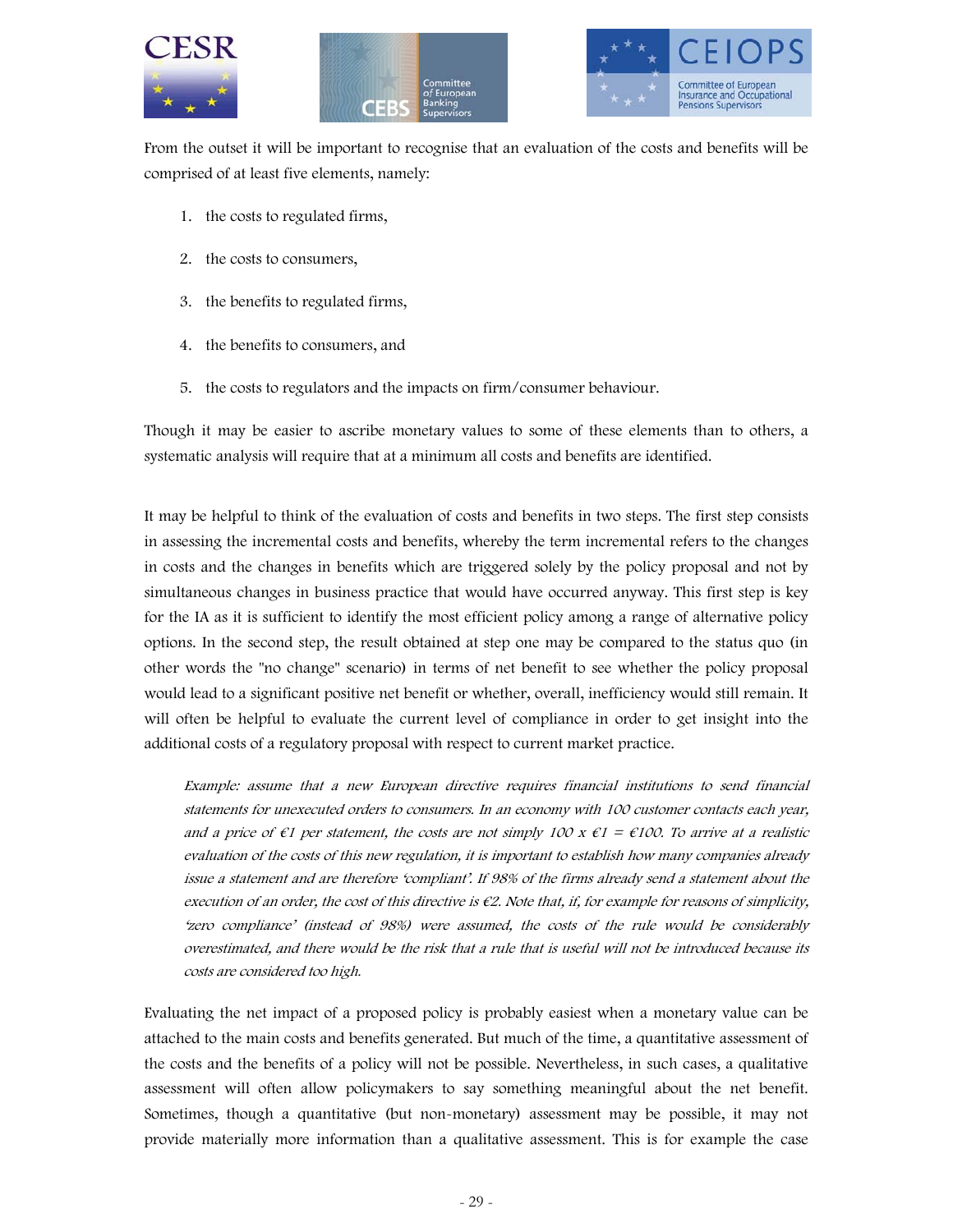





when it is difficult to aggregate the qualitative and (non monetary) quantitative assessments available. We have already explained in a previous section that one often does not need to be very precise in quantitative evaluations of costs and benefits, though this is by no means always going to be the case.

The need for discounting is explained in section 1.11.3.

Sometimes the term Cost-Benefit Analysis (CBA) is used to refer to the quantitative evaluation of the impact of a regulatory policy, and this is the meaning the present IA Guidelines give to CBA. But it might be worthwhile to stress that this is a semantic choice, and that others use the term CBA interchangeably with the term IA. However, this latter approach risks ignoring the critical "problem identification" step in the IA process.

An Excel spreadsheet has been made available to help policymakers to evaluate their policy proposal when costs and benefits can be expressed in monetary terms, (see also the overview given in the appendix). The spreadsheet illustrates how different CBA indicators can be used to evaluate a policy proposal or to compare different policies. As a general rule, policymakers will be well advised to use the net present value (NPV) for their quantitative analyses (as alternatives often lead to wrong policy conclusions).

Furthermore, it should be noted that a good IA will not be restricted to the assessment of the positive and negative effects of a policy proposal when there are strong distributional effects. This is particularly important when, as a result of a policy, one group of market participants would, for example, make a loss which is roughly equal to the benefits made by another group. Although the net impact would be overall broadly zero from a cost-benefit point of view, the regulator could face justified criticism about the policy in a public consultation, particularly should the disadvantaged group consist of consumers, whose protection regulators are typically charged with. It is therefore important that the IA includes an analysis of distributional issues when they are significant. The assessment of distributional issues is, however, often a very difficult matter and it is unlikely to be carried out on a systematic basis.

#### 1.11.1. Assessing the costs of policy options

For the purpose of IA, it is useful to introduce distinctions between different types of costs.

#### Different implementation costs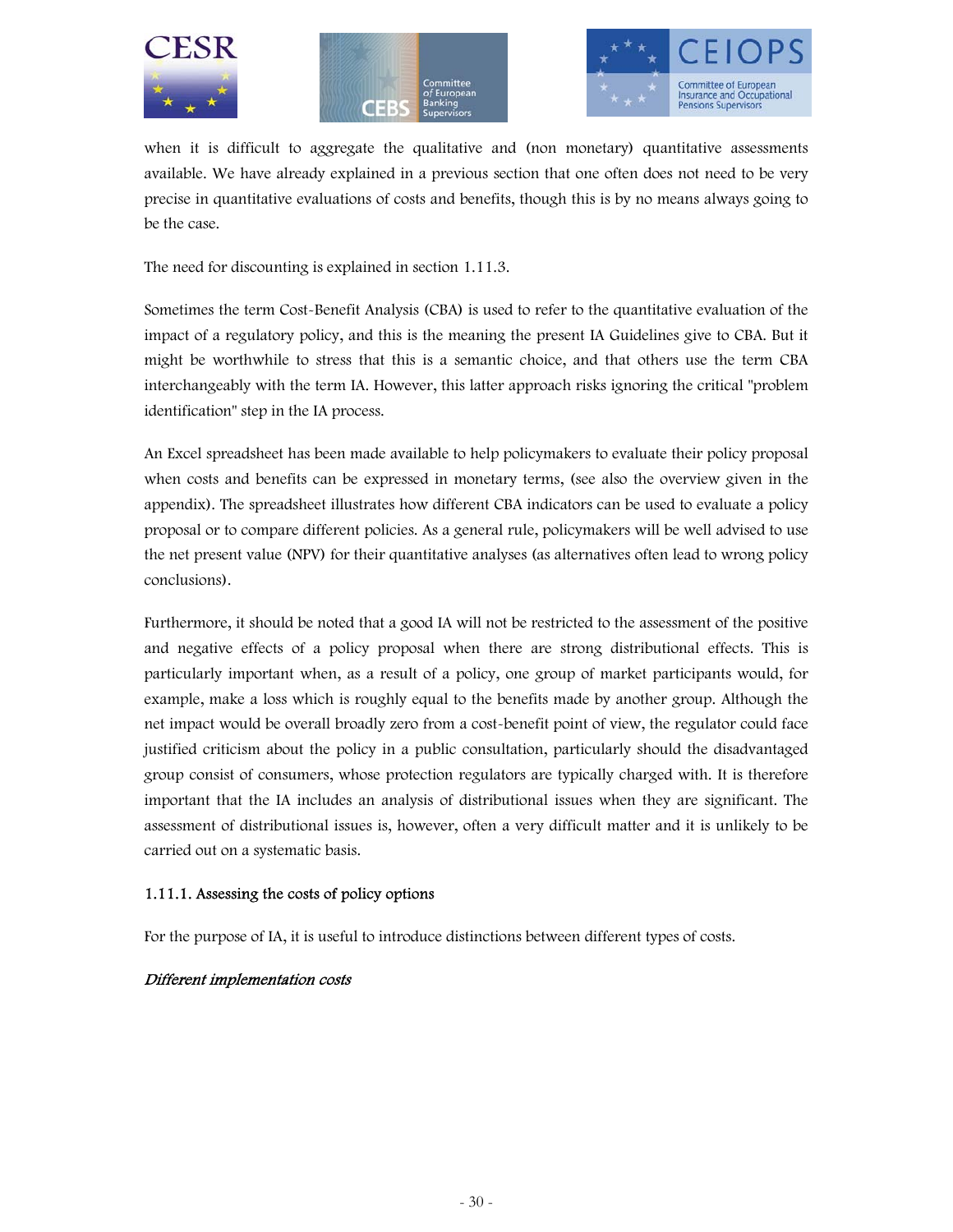





A first distinction concerns costs which result from the implementation of a policy. These can be divided into three subcategories – two types of direct costs, and indirect costs - according to their effects.7 These categories are:

- regulator's costs, i.e. the costs that arise to the regulator when it designs, monitors or enforces a regulatory policy (for example, the costs that a supervisor incurs in order to carry out its task);
- compliance costs, i.e. the costs incurred by regulated entities and persons in order to comply with regulatory policy (for example, the costs of setting up a new organisational structure or internal controls, new computer programs or systems, or training courses). Note that it is only the change in costs that firms incur due to proposed regulatory requirements that should be taken into account. That means excluding costs that firms incur as part of doing "business as usual". The latter costs would therefore not fall away in the event that the regulatory requirement was subsequently removed. It is important to establish a clear baseline against which to consider changes in firms' compliance costs. Ordinarily, this would be established with reference to the conduct of the typical or average firm in the relevant market (though this may not be possible in many markets). If existing regulatory requirements are being revised, it would be reasonable to measure cost changes relative to the minimum costs of complying with the original requirements (though taking account of the fact that such minimum requirements might differ for firms of different size, for example).
- indirect costs, which are the negative effects that a regulatory policy can have as a result of impacts it has on the behaviour of market participants. Indirect costs are usually divided further into the costs resulting from a change in the quantity, the quality and the variety of products sold, as well as a change in the effectiveness of competition (further details on indirect costs are given in the Appendix 3).

For the evaluation of the costs it is important to note that, when the regulator is financed by the regulated firms, the costs to the regulator are in fact borne by firms. Firms will normally – although this process can take time - pass on an increase in costs to consumers in the form of higher prices (this is, however, an assumption that should be tested). This means that, in general, all costs will ultimately be borne by consumers or investors.

#### Fixed vs. variable costs and set-up costs vs. on-going costs

 $\ddot{ }$  $<sup>7</sup>$  The comments here refer to the costs (and benefits) associated with individual policy proposals. It is not the</sup> purpose of L3 Committee IA exercises to consider the broader question of the cumulative costs that a whole series of regulatory initiatives might have. Nevertheless, it may sometimes be appropriate for policymakers to consider issues such as the impact that simultaneous implementation of several initiatives might have (for example on the availability and therefore cost of IT consultants). The broader regulatory environment facing firms and other stakeholders should therefore be given due consideration.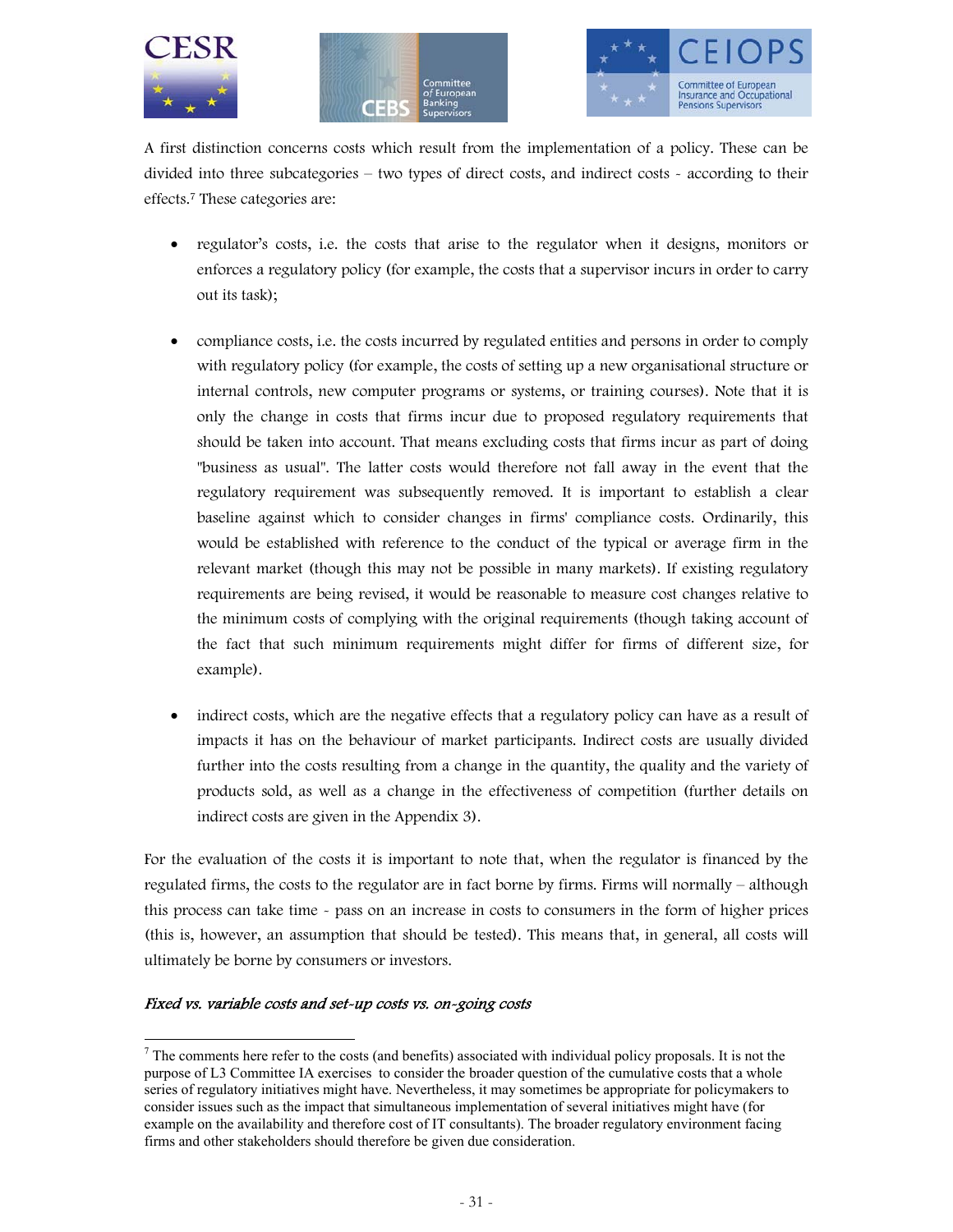





Two other distinctions are useful for IA. The first is between fixed and variable costs.

- Fixed costs are costs which do not vary with output. In the long run, all costs can be considered variable.
- Variable costs are costs which vary directly with the output. Variable costs are associated with productive work, and naturally rise and fall with business activity.

This distinction is different from another one: set-up costs vs. on-going costs.

- Set-up (or one-off) costs are costs which are incurred at the beginning of a project only.
- On-going costs are costs which are incurred again and again during a project or an investment. Usually set-up costs are very large in comparison to ongoing-costs each time the latter occur.

It is often important to make a distinction between fixed vs. variable costs and between set-up costs vs. ongoing costs when assessing regulators' costs, firms' compliance costs and/or the indirect costs of regulatory policies.

#### Opportunity costs

When it is not possible to evaluate the costs of a certain policy option, it might, however, be feasible to evaluate its "opportunity costs" (i.e. the costs of the next best alternative policy option foregone or the profits foregone due to the adoption of new regulation). For example, it might be possible to evaluate the costs of an alternative policy with similar benefits which has been rejected. The costs of this alternative policy would then give a ceiling for the costs of the policy chosen. Compliance costs that are difficult to assess can sometimes be evaluated through their opportunity costs, i.e. the costs the firm would have incurred had it proceeded with its own alternative investment projects instead of complying with the regulatory policy.

#### 1.11.2. Assessing the benefits of policy options

When assessing the impact of a policy proposal it will usually be easier to assess costs than benefits – particularly as far as their monetary value is concerned. However, accurate identification of policy benefits, which requires accurate identification of the problem being addressed, can markedly enhance the credibility of the policymaking process. A number of techniques exist – to be applied on a case-by-case basis - which can help policymakers to evaluate benefits even when it seems impossible at first. Appendix 4 provides concrete, numerical examples for the following techniques:

• Comparison to a relevant historical case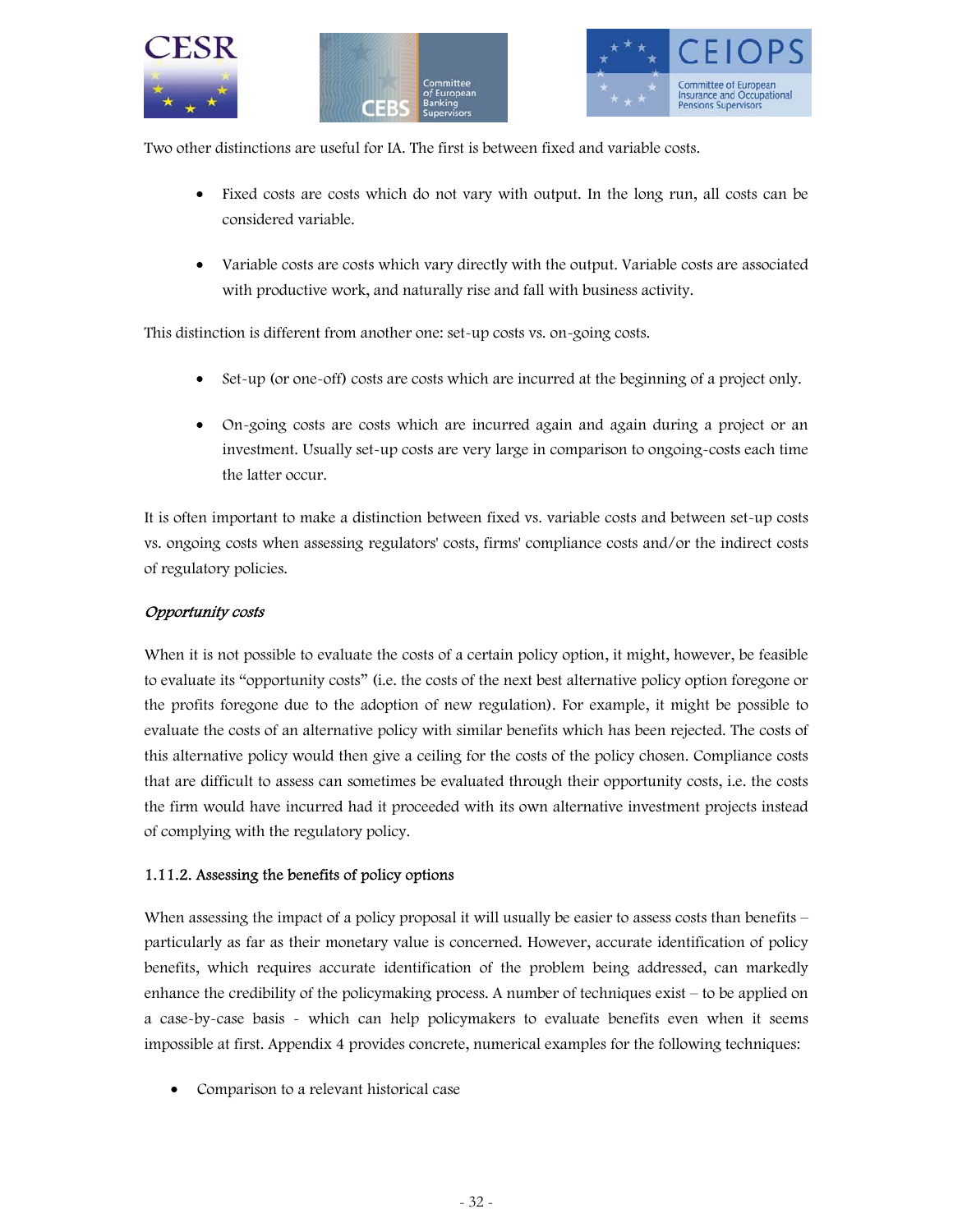





In many cases, an incident or a series of incidents over time will be part of the reason to regulate. In order to make an estimate of the expected benefits, the losses in a number of historical cases can be used as an indicator for how much of the loss could have been prevented through the proposed regulation.

• Evaluation by a proxy

This approach uses observable variables which are linked to the unobservable variable  $\sim$  e.g. when there exists a known dependence structure - or focuses on simulations of the unobservable variable.

Use of a break-even approach

The third possible approach is what can be called the break-even approach. This approach consists of calculating the amount of benefit needed - for example a reduction in loss needed - to cover the costs incurred, which are quantifiable. With this approach, the loss prevention is separated into the risk of loss and the extent of loss which allows one to capture the impact on the market. The potential loss for each market participant and the risk that a market participant will actually suffer loss are then estimated. It will then be possible to determine by how much the loss, risk of loss or a combination of these elements needs to be reduced in order to cover the costs of regulations and supervision. For this break-even assumption, one can examine whether this would be a realistic expectation. The impact of incidents can often be estimated with the help of event studies. The significance of the impact of incidents can be calculated and an estimate of the extent can be given. To summarise, in the break-even approach, one calculates by how much the risk and/or the impact of an incident must be reduced in order to cover the costs.

Evaluating "opportunity benefits"

When the benefits of a certain regulatory policy cannot be evaluated it may be possible to evaluate the benefits of an alternative policy with the same or similar costs which has been rejected and thus would give a lower bound to the benefits to evaluate.

Preparing a survey

The 'beneficiaries' of the regulation may be asked what they are prepared to pay for the supervision. One could think, for example, of market research among investors, asking them what value (in euros) they attach to an information leaflet, or the extra supervision on individual parties as agents and intermediaries. Indirectly, it is the end user who pays, as the costs are passed on. It is these end users who benefit from the regulation and supervision. The value that rules generate for the end user is an estimate of whether the costs are justified. It must however be kept in mind that the declarations in surveys may over- or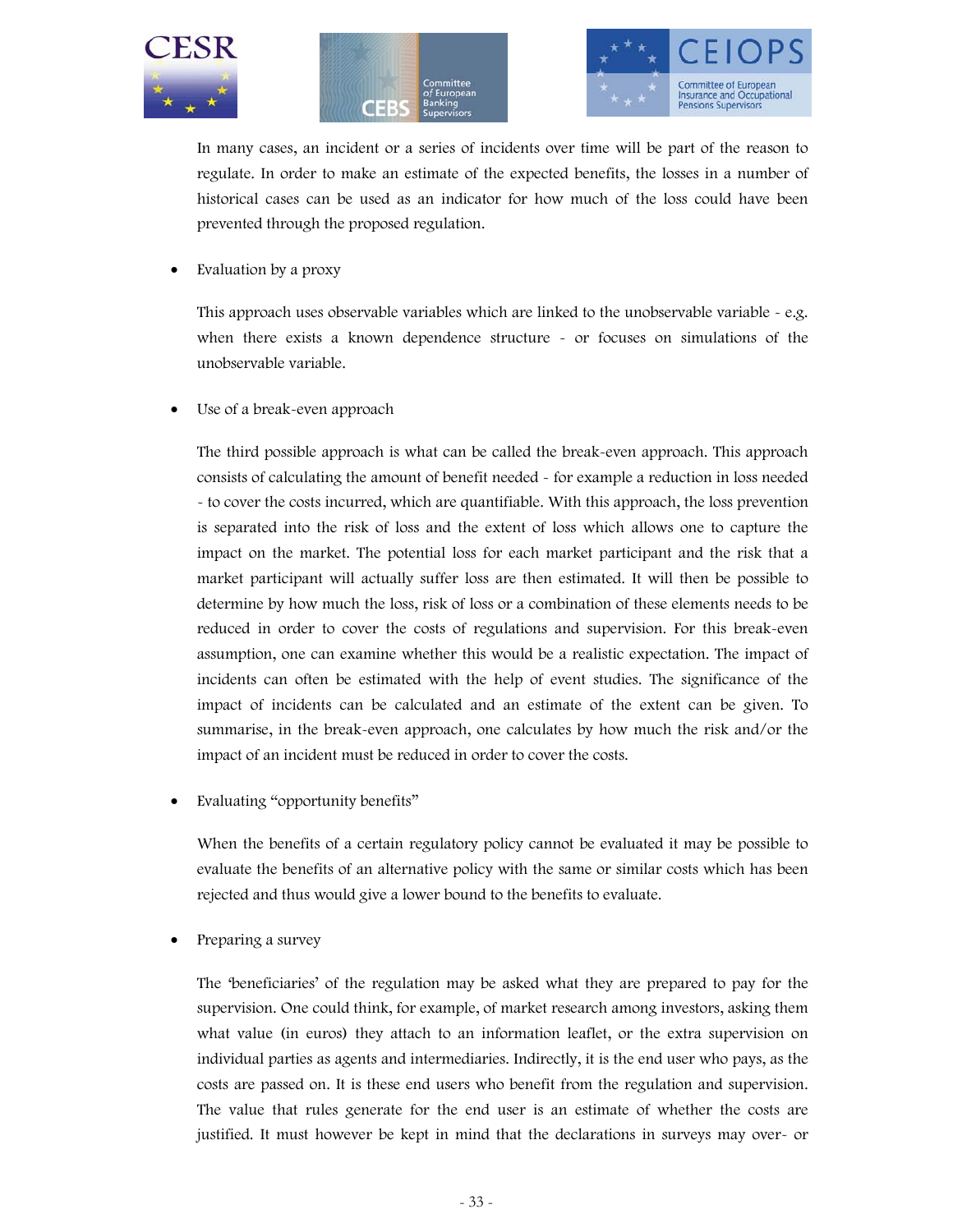

-





understate the real preferences and that care must be taken to ensure that survey questions are properly framed.

#### 1.11.3. Discounting the costs, the benefits and the net benefit

Costs and benefits that arise at different times should be treated differently since  $\epsilon$  100.000 received today does not have the same value as  $\epsilon$  100.000 received in ten years time, for example<sup>8</sup>. To make the IA sensitive to time value, discounting is used.

The discounted impact of a policy option can be evaluated by calculating what is called its present value (PV)9. Discounting allows one to quantify the fact that a given amount of cost (benefit) that arises later (sooner) is preferable to the same amount of cost (benefits) that arises sooner (later).

The net present value (NPV) of a policy proposal is calculated as

(Discounted value of benefits) – (Discounted value of costs).

In practice, the discount rates used will, in the absence of realistic alternatives, correspond to a longrun average of the real or nominal yield on long-term government debt. Real or nominal discount rates should be used when the costs and benefits are measured in real or nominal terms respectively. The real discount rate can be obtained by subtracting expected inflation from the nominal rate.

In a qualitative assessment, discounting may be considered unsuitable, since costs are not expressed in monetary terms. But even in a qualitative impact assessment, the influence of time should be taken into account. One way to do this is to make a rough distinction between two or three broad time periods where the costs or the benefits occur (see the IA Summary Tables in section E for an example).

Neglecting the issue of discounting can lead to serious anomalies. For example, failing to discount the minimal annual benefit (cost) of a policy which only necessitates a huge set-up cost (generates a benefit at only one point in time, but a substantial one) gives rise to an infinite discounted present benefit (cost). Another anomaly is that by not discounting, it would always be preferable to defer a policy if the same policy will be available in the future. Indeed, when the money which would have to be spent for the policy is used for an investment with a positive return, this investment would be preferable to the policy as more money would be available for the same policy in the future.

<sup>8</sup> The appendix shows a graph of the value today of  $\epsilon$  100.000 received in x years for a range of discount rates.

9 For example, to calculate the present value of a cost *C* that occurs *t* years in the future with *r* as discount rate, the

following formula can be used:  $PV[C]$  $(1+r)^t$  $PV[C] = \frac{C}{\sqrt{C}}$ + = 1 . For a benefit *B*, the calculation is the same (*C* must be replaced by *B*).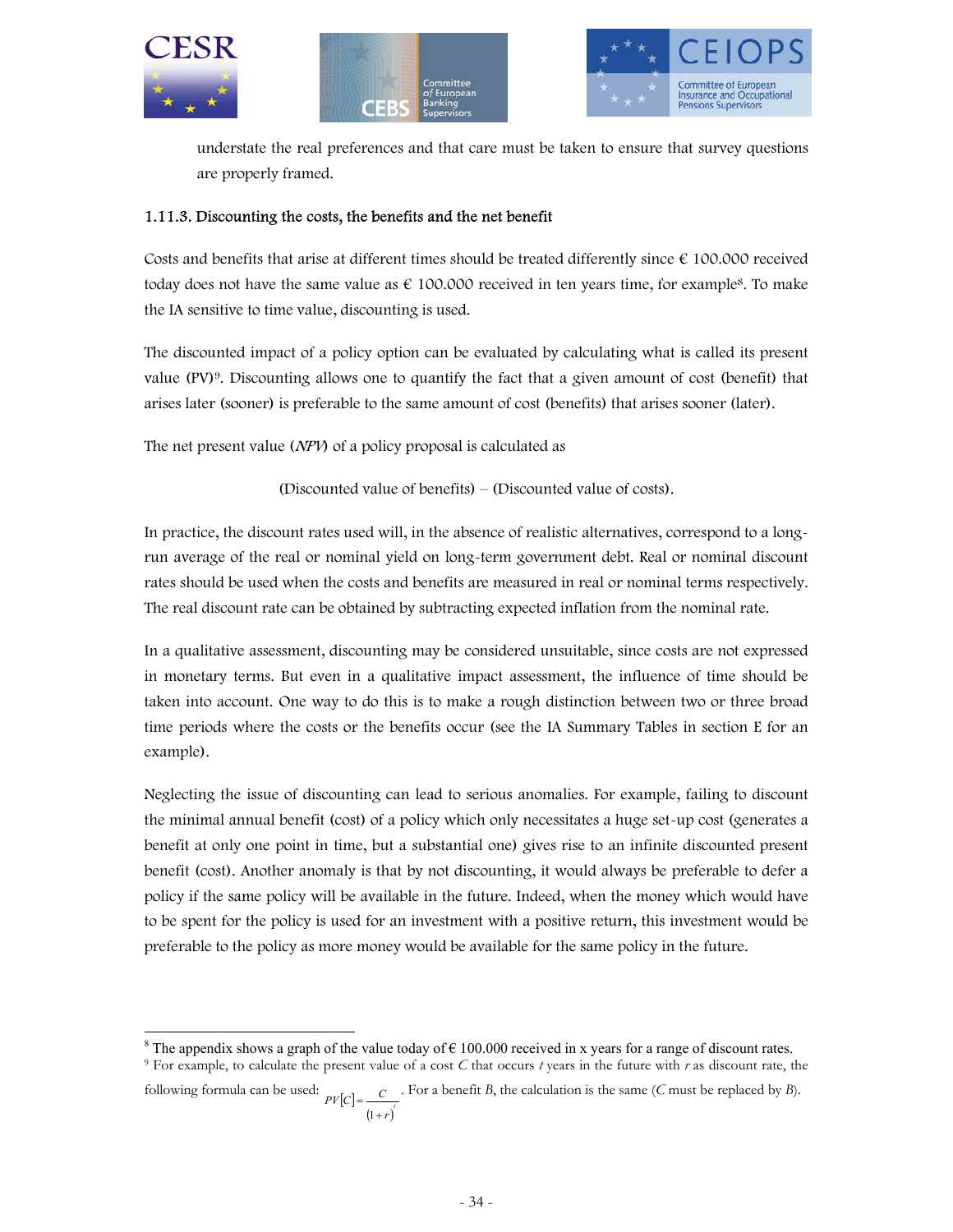





One needs to be careful when policies with different time horizons are compared as a comparison between NPVs might be misleading. In such a situation, it is often useful to calculate the annualised value for each of the alternative policies (see appendix 5).

#### 1.11.4. Risk and uncertainty

The outcome of an IA often will depend on predictions which by nature will have a degree of uncertainty attached to them. IA should, whenever this is reasonably possible, take the uncertainty explicitly into account. Two basic techniques will help policymakers to do this:

• Simulations

Sensitivity analysis involves considering a range of possible values of one key variable or factor which is likely to affect the outcome of the regulations; obviously this technique can also be applied to several (but, in practice, because of increasing complexity, not many) factors at the same time;

• Boundary analysis

This technique consists of placing upper/lower bounds on the costs and/or benefits.

Examples of these techniques are given in the spreadsheet CBA model in Appendix 6.

#### 1.12. COMPARING POLICY OPTIONS

Ideally, a consideration of alternative policy options should involve a comparison of the benefits, the costs, and the net benefit (i.e. benefits minus costs) they generate. However, in many cases a precise quantitative evaluation will not be possible. When this is so, policymakers might want to consider the feasibility of a lighter version (which has already been mentioned in the sub-section on qualitative and quantitative IAs). Indeed, often alternative policy options can be compared by evaluating their costs only. Obviously, identifying the best option in this way works is appropriate only when the benefits of the policies under consideration are identical or very similar.

For example, if policy A would reduce insider trading by much more than policy B, and policy A would also cost more than policy B, information about the costs and the benefits would be needed for a comparison of the two policies. However, when both policies would reduce insider trading in roughly the same way, and only the costs would be different, a comparison of the costs alone would allow one to choose the more efficient policy.

In many - perhaps even most - cases, it will, however, only be possible to compare options in a qualitative manner. Experience has shown that this is often enough not only to dismiss some options but to identify the most appropriate policy option.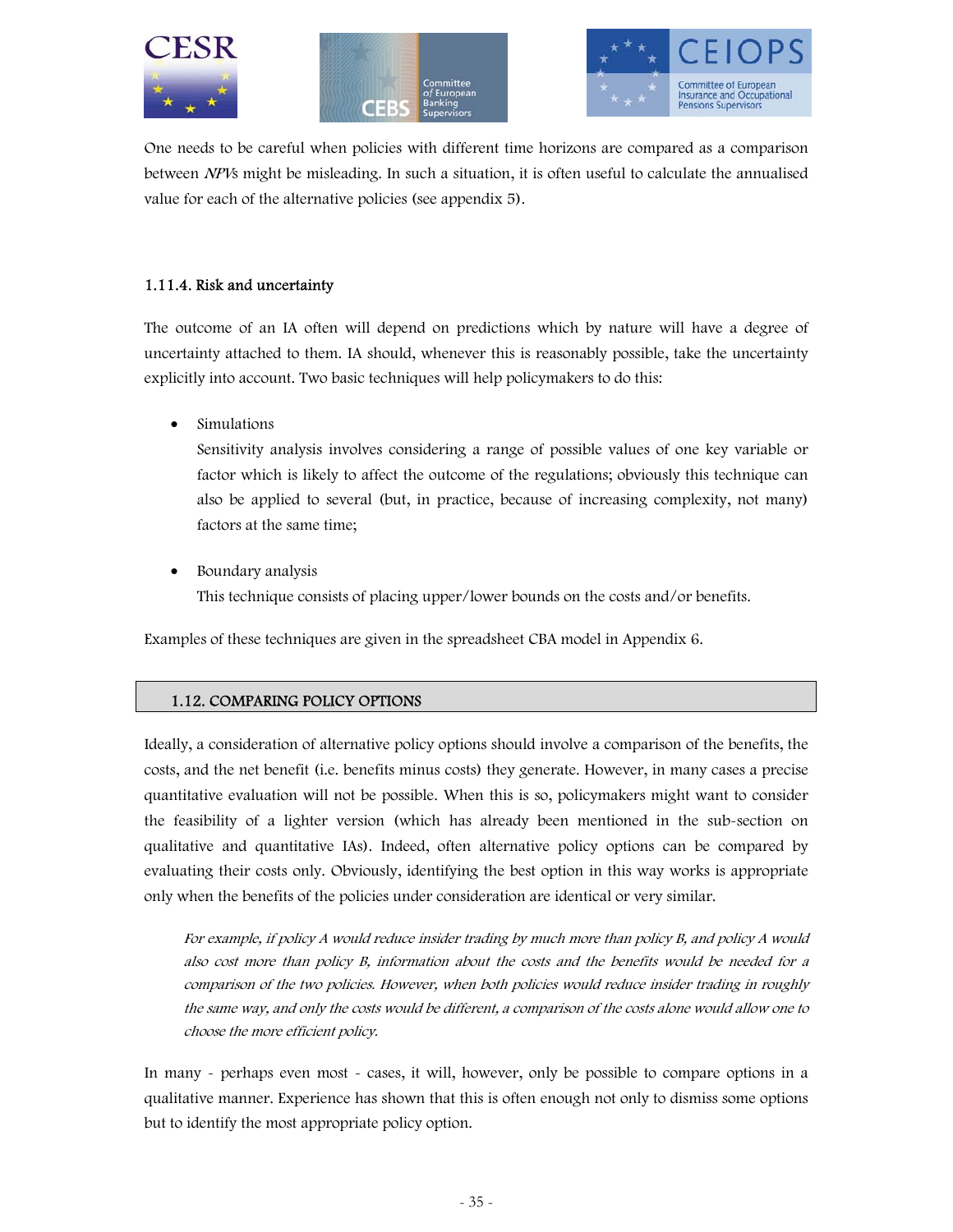





The process of comparing policy options may lead to the identification of a single, preferred option. However, it might also lead to the proposal of several policy options, whose comparative advantages and disadvantages would need to be described clearly. It should be borne in mind that the purpose of IA is to identify sensible policy proposals for decision makers and to help them making decisions, not to substitute for the decision-making process.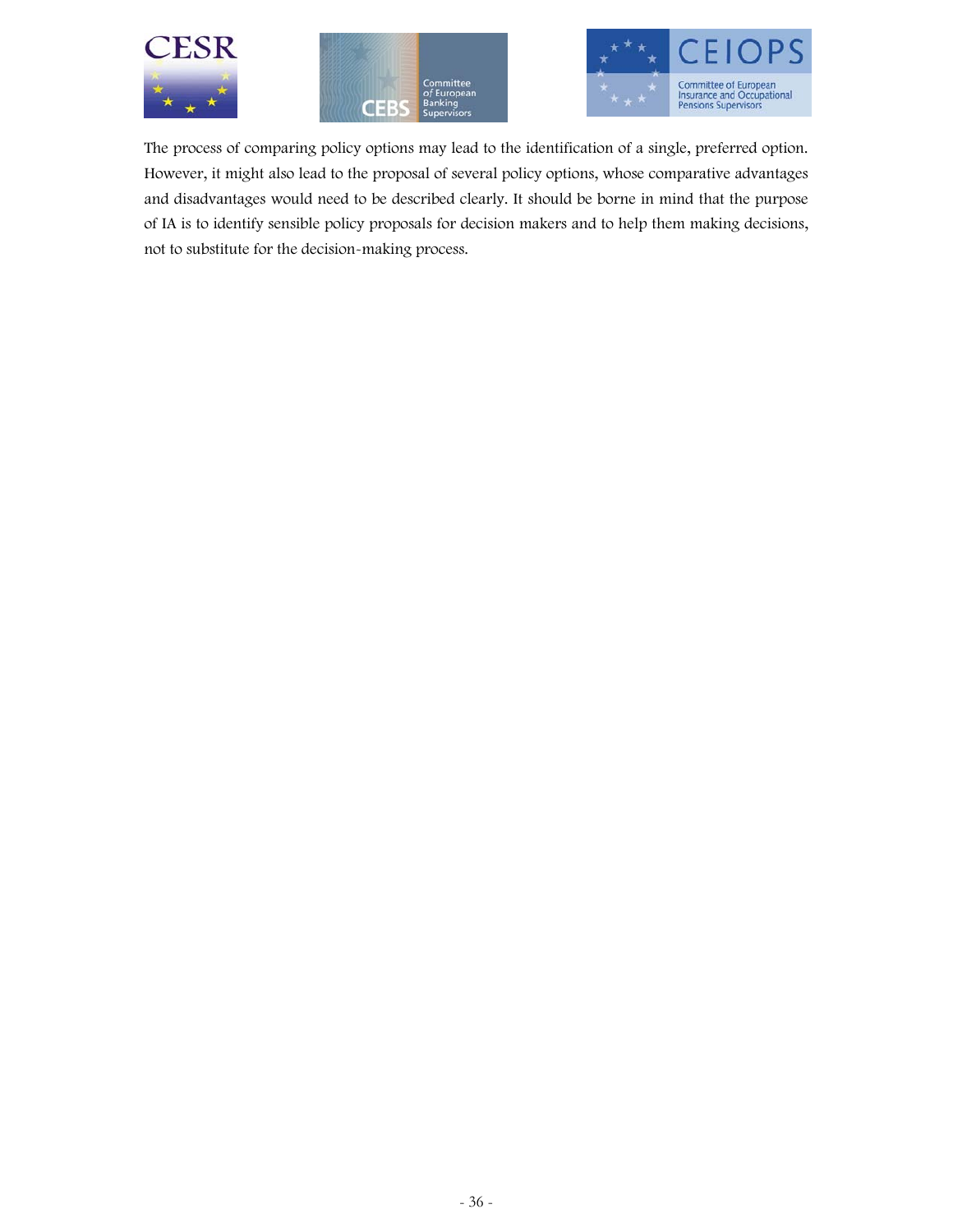





# 2. WHAT TO DO FOR CONSULTATION

Consultation is a key part of policy-making as well as of impact assessment. It refers to every direct and indirect attempt to collect input from relevant and interested parties during the policy-making process. It may therefore cover the department-to-department consultation within a Competent Authority, meetings between policy-makers and market participants and consumer representatives, scientific advice from experts, or written formal consultation with other public or private authorities, market participants and/or their representatives, consumer representatives, and individuals.

# 2.1. THE PRACTICE OF CONSULTATION BY L3 COMMITTEES

Each L3 Committee operates its consultation procedures in line with their Public Statement of Consultation Practices10.

The Committees use appropriate processes to consult - both ex-ante and ex-post - market participants, consumers and end-users which may include amongst others: concept releases, calls for evidence, publication of consultation papers, public hearings and roundtables, written and internet consultations, public disclosure and summary of comments, feedback statements, nationaland/or European-focused consultations.

In particular, the tools used by the L3 Committees' Expert Groups in managing the consultation process include: calls for evidence/advice, the use of consultative working groups/panels and other ad hoc groups, publication of consultation paper, open hearings, bilateral meetings with EU representative groups which have specific sectoral interests in aspects of the Expert Group's work, national consultations and, upon finalisation of their mandated work, the feedback statement.

# 2.2. THE ROLE OF IA IN THE L3 CONSULTATION PROCESS

# 2.2.1. Pre-Consultation Paper period

During the period that precedes the release of the first Consultation Paper, assuming there is only one consultation round (or the second Consultation Paper if there are two consultation rounds),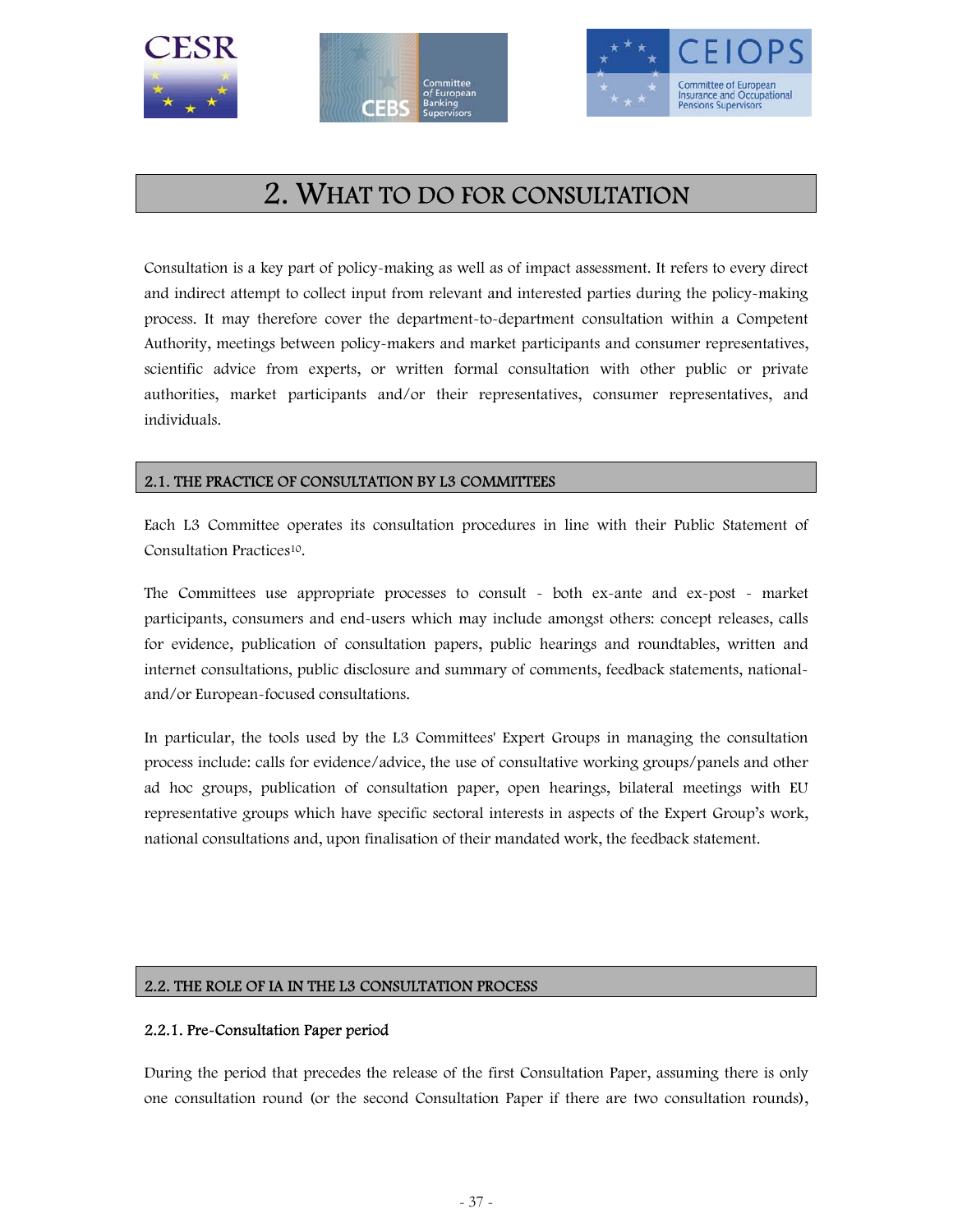





informal consultation with stakeholders in order to collect information and/or data on the problem at hand can be a helpful tool. It will, for example, contribute to a better assessment of whether the problem is significant and, if it is and there is no prospect of a market-based solution, the proposed solutions would actually be appropriate. It may be important to involve market participants at an early stage of the IA. Concerning the collection of data, a key role may be played by trade associations. It is important to handle sensitive information appropriately and to report data in ways that preserve confidentiality.

# 2.2.2. Post-Consultation Paper period

The Consultation Paper released to the public should report on the IA work of the proposed policy options. The paper should be evaluated as a single piece of work, although technical issues concerning IA aspects may require relevant experts to evaluate the responses.

During the post-CP period, the standard L3 Committees' consultation procedures apply, as these are defined in their public statements of consultation practices. In particular, the feedback statement to the comments received will refer to IA when this is appropriate.

# 2.2.3. Preparing a Feedback Statement that refers to IA

The aim of a Feedback Statement is to give an overview of the main substantive points arising from the consultation and to explain the rationale for selection of particular policy options11.

A Feedback Statement that refers to an IA could be organised along the following lines:

- The Feedback Statement could start with a brief outline of the reasons for consulting and the methods used, remind the reader of the main issues involved, and usually restate the questions of the Consultation Report.
- It could contain a summary of responses, which should properly represent all the main comments received. It does not have to contain every individual response, a summary of the responses received is sufficient. However, disclosing individual responses might be considered when appropriate.
- In case the draft policy proposal is reviewed and modified in light of the responses received, the reasons for the changes should be given. Similarly, when the draft policy proposal is not modified as a result of the comments received, this should be explained. In other words, the rationale for rejecting or accepting received suggestions should always be made clear.

10 CESR/01-007c, December 2001, CEBS/05/18 March 2005, CEIOPS-Doc-01/05, February 2005.

 $11$  CESR/03-149c – "Revised guidelines for Expert Groups".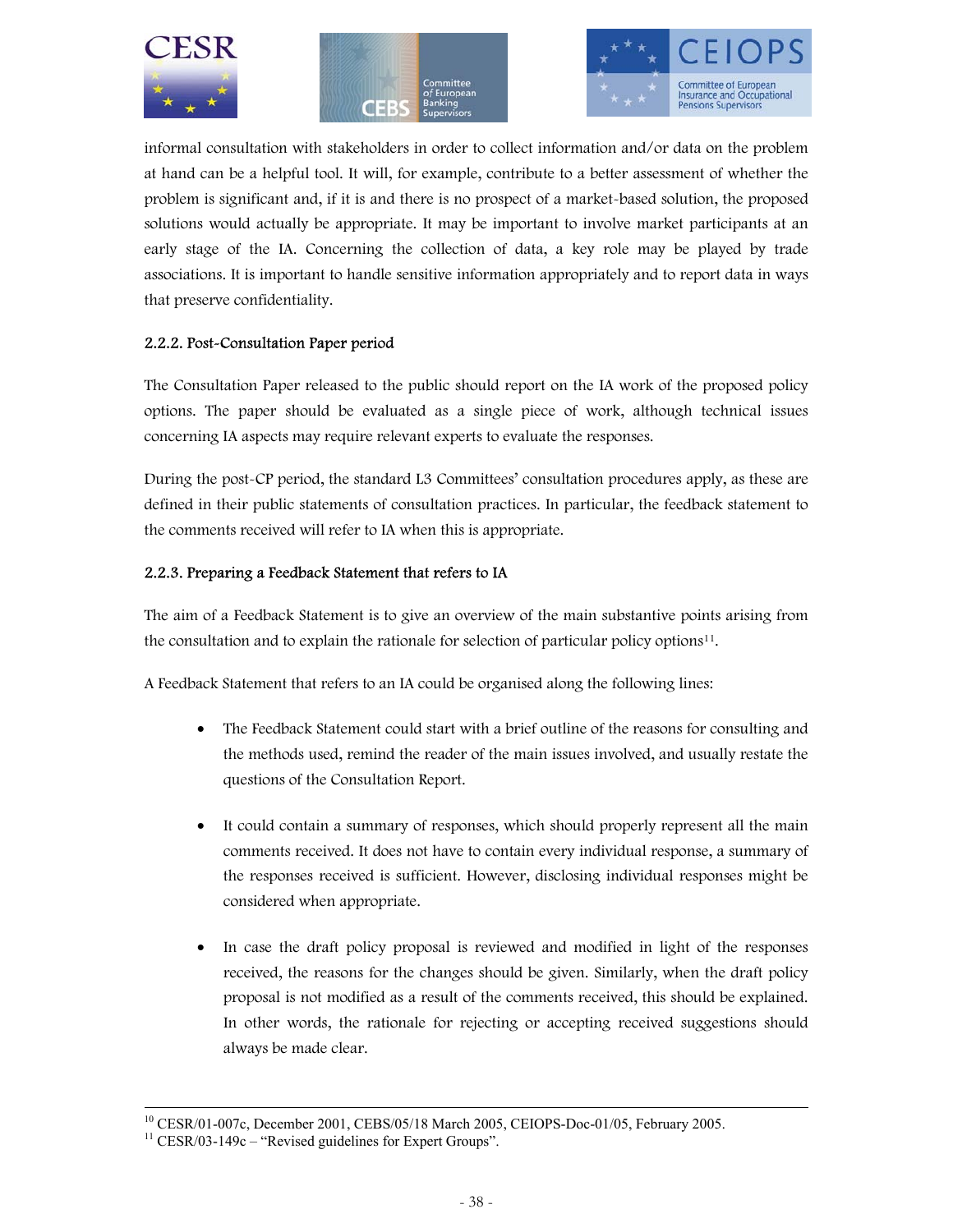





- The Feedback Statement should conclude with a summary of the policy decision and a description of the way the policy will be taken forward.
- The report should contain an appendix with the list of respondents.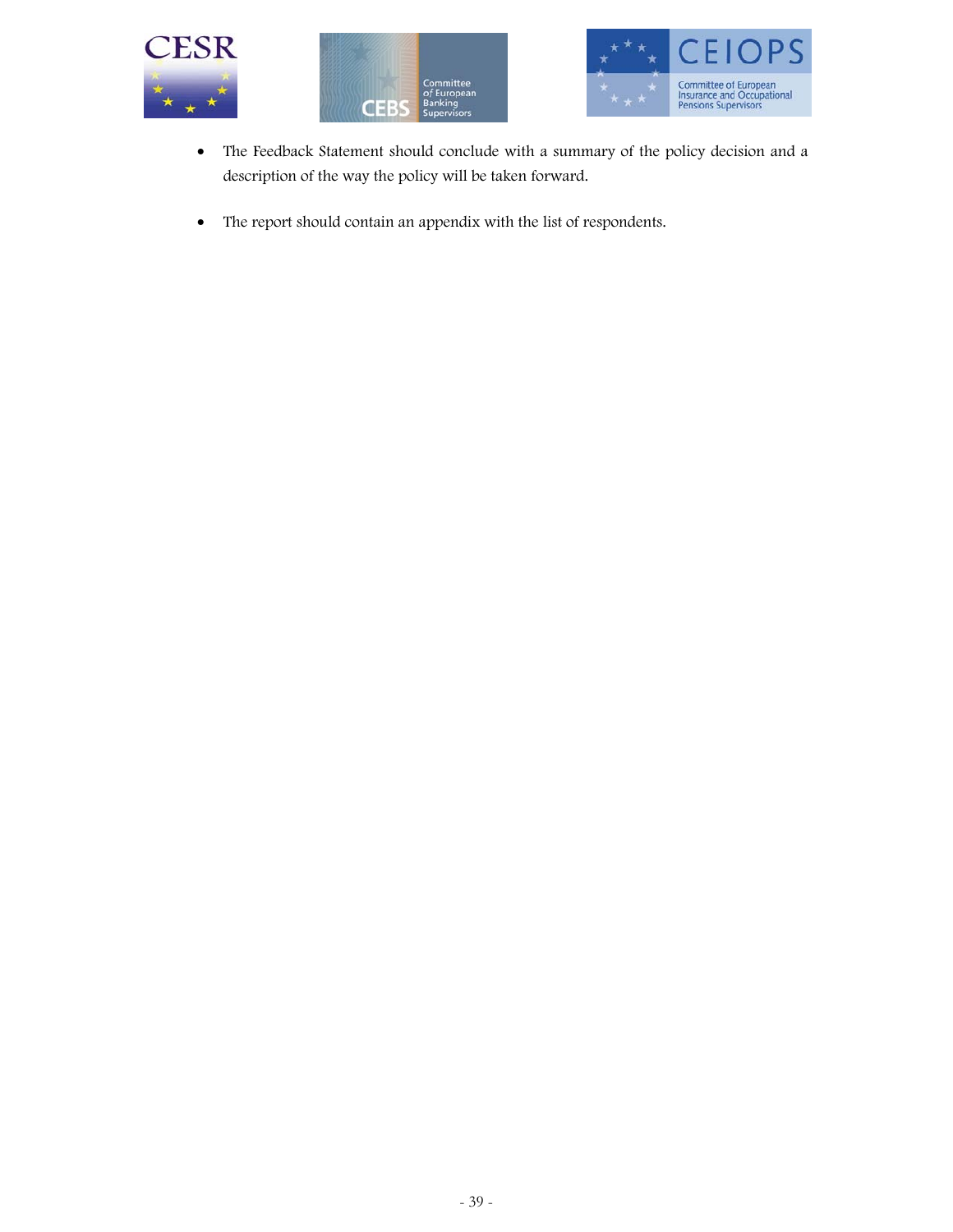





# 3. KEEPING POLICIES UNDER REVIEW

# 3.1. WHEN TO REVIEW POLICIES?

It is important to ensure that a policy proposal that has been adopted is properly implemented to achieve its objectives. To make sure this happens, it is appropriate to keep the policy under review. Here again it is important to be proportionate. Some policies might not need any review because their effects are obvious and certain. In other cases, the likely impact of the policy may be uncertain but potentially significant, and in such circumstances a date for a review, i.e. an ex-post IA, ought to be included in the policy proposal. During the ex-post review process, consultation with all interested parties is essential and should be used in the same way as during the ex-ante IA process.

# 3.2. WHEN TO PREPARE AN EX-POST IA?

An ex post IA aims to review existing policies and to evaluate their effectiveness. It can be conducted whether or not a review date has explicitly been set. The preparation of ex-post IAs provides legitimacy vis-à-vis the public and internal discipline and therefore serves to underpin the credibility and accountability of the work of the L3 committees. Moreover, where it is known that there will be an ex-post IA, the discipline of policy-making is likely to be enhanced.

As mentioned above, an ex-post IA should be carried out when there is uncertainty about the likely effects of a policy and where those effects are expected to be significant. In such cases, the ex-ante IA will probably have included a pre-commitment to conduct ex-post IA. However, such analysis can also be conducted with policy-maker discretion where, for example, there is a reasonable presumption that a particular policy has not achieved the desired objective or when it does so but at an unexpectedly high cost, so that the net benefit of the policy might not be significantly positive (regulatory failure).

In an ex-post IA, the IA methodology should be applied in just the same way, even if the focus of the exercise is somewhat different. For example, in the case of an ex-post evaluation, policy makers would not need to devote much attention to conducting MFA/RFA if it had been done in the first place. Where a regulatory intervention proceeded in the absence of MFA/RFA, then any ex-post evaluation would need to address this shortcoming and the IA exercise would more closely resemble the established ex-ante approach.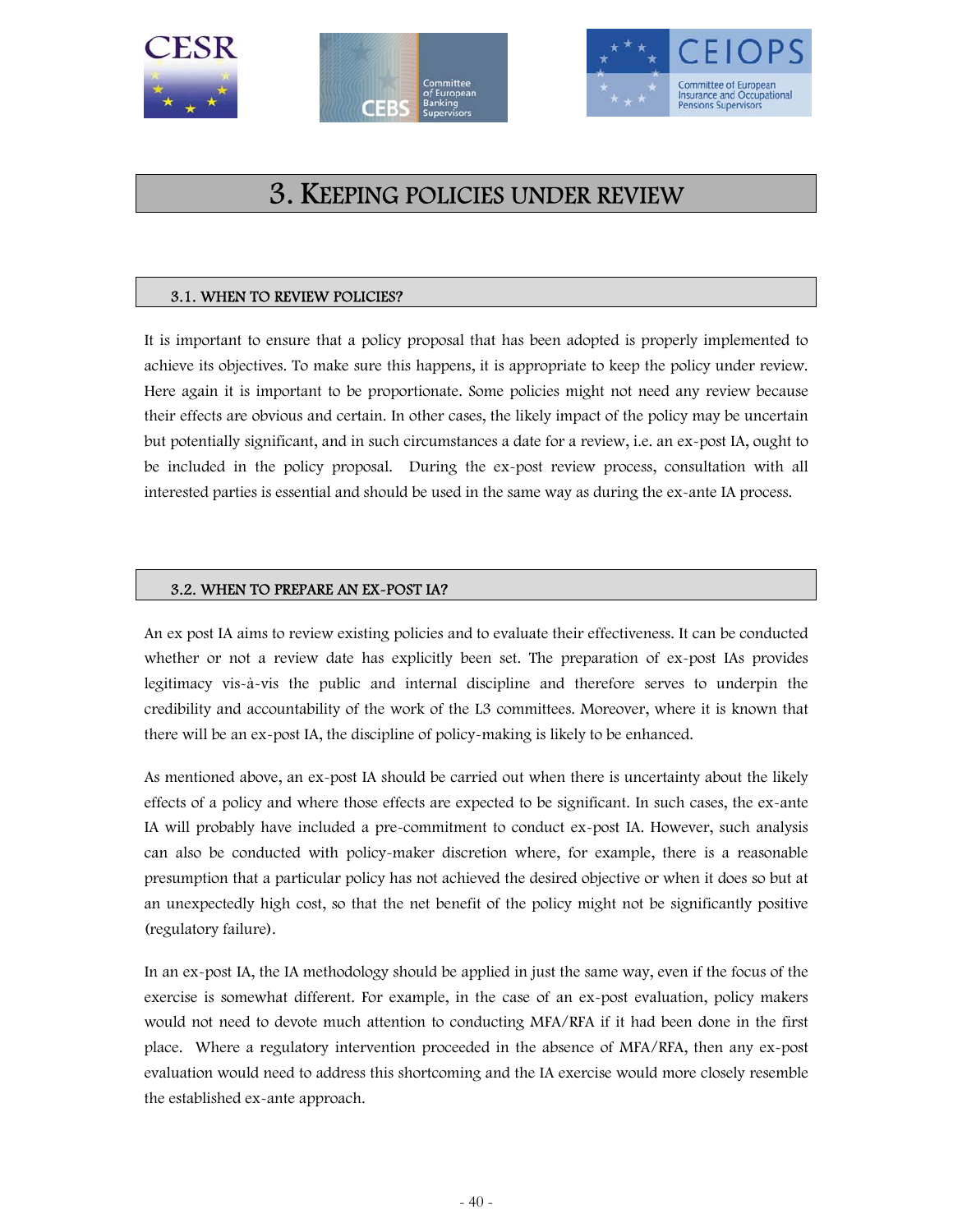





Assessment of the impacts of past regulation is also important because it must bear heavily on the design and implementation of a regulatory response to a present problem:

- One may wish simply to remove pieces of regulation that are the cause of problems (unless doing so would result in a still bigger risk/detriment);
- One would presumably wish to steer clear of measures similar to ones that have definitely failed in the past, and to be clear about the reasons why they failed (did they or did they not correctly target the relevant market failure?);
- One would need to decide whether existing regulation that seemed to be correctly targeted on a market failure should be given more time to work.

Care must however be taken about some extra difficulties when assessing a policy ex-post instead of ex-ante.

The first difficulty is the proof of the causality between the policy measure and the change in behaviour. To prove causality, ideally, a comparison should be made between the market with and the market without regulation/supervision. This can involve the use of complicated analytical tools, requiring input from technical specialists, and is not always feasible. Moreover, in some fields of regulation and supervision the problem of dark figures or dark numbers is prevalent, i.e. neither the scale nor the exact form of the illegal conduct is known (e.g. insider trading).

In the absence of a proof of causation between a policy measure and market outcomes, it may still be possible to identify indications of the effectiveness of regulation and supervision. To this end the following three instruments have proved useful:

• Anecdotal evidence:

Gathering anecdotal evidence by interviewing stakeholders can indicate whether or not a particular policy has addressed a market failure. Obviously the larger the volume of relevant evidence collected the more credible the results. However, one has to be aware that this method is vulnerable to strategic answering and diffusion between perception and facts.

• Outcome indicators:

To improve the effectiveness of policies, and of regulation in general, it is useful to develop a structure of performance indicators. Outcome indicators show to what extent a certain policy has helped to achieve the aims that have been identified ex-ante. Such outcome indicators have to be measurable and achievable, which is not easy, especially when they are developed for less tangible objectives such as market confidence. The structure of such indicators should be developed before the implementation of the policy and used in the monitoring process and in any ex-post analysis.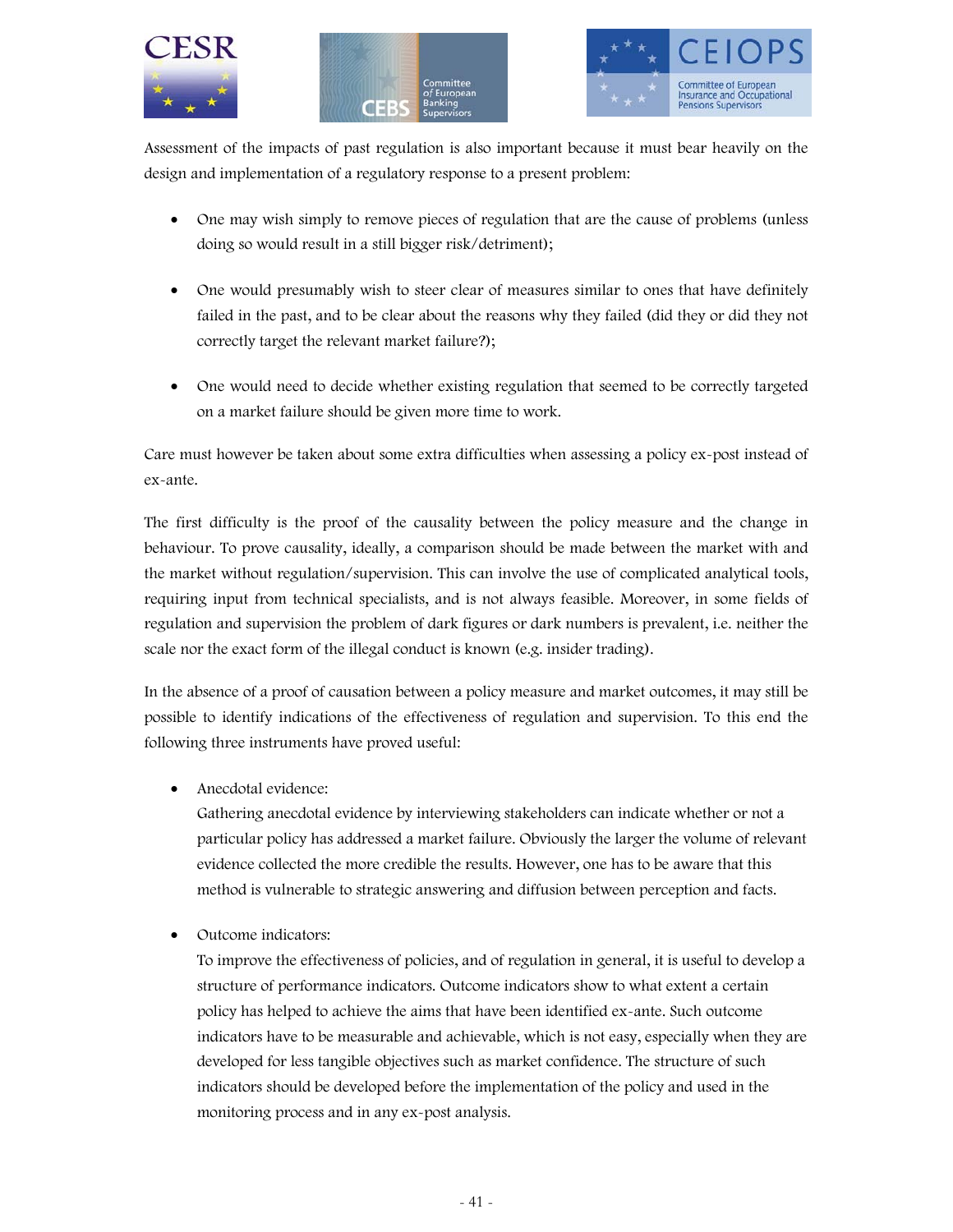





• Statistical studies:

Once a regulation has been implemented and data is available that spans the period before and after implementation, statistical techniques, such as regression analysis, can be used to test hypotheses about the nature and extent of the impact of the regulation. Such exercises face technical difficulties, such as how to isolate the effects of regulation from the effects of other explanatory factors. Nevertheless, they can prove of considerable value in clarifying the significance or materiality of regulatory impacts post-implementation.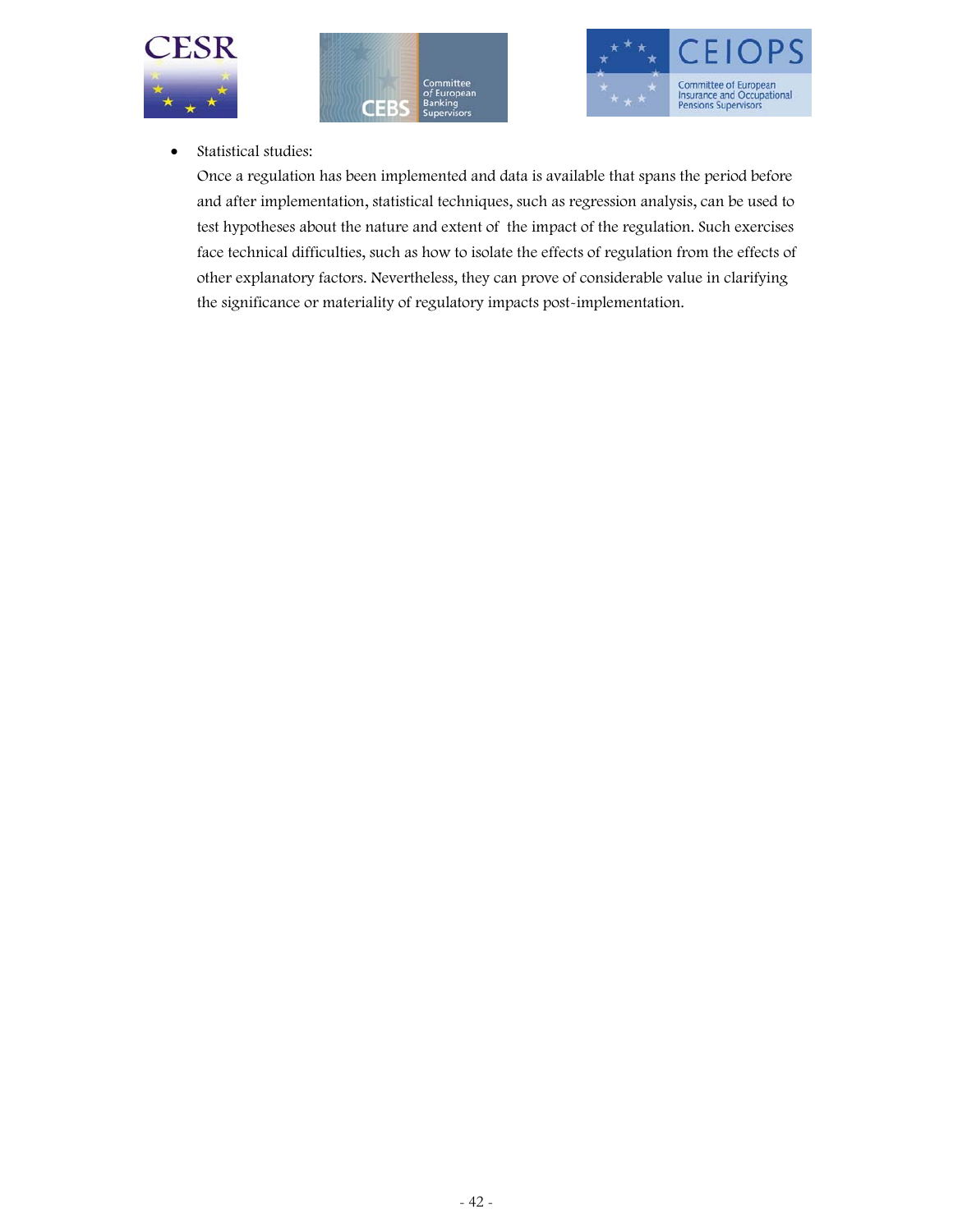





# 4. HOW TO REPORT ON IA

Various documents will be produced in the course of the IA. It is on the basis of this information and evidence that the problem will be assessed, the options identified, and their impacts analysed. At the end of the process, all these findings will need to be summarised in the Consultation Paper either in the appropriate sections of this document or as a separate single document, the IA report.

Ideally any non-specialist should be able to follow the argumentation and understand the rationale and the positive and negative impacts of each of the options considered in the IA. In order to enhance the clarity and readability of what is said about IA exercises, tables and diagrams should be used to summarise certain key points.

Any stand-alone reporting on the outcome of an IA exercise should contain a clear 'waiver' on its cover and an introduction indicating that the text is prepared as a basis for comment and does not prejudge the final form of any decision to be taken by a L3 Committee.

All uncertainties or assumptions should be flagged. The reporting will also need to specify which analytical method was used to assess and compare the impacts of the proposed policies.

In line with the EU guidelines, the presentation of the IA work should normally not exceed 30 pages (excluding annexes). When it takes the form of an IA report, it should use the following format (unless there is good reason not to):

Executive summary Section 1: Procedural issues and consultation of interested parties Section 2: Problem identification Section 3: Objectives Section 4: Policy options Section 5: Analysis of impacts Section 6: Comparing the options

Section 7: Outcome of comparisons and conclusion/recommendations

Any supporting documents, such as expert reports or summaries of stakeholder views, should be put into the appendix of the Consultation Paper or the IA report, either physically or by html link.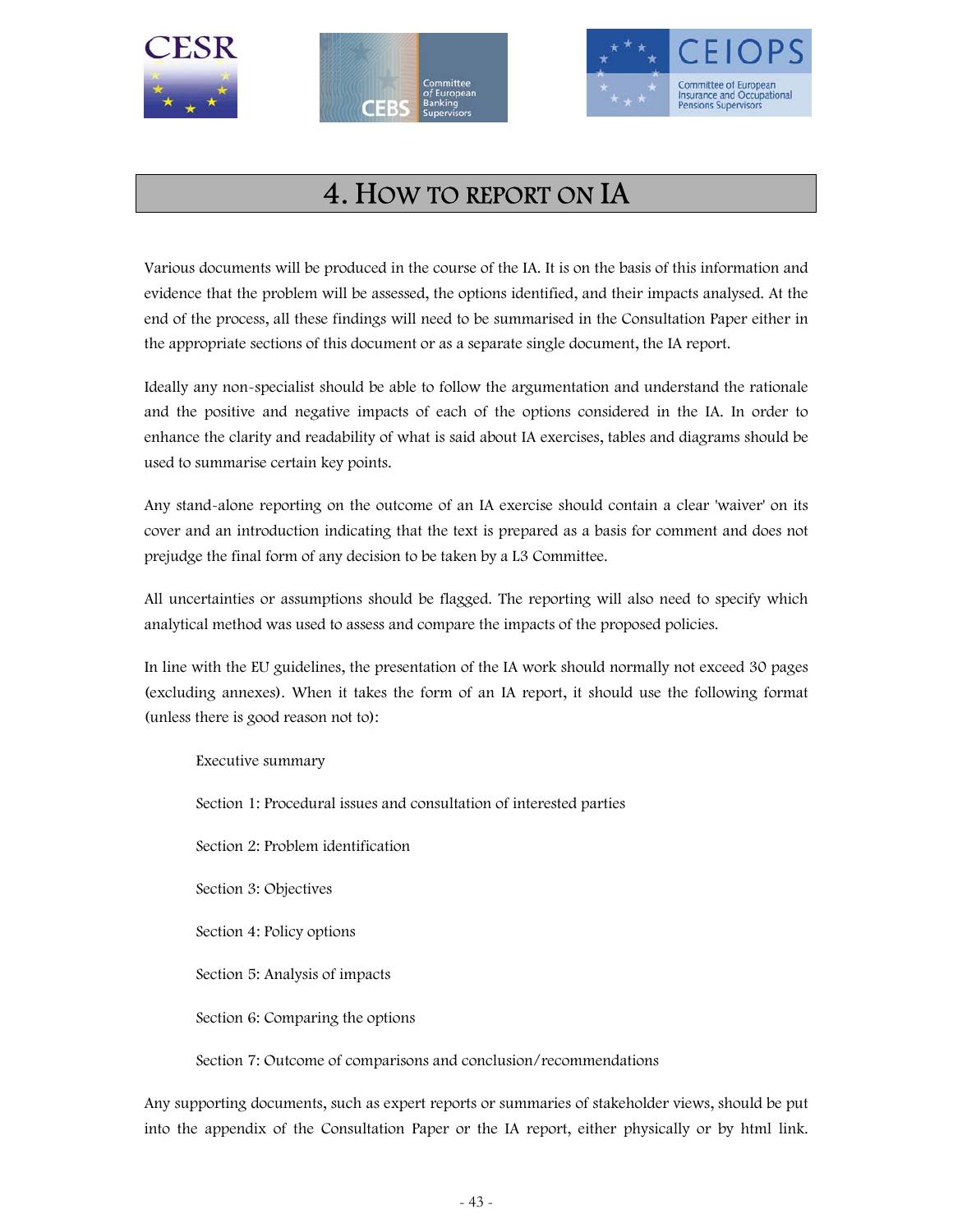





Where the limit on the number of pages precludes going into detail on an important point set out in an accompanying document, a cross-reference to that document could be inserted. There is, of course, no limit to the size of the appendices.

Reporting on IA work is needed even when the draft proposal is abandoned as a result of the IA process. In this way it will be documented why careful consideration of potential impacts led to the decision that no action should be taken.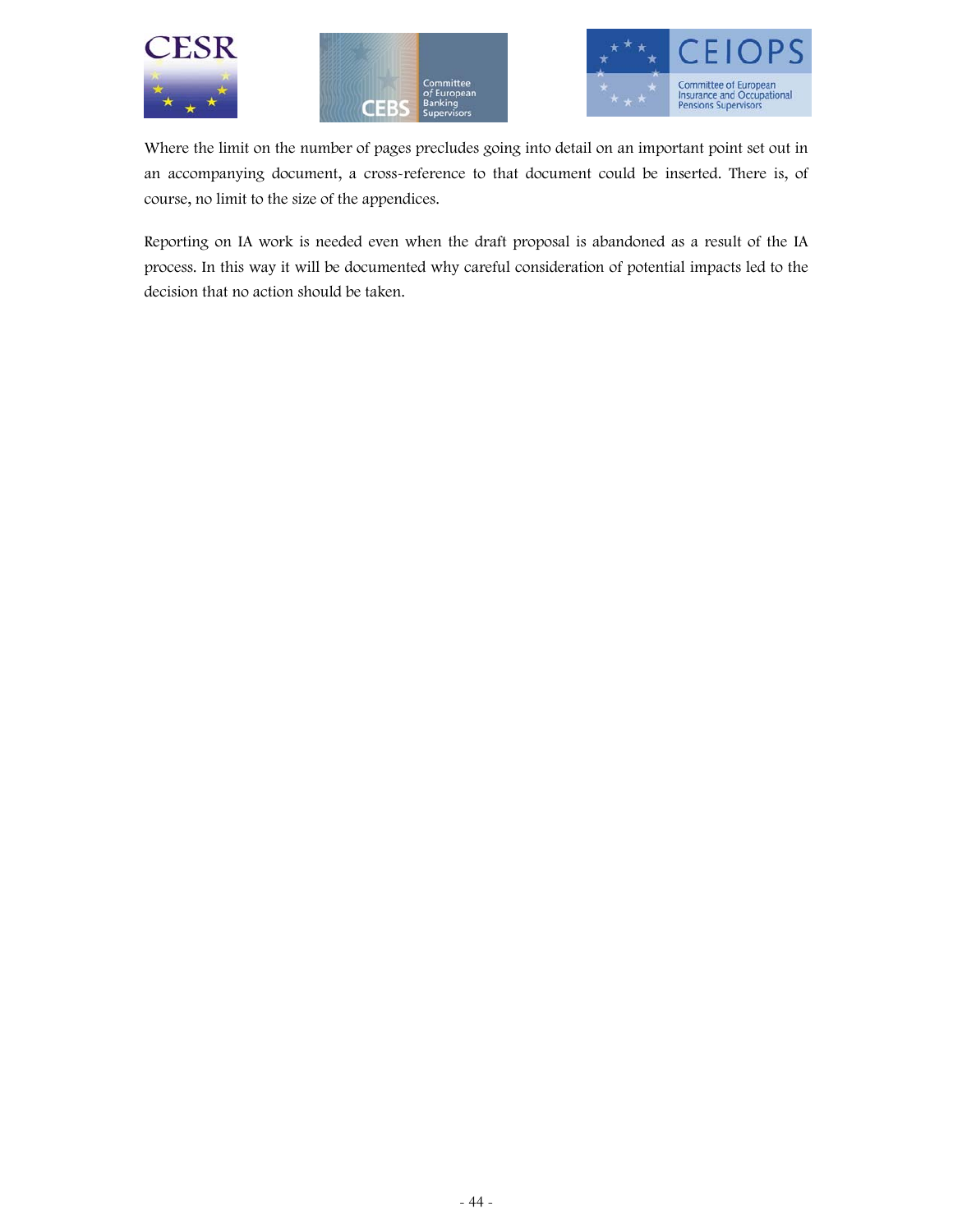





# APPENDIX 1 – Principles for Impact Assessment in the area of financial regulation

Introduction

Having looked at the principles that inform regulatory impact assessment as a discipline generally and also having regard to the principles that guide impact assessment within the membership of the Lamfalussy Committees and the European Commission, it is agreed that the four guiding principles that would serve as an appropriate basis for a framework for impact assessment for the L3 Committees' work are:

I. Clarity;

- II. Effectiveness and Focus;
- III. Proportionality; and
- IV. Transparency.

These impact assessment principles will enhance the accountability of the Lamfalussy Committees and do not conflict with, or require a revisiting of, the Charters of the Committees.

The Lamfalussy Committees agree these principles for impact assessment and have elaborated on them as follows: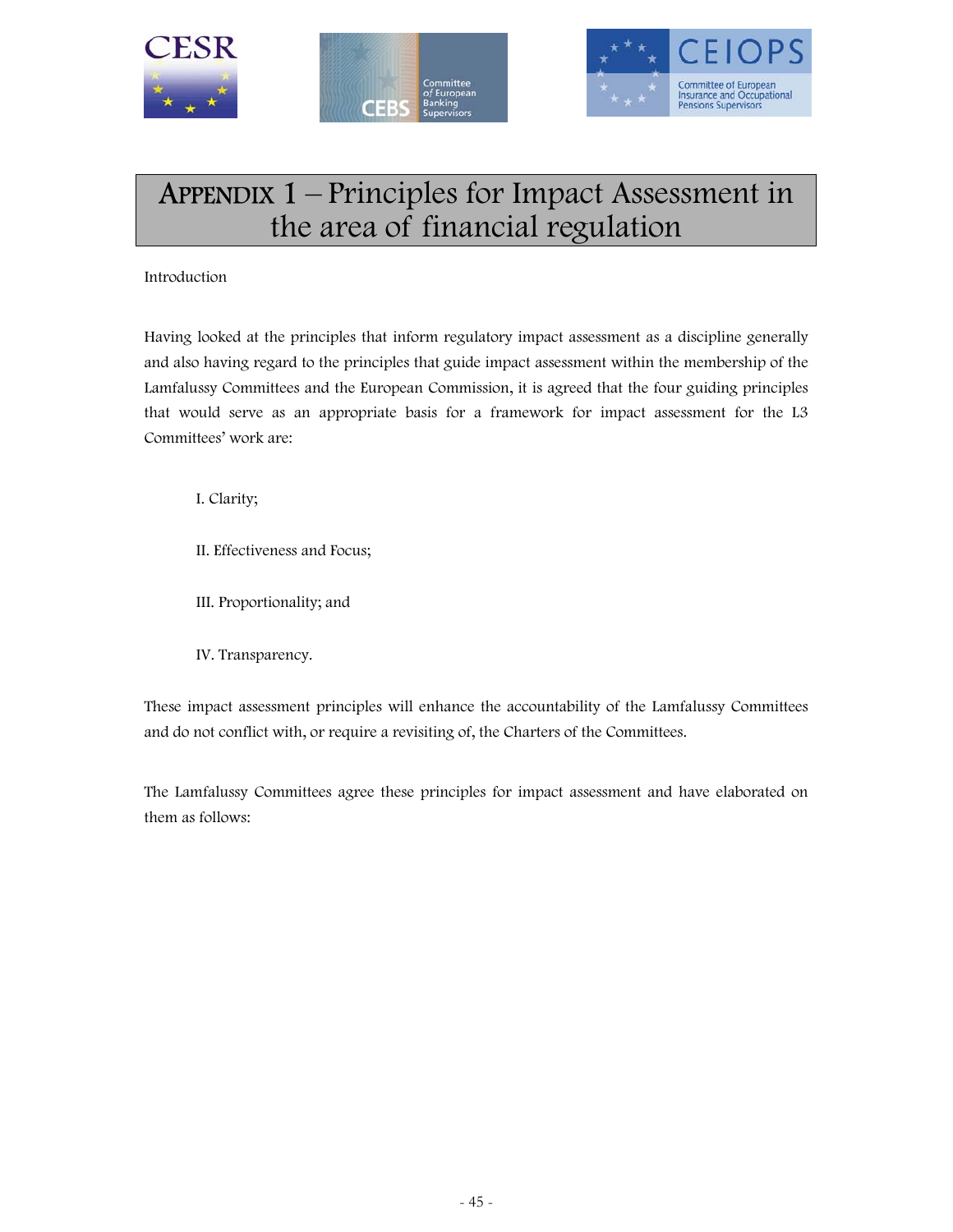





| Principles                     | Practical Implications for Impact Assessment in<br>the work of the Lamfalussy Committees                                                                                                                                                                                                                                                                                                                                                                                                                                       |
|--------------------------------|--------------------------------------------------------------------------------------------------------------------------------------------------------------------------------------------------------------------------------------------------------------------------------------------------------------------------------------------------------------------------------------------------------------------------------------------------------------------------------------------------------------------------------|
| Clarity                        | The impact assessment process will need to<br>describe the policy context, the objectives and<br>what the various options are. Options must be<br>shown to be relevant to the Committee's<br>Charters.                                                                                                                                                                                                                                                                                                                         |
| <b>Effectiveness and Focus</b> | The impact assessment process will seek to<br>ensure that policy initiatives are focused on the<br>problem identified, and that anticipated side<br>risk<br>effects,<br>and<br>$\circ$ f<br>unintended<br>the<br>consequences, are both taken into account.<br>The impact assessment process will<br>also<br>consider, as appropriate, the compliance and<br>enforcement dimensions of initiatives.                                                                                                                            |
| Proportionality                | The impact assessment process will ensure that<br>policy initiatives are appropriate for the<br>perceived problem or risk.<br>The<br>impact<br>assessment process will, in particular, consider<br>the positive and negative impacts of all proposed<br>initiatives. It will also give reasons for choosing<br>particular initiative<br>and<br>rejecting<br>the<br>a<br>alternatives considered.                                                                                                                               |
| Transparency                   | The impact assessment process will seek to<br>ensure that each Committee's policy initiatives<br>are open, user friendly and are communicated<br>effectively to all stakeholders. The existing<br>consultation processes, which comprises of:<br>1. the publication of a draft policy<br>initiative;<br>2. a consultation period;<br>3. the publication of the responses<br>received; and<br>4. a feedback statement<br>will, at the point at which a draft policy<br>initiative is published, include an impact<br>assessment |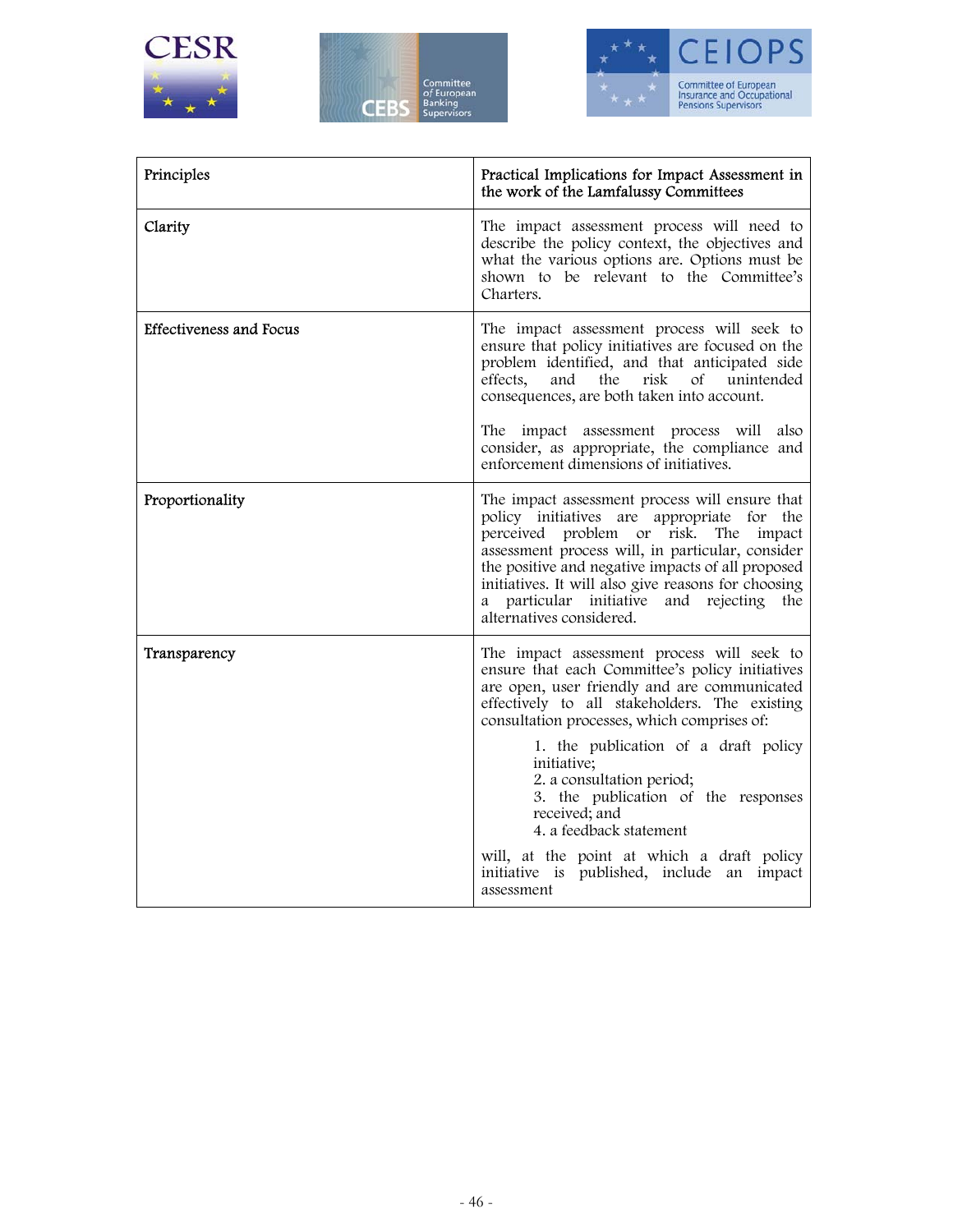





# APPENDIX 2 – INDICATIVE IA QUESTIONNAIRE

The intention of this section is to provide policy-makers with a series of questions the answers to which will help them to frame the scope and nature of the policy issue under investigation. The questions are not exhaustive, they could be grouped together differently, and not all of them will be relevant to the problem at hand. The questions are only examples of the kind of issues policy-makers may want to investigate. It is anticipated that IA experts will help policy-makers to identify the questions most pertinent to the policy issue under investigation from an IA point of view.

| 1. Preliminary General Questions                                       |                                                                                                                                                                                                                                                                                                                                                                                                                                                                                                                                                                                             |
|------------------------------------------------------------------------|---------------------------------------------------------------------------------------------------------------------------------------------------------------------------------------------------------------------------------------------------------------------------------------------------------------------------------------------------------------------------------------------------------------------------------------------------------------------------------------------------------------------------------------------------------------------------------------------|
| participant<br>Market<br>and<br>stakeholder identification             | • Which stakeholder groups / market participants are within the scope of<br>the policy issue under consideration? In addition to retail and wholesale<br>consumers and product / service providers, other interested parties will<br>include industry and consumer interest groups, trades unions, other<br>governmental institutions, and elements of the media                                                                                                                                                                                                                            |
| οf<br>Scope<br>and<br>nature<br>considered<br>regulatory<br>measure(s) | • What is the nature of the problem and what type of regulatory solution<br>is envisaged?<br>• What is the nature of the regulatory solution envisaged? (eg is it EU or<br>internationally-driven regulation? Will it be implemented into national<br>law with broad discretion? Is it industry-led best practice?)<br>• Has there been a previous regulatory intervention (and how recently<br>was it introduced) and what evidence is there to indicate its<br>effectiveness?<br>• Would self-regulation be effective? Or would it fail to address the<br>problem and stifle competition? |
| IA scope                                                               | • Are the costs and/or benefits of the regulatory solution expected to be<br>significant? What does this imply for the scope of IA work required to<br>examine the problem and potential solutions in more detail? Ultimately<br>the IA must yield information that is sufficient to inform the decision-<br>making process                                                                                                                                                                                                                                                                 |

|                                                                             | 2. Stakeholder impacts (covering the various types of market participants and stakeholders)           |  |  |
|-----------------------------------------------------------------------------|-------------------------------------------------------------------------------------------------------|--|--|
|                                                                             | 2.1. Consumers and their representatives (investor groups and associations) –with a clear distinction |  |  |
| between retail and wholesale consumers                                      |                                                                                                       |  |  |
| Consumer benefits<br>• How will consumers benefit from the policy proposal? |                                                                                                       |  |  |
|                                                                             | • What assumptions about consumer behaviour underpin<br>your                                          |  |  |
|                                                                             | considerations? (for example, for consumers to benefit from disclosures                               |  |  |
|                                                                             | concerning commission rates you have to assume that disclosures are                                   |  |  |
|                                                                             | read, understood and behaviour modified in a way that leads to a better                               |  |  |
|                                                                             | outcome (i.e. lower mis-selling))                                                                     |  |  |
| Consumer costs                                                              | • What is the impact of policy proposals on the costs borne by consumers?                             |  |  |
|                                                                             | Will industry costs be passed on to consumers?                                                        |  |  |
|                                                                             | • Do you expect product prices to change? Will product choice or quality                              |  |  |
|                                                                             | be affected?                                                                                          |  |  |
| Financial<br>literacy                                                       | • Consider the financial capabilities of consumers and the role that                                  |  |  |
| capability                                                                  | market participants do and can play in affecting capability or in                                     |  |  |
|                                                                             | addressing any shortcomings                                                                           |  |  |
| 2.2. Product / service providers                                            |                                                                                                       |  |  |
| Benefits to firms                                                           | • Market and regulatory failure analysis will help identify the nature of                             |  |  |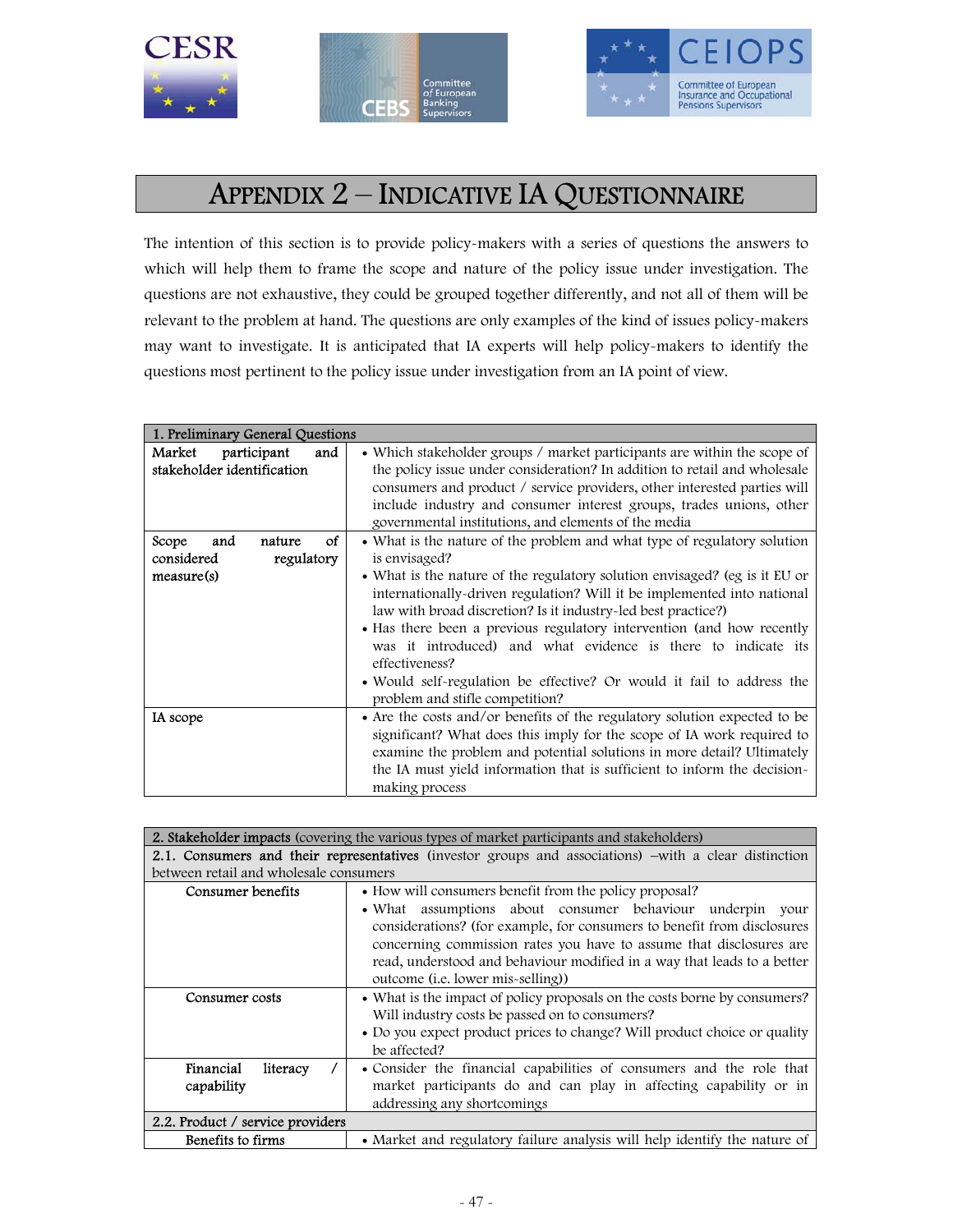

|                                 | potential benefits, which can be linked to regulatory objectives eg       |  |  |
|---------------------------------|---------------------------------------------------------------------------|--|--|
|                                 | financial stability, market confidence. Will benefits arise in terms of   |  |  |
|                                 | greater product sales? Or will firms financial strength improve? Or       |  |  |
|                                 | their cost of capital fall?                                               |  |  |
|                                 | • Will firms' incentives be better aligned with those of their customers? |  |  |
| Costs to firms                  | • What sort of compliance costs (one-off and ongoing) will be incurred    |  |  |
|                                 | by firms?                                                                 |  |  |
|                                 | • How will the policy initiative affect their behaviour? Will it affect   |  |  |
|                                 | product price, choice, quantity or quality? What sort of administrative   |  |  |
|                                 | costs might be involved? How will the policy be enforced? Will it         |  |  |
|                                 | require constant and therefore potentially costly monitoring, or not?     |  |  |
| Organisation<br>and             | • Will there be organisational and corporate governance changes (new      |  |  |
| governance                      | requirements, etc.) as a result of the policy?                            |  |  |
| 2.3. Macroeconomic consequences |                                                                           |  |  |
| Industry                        | • What will the industry-wide impacts be?                                 |  |  |
|                                 | • Will businesses relocate? What might the employment consequences        |  |  |
|                                 | be?                                                                       |  |  |
| Economic growth                 | • What are the likely economy-wide and/or global impacts on economic      |  |  |
|                                 | activity? For example, will there be single market harmonisation          |  |  |
|                                 | benefits or will national or EU-wide competitiveness be compromised?      |  |  |
| Transfers of resources          | • Will there be impacts on potential transfers of capital and human       |  |  |
|                                 | resources across sectors and borders?                                     |  |  |

| 3. Market failures and market impacts (see Appendix 2 for definitions and examples of market failures) |                                                                                        |  |  |  |
|--------------------------------------------------------------------------------------------------------|----------------------------------------------------------------------------------------|--|--|--|
| Market failure analysis                                                                                | Key questions:                                                                         |  |  |  |
|                                                                                                        | • Is there a significant market failure that relates to a regulatory                   |  |  |  |
|                                                                                                        | objective?                                                                             |  |  |  |
|                                                                                                        | • Is there a significant regulatory failure that relates to a regulatory               |  |  |  |
|                                                                                                        | objective?                                                                             |  |  |  |
|                                                                                                        | • In the absence of intervention will the market (regulatory) failure be               |  |  |  |
|                                                                                                        | corrected in the short term?                                                           |  |  |  |
|                                                                                                        |                                                                                        |  |  |  |
| Market definition and                                                                                  | • What is the relevant economic market?                                                |  |  |  |
| structure                                                                                              | • How is it structured?                                                                |  |  |  |
|                                                                                                        | • Is the market pan-European, or a series of local or national markets?                |  |  |  |
|                                                                                                        | • If the market is not or is only partially integrated, what might be the              |  |  |  |
|                                                                                                        | barriers to further integration and can they be removed through                        |  |  |  |
|                                                                                                        | regulation?                                                                            |  |  |  |
| Identifying and addressing                                                                             | • What types of information flow are important in the market?                          |  |  |  |
| market failures - imperfect                                                                            | • How well informed are consumers relative to providers?                               |  |  |  |
| and asymmetric information                                                                             | • If they are less well informed, what might be the cause and implications<br>of this? |  |  |  |
|                                                                                                        | • Is there evidence of significant mis-buying or mis-selling?                          |  |  |  |
|                                                                                                        | • Is there a significant problem of imperfect or asymmetric information?               |  |  |  |
|                                                                                                        | • If a policy initiative is designed to address an informational asymmetry             |  |  |  |
|                                                                                                        | what assumptions have to hold for benefits to be realised?                             |  |  |  |
|                                                                                                        | • How will these assumptions be tested?                                                |  |  |  |
|                                                                                                        | • If an initiative has already been implemented, what evidence is there to             |  |  |  |
|                                                                                                        | suggest that it is working and that benefits are being realised?                       |  |  |  |
|                                                                                                        | • Or is there evidence of a regulatory failure                                         |  |  |  |
|                                                                                                        | • What other impacts will the initiative have on firm and consumer<br>behaviour?       |  |  |  |
| Identifying and addressing                                                                             | • How well do individual firm incentives align with regulatory objectives?             |  |  |  |
| market failures - externalities                                                                        | • How do firms' incentives change over the economic cycle?                             |  |  |  |
|                                                                                                        | • Is there evidence of a significant externality?                                      |  |  |  |
|                                                                                                        | • If a policy initiative is designed to address an externality what                    |  |  |  |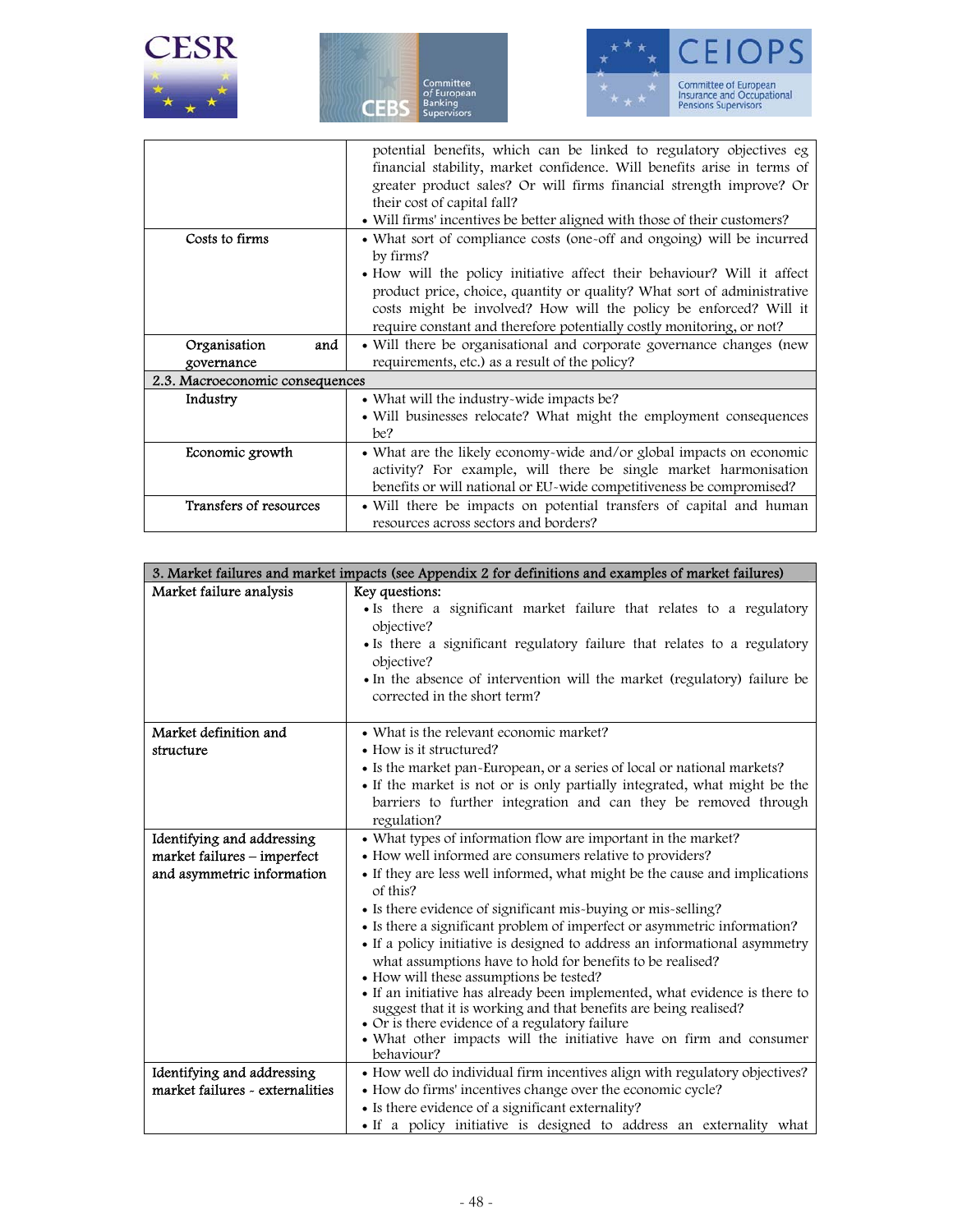|  | ESR |  |  |
|--|-----|--|--|
|  |     |  |  |





|                            | assumptions have to hold for benefits to be realised?                            |  |  |
|----------------------------|----------------------------------------------------------------------------------|--|--|
|                            | • How will these assumptions be tested?                                          |  |  |
|                            | • If an initiative has already been implemented, what evidence is there to       |  |  |
|                            | suggest that it is working and that benefits are being realised?                 |  |  |
|                            | • Or is there evidence of a regulatory failure?                                  |  |  |
|                            | • What other impacts will the initiative have on firm and consumer<br>behaviour? |  |  |
|                            |                                                                                  |  |  |
| Identifying and addressing | • Is there evidence to indicate the existence of market power?                   |  |  |
| market failures - market   | • Is there evidence to suggest that there is an abuse of market power?           |  |  |
| power                      | • If a policy initiative is designed to address an abuse of market power         |  |  |
|                            | what assumptions have to hold for benefits to be realised?                       |  |  |
|                            | • How will these assumptions be tested?                                          |  |  |
|                            | • If an initiative has already been implemented, what evidence is there to       |  |  |
|                            | suggest that it is working and that benefits are being realised? Or is           |  |  |
|                            | there evidence of a regulatory failure?                                          |  |  |
|                            | • What other impacts will the initiative have on firm and consumer               |  |  |
|                            | behaviour?                                                                       |  |  |
| Regulatory failures        | • Has an existing regulatory intervention resulted in higher costs or lower      |  |  |
|                            | benefits than anticipated such that the net effect has been harmful or           |  |  |
|                            | less beneficial than it could have been?                                         |  |  |
|                            | • Is the intervention responsible for misleading consumers and further           |  |  |
|                            | mis-buying?                                                                      |  |  |
|                            | • Is the intervention responsible for reducing competition and pushing up        |  |  |
|                            | prices?                                                                          |  |  |
|                            | • Has a proportion of the firms in the market be forced to exit as a result      |  |  |
|                            | of the intervention? Is the number of firms left in the market insufficient      |  |  |
|                            | for competition to be effective?                                                 |  |  |
|                            | • Has the initiative reduced the competitive position of small enterprises       |  |  |
|                            | relative to large ones?                                                          |  |  |

|                                                                                         | 4. Impacts on Regulators (incl. all governmental units involved in the regulatory process)                                                                                                                                                                                                                                                                                                                                                                                                                                                                                              |  |  |
|-----------------------------------------------------------------------------------------|-----------------------------------------------------------------------------------------------------------------------------------------------------------------------------------------------------------------------------------------------------------------------------------------------------------------------------------------------------------------------------------------------------------------------------------------------------------------------------------------------------------------------------------------------------------------------------------------|--|--|
| 4.1. Impact on the financing of regulators                                              |                                                                                                                                                                                                                                                                                                                                                                                                                                                                                                                                                                                         |  |  |
| Operating costs                                                                         | · Will the proposal affect operating costs for regulators? (consider<br>possible impacts on staff, training and infrastructure requirements) Are<br>costs one-off or recurring?                                                                                                                                                                                                                                                                                                                                                                                                         |  |  |
| Funding and budget                                                                      | · Will the proposal affect regulator's funding level, sources and<br>composition?<br>• Will there be any implications for regulators' budgets?                                                                                                                                                                                                                                                                                                                                                                                                                                          |  |  |
| 4.2. Impact on regulatory responsibilities                                              |                                                                                                                                                                                                                                                                                                                                                                                                                                                                                                                                                                                         |  |  |
| Regulatory<br>roles<br>and<br>responsibilities<br>4.3. Procedures<br>Operational impact | • Does the policy initiative address problems relating to overlapping or<br>uncertain regulatory responsibilities?<br>• Will the proposal clarify the role of regulators with regard to a specific<br>person, activity or operation?<br>• Will it grant new regulatory powers to regulators or any other party?<br>· What about the legitimacy of new powers, or power transfer<br>(considering also the role of the media)?<br>• Will the policy initiative simplify internal processes and paperwork?<br>· Will it affect customer service standards (e.g. licensing or authorisation |  |  |
|                                                                                         | procedures)?                                                                                                                                                                                                                                                                                                                                                                                                                                                                                                                                                                            |  |  |
| Organisational impact                                                                   | • What are the impacts:<br>- on discretionary powers granted to regulators.<br>- on regulatory processes (notably regarding<br>administrative<br>complexity?<br>- in terms of a shift from ex-ante/rules-based to ex-post/principle-<br>based regulation?<br>- on specialisation and capacity of staff to address complex issues and                                                                                                                                                                                                                                                    |  |  |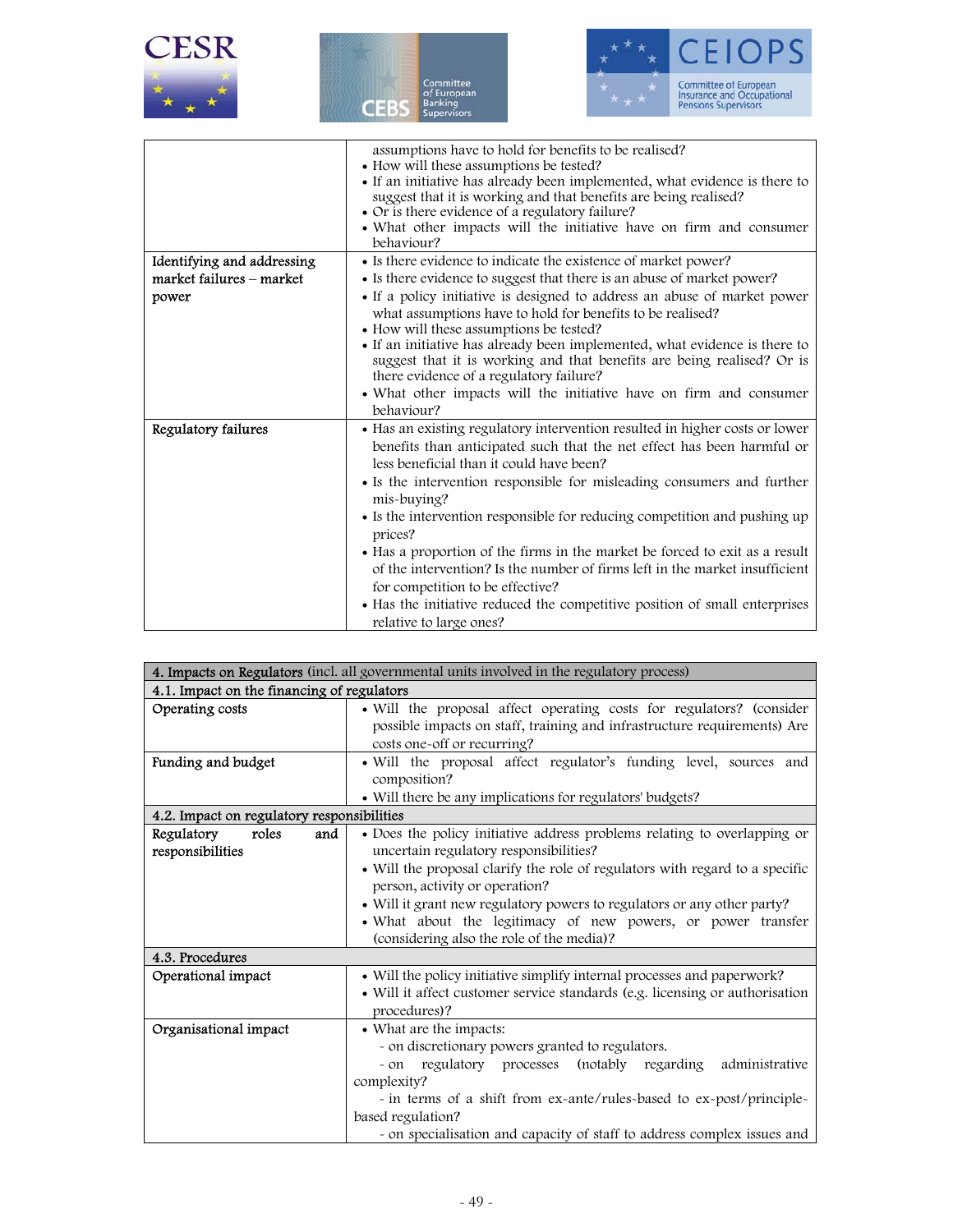

|                           | deal with innovation (both from an operational point of view and with              |  |  |
|---------------------------|------------------------------------------------------------------------------------|--|--|
|                           | regard to research and analytical capacities)?                                     |  |  |
| Regulatory simplification | • Will it avoid/reduce duplication in legislation and the regulatory<br>framework? |  |  |

# APPENDIX 3 – MARKET FAILURES

This appendix will explain in more detail the concept of market failure and the different market failures which typically arise in the area of financial regulation.

If markets for all goods and services produced in positive quantities work well, each good or service will be priced at a level that matches (i) marginal benefit, measured in money, and (ii) marginal cost. Market failure arises when marginal benefit is unequal to marginal cost – too little or too much is bought and overall welfare is not at a level where it could be.

In broad terms, the four market failures that matter most in this guide arise when:

- externality/third party effects make social marginal benefit (or cost) differ from the "private" marginal benefit for buyer (cost to seller);
- some buyers (or sellers) are imperfectly informed, so that their mistaken estimates of actual marginal benefit (marginal cost) lead them to take incorrect decisions;
- market power or lack of competition, on the part of seller(s) or buyer(s), leads them to exploit their influence over the price, which they no longer take as given – leading, typically, to under-provision of the good in question;
- "public goods" from which everybody profits and which can be difficult to provide when the market is left on its own.

More detail on each of these is supplied in turn below.

Externalities. A good or service generates externalities if its production or consumption affects the welfare of economic agents (people or firms!) other than its original producers or consumers without prices reflecting such effects. Externalities may be negative and/or positive. They are "negative" for those on whom they impose costs and "positive" for those who gain from them. Negative externalities occur in production when decisions adopted do not take account of all the costs which result from the firm's actions but which are not borne by the firm.

The classic example of this in financial services is systemic risk in the banking sector, where the failure of one bank may lead to runs on other banks and hence to problems for those other banks and their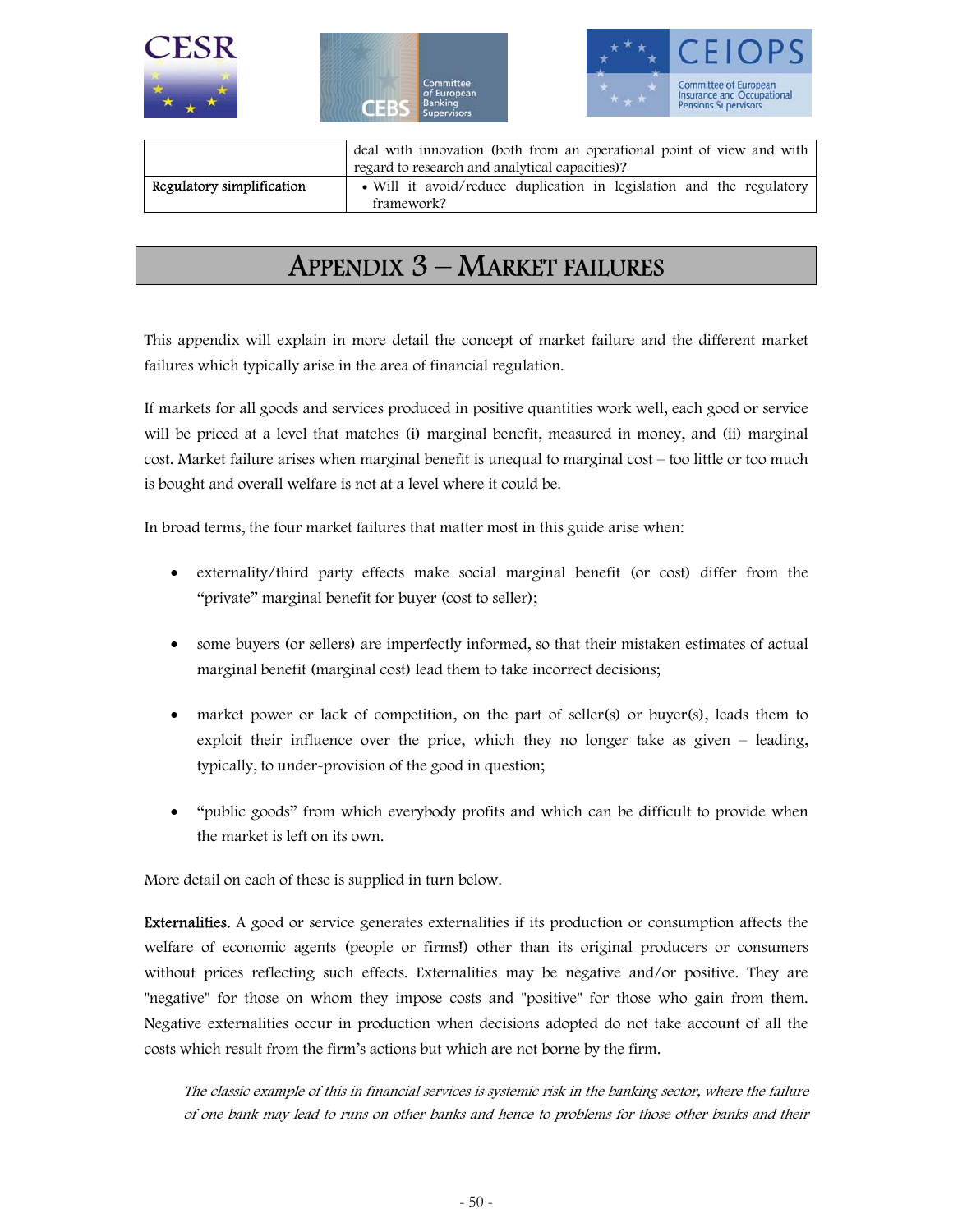





customers. A similar reasoning might apply in the case of the failure of a large reinsurance company with negative effects on property and casualty insurance companies for example.

Another example is the failure of the derivatives dealer Enron Corporation in December of 2001 which exposed the practice of using OTC derivatives to hide debts or losses, and artificially boost income. It revealed that collateralizing OTC derivatives might be inadequate as a rısk mitigation device. Enron's failure showed how a bankruptcy can have a sever impact beyond the immediate creditors and cause sharp declines in the market capitalization not only in the energy sector, but the overall U.S. equity market. One reason was that investors were – in the face of intransparent trading markets – compelled to presume that almost any firm had a potentially large exposure to Enron. In response, many firms voluntarily announced their losses to Enron because they feared that the market's expectation would by far overestimate the true losses.

Consumer fraud may be regarded as a negative externality in consumption. Financial crime also bears negative externalities in terms of the costs people incur in defending themselves against it and in being involuntarily associated with it.

Imperfect and asymmetric information. Individual decisions are affected by imperfect information about quality (that can be unobservable ex-ante), price (information on which can be very costly to obtain) and the future (data on which can be unavailable!).12 Information asymmetries exist when one party to a financial transaction has more or better information than the other party and exploits its informational advantage. Excessive costs of accessing information, for example, may give rise to this market failure.

Some financial products (or the firms supplying them) may be so complex that disclosure, by itself, cannot enable customers to make informed choices. In financial services, the outcome of a contract may depend on the provider's financial soundness and competence for decades into the future (like for example in the case of life insurance contracts). This information cannot be known at the point of purchase.

Information asymmetry can work both ways. A product provider may be selective about the information that it gives the consumer: it prefers not to reveal information that puts the product in a bad light. Equally, a purchaser of life insurance may not disclose that he or she has health problems. An important area in which information asymmetry may explain the market outcomes that we observe is where one party to a transaction (the principal) uses an agent to act on his/her behalf. The principal aims to sign a contract that aligns the agent's interests to his/her own. But it can be hard for the principal to monitor the agent (an information problem) and the agent may have incentives to take specific decisions that are not aligned with principal's interests.

 $12$  It is a "fact of life" that markets fail to provide information that cannot be known. This type of market imperfection is not a market failure – there is no asymmetry and nothing that can be done – and so does **not**  provide a rationale for regulatory intervention (beyond warning those who may not be aware of the information gap that it cannot be filled).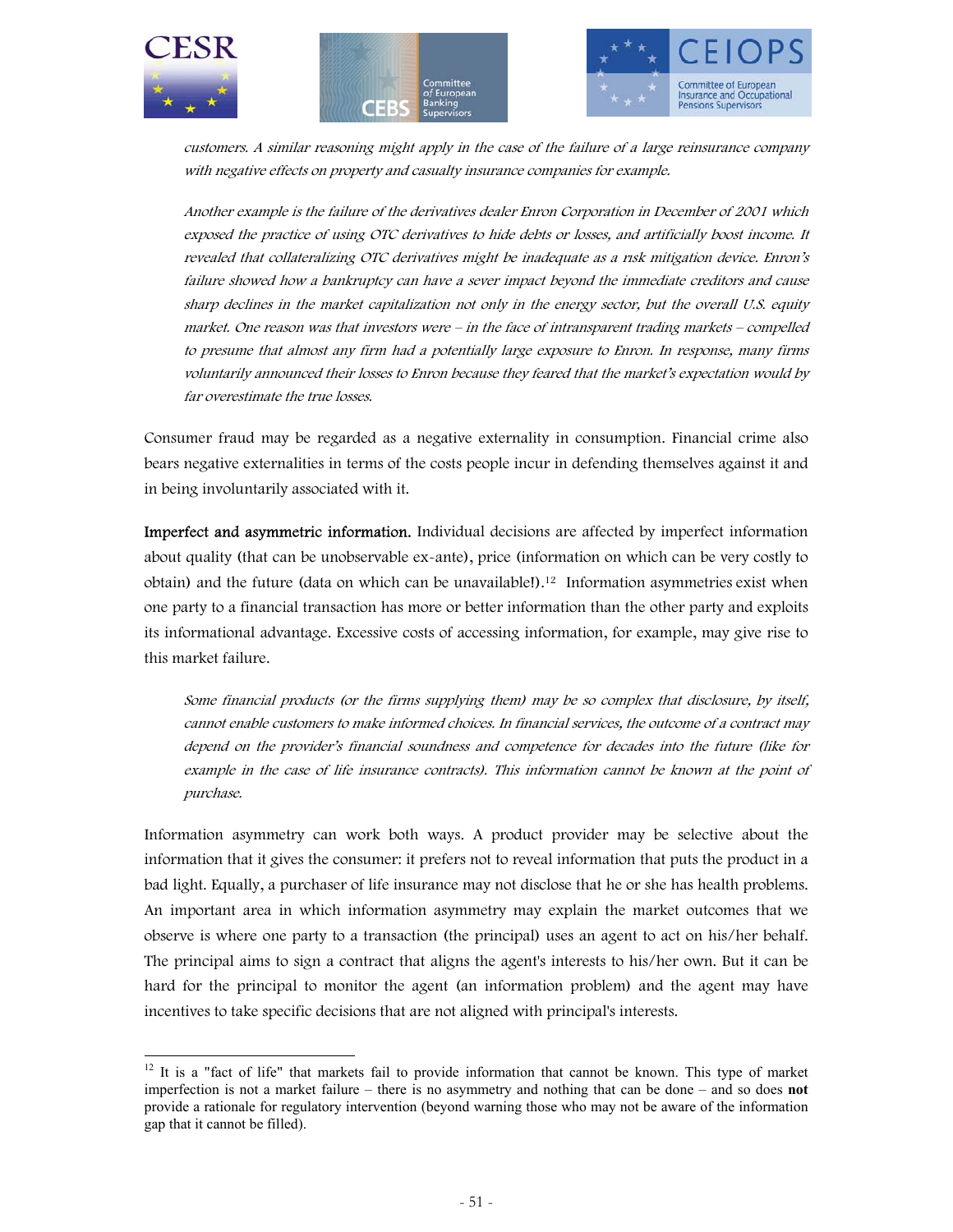





An important example is when a consumer (principal) uses a financial advisor (agent) who is remunerated through commission paid by the product provider. Another example is when the consumer (principal) uses a fund manager (agent) to invest his or her funds.

It is sometimes useful to classify products according to the nature of the informational problem linked to them13:

- o "search goods", where the products are typically homogeneous, their the quality is known ex ante and consumers/investors are "searching" for the lowest price;
- o "experience goods", where the products are typically heterogeneous (i.e. the price depends on the quantity and the quality), and their quality becomes known ex post, i.e. after the product has been purchased;
- o "credence goods", where the quality may never be discovered, even after the product has been purchased. The consumer/investor has to have faith into the judgement and competence of the product provider.

Financial products are often, but not always, similar to credence goods. This may be obvious in the case of a life insurance contract for example, but it may also be true for other apparently standardised products like company shares, financial futures or vanilla-type options. Indeed, the value of the share may depend critically on the corporate governance structure, the possibility to enforce voting rights and the quality of the management. Similarly, the value of the future or the option depends on the quality of money management.

Two forms of asymmetric information can be distinguished depending on the exact timing at which the information asymmetry occurs, i.e. before the transactions' contract is signed (so-called "adverse selection") or afterwards (so-called "moral hazard").

An example of the first situation, adverse selection, is when the seller of a financial product may have private information about the quality of a product at the time of contract. In banking, an example would be a depositor putting funds with a bank offering high saving rates without being aware, for example because of misleading information, that the bank is also high-risk. An example in insurance is that customers who apply for an insurance policy are more likely to be those most in need for insurance.

An example of the second situation, moral hazard, is when the buyer of a financial service may not be able to assess the quality of the service after conclusion of the contract. Another example would be when bank, insurance or investment firm managers are inadequately monitored by shareholders, because the business strategies chosen by the managers may be more risky than the shareholders would accept. This problem is likely to be particularly relevant when the managers can profit from the upside

<sup>&</sup>lt;sup>13</sup> In line with standard terminology in what follows the term "good" is used instead of "product". The classification can easeliy be transposed to finanical products.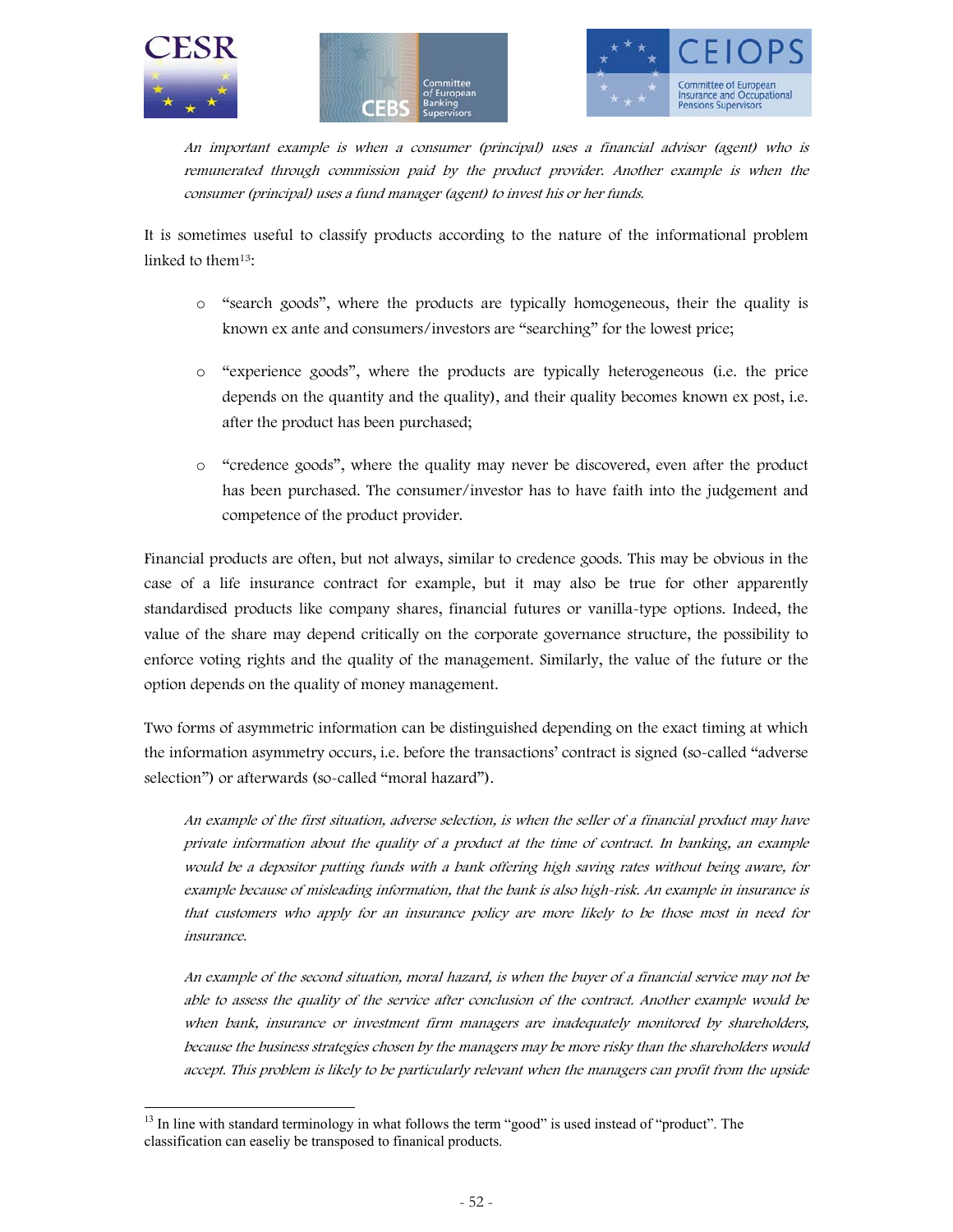





of the business strategy, but it is mainly the shareholders who are affected from a downside movement. In other words, as a result of moral hazard, the business strategies may be more focussed on the private benefits of the managers (like prestige, empire building, etc.) than on maximising profits and dividends.

In the context of financial market regulation, the distinction between the two forms of asymmetric information may be needed since the means of regulation to address these problems may differ, as well. While in the former situation it may be appropriate to stipulate certain disclosure requirements, in the latter situation, a regulatory measure could define the liability of the service provider.

Market power is exercised when prices are changed solely by the decision of one or a few market players: prices are set by these firms with limited regard to customers or competitors, such that revenues above the marginal cost of all production inputs (including the market cost of capital) can persist rather than be eroded by competitive pressures. In other words, there are, in contrast to a situation of perfect competition, excess profits. Market power can arise if firms collude and agree on a price strategy or if there is de facto collusion – which may be tacit in nature. Market power is also exercised through the use of brands, when prices and costs are not really interlinked (the brand premium may far exceed the cost of creating the brand). It can also result from consumer inability to discipline producers, probably due to information asymmetries, so that a false competitive focal point may drive transactions.

For example, one effect of "fit and proper" requirements, conduct of business requirements or prudential requirements is to create an entry barrier that reduces the strength of competitive pressures.

There is also the case of natural monopoly. This arises where sunk costs are very large relative to unit production costs, so that average costs are decreasing for any volume of production for which there is demand. If there are these economies of scale in production or there are network economies in distribution, a single producer or distributor seems the most efficient means of satisfying all demand. Aside from huge sunk costs acting as a barrier to entry giving rise to natural monopoly, non-natural monopoly may be created by other barriers such as regulation.

Market power is often, but not always, reigned back in contestable markets by the threat of potential entrants.

"Public goods"<sup>14</sup> as opposed to "private goods" have two particular characteristics: First, no additional cost has to be incurred in order for an individual to benefit from consumption of the product, i.e. there is no rivalry between market participants for its consumption. Secondly, it is impossible or at least very difficult to exclude individuals to benefit from such products.

<sup>&</sup>lt;sup>14</sup> "Good" is here used as a generic word for product. The term good is used here because it is commonly used in the context of this type of market failure.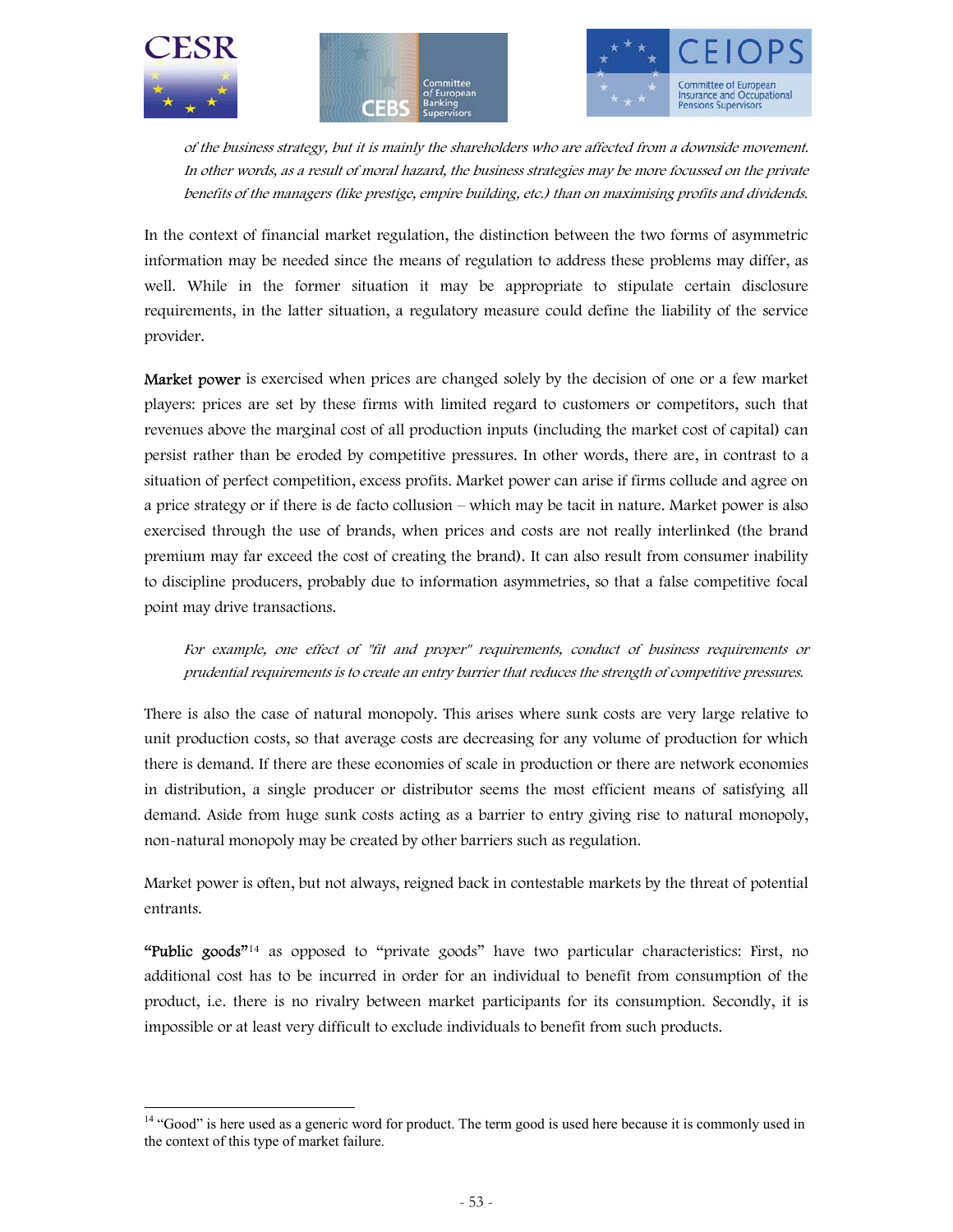





An example of a public good in the context of financial markets is financial stability. Every market participant benefits from financial stability and the "provision" of this "good" for an additional market participant is basically costless. In other words, if the financial market is stable, every market participant can benefit from this situation without affecting the ability of others to benefit from stability. In this context, the monitoring of the solvency of banks, (re)insurance companies and other financial firms who are systemic in nature can be considered to be a public good as the financial health of these firms is a precondition of financial stability.

Regarding the provision of public goods, the market mechanism in general fails to generate an efficient outcome and produces too little of the public good. Because the market will not supply or will supply too little of it, public goods may provide a rationale for government activity.

In the example of financial stability, this would correspond to a situation where, if the market were left to decide on its own about the measures taken to promote financial stability, it would not take up all steps necessary to efficiently achieve a stable situation.

The reason for this sort of market failure is that the producer of the public good does include into its business strategy that the good will also benefit other market participants. Moreover, every market participant will anticipate benefits from the provision of other market participants for free. In other words, they will free ride. This reduces the individual incentive to incur the cost of production.

Preserving stability in the financial markets is one of the main objectives of financial regulators. Regulatory intervention is warranted since following the reasoning described above private action does not in general necessitate maintaining market stability and may often have incentives conflicting with it.

The provision of generic information about financial products can be seen as a public good. There is a demand from consumers for such information, but it may not be worthwhile for any one firm to expend significant resources in providing it, because much of the benefit would accrue to its competitors. The result is that the market – if left to its own devices – does not provide as much generic information as consumers would be willing to pay for.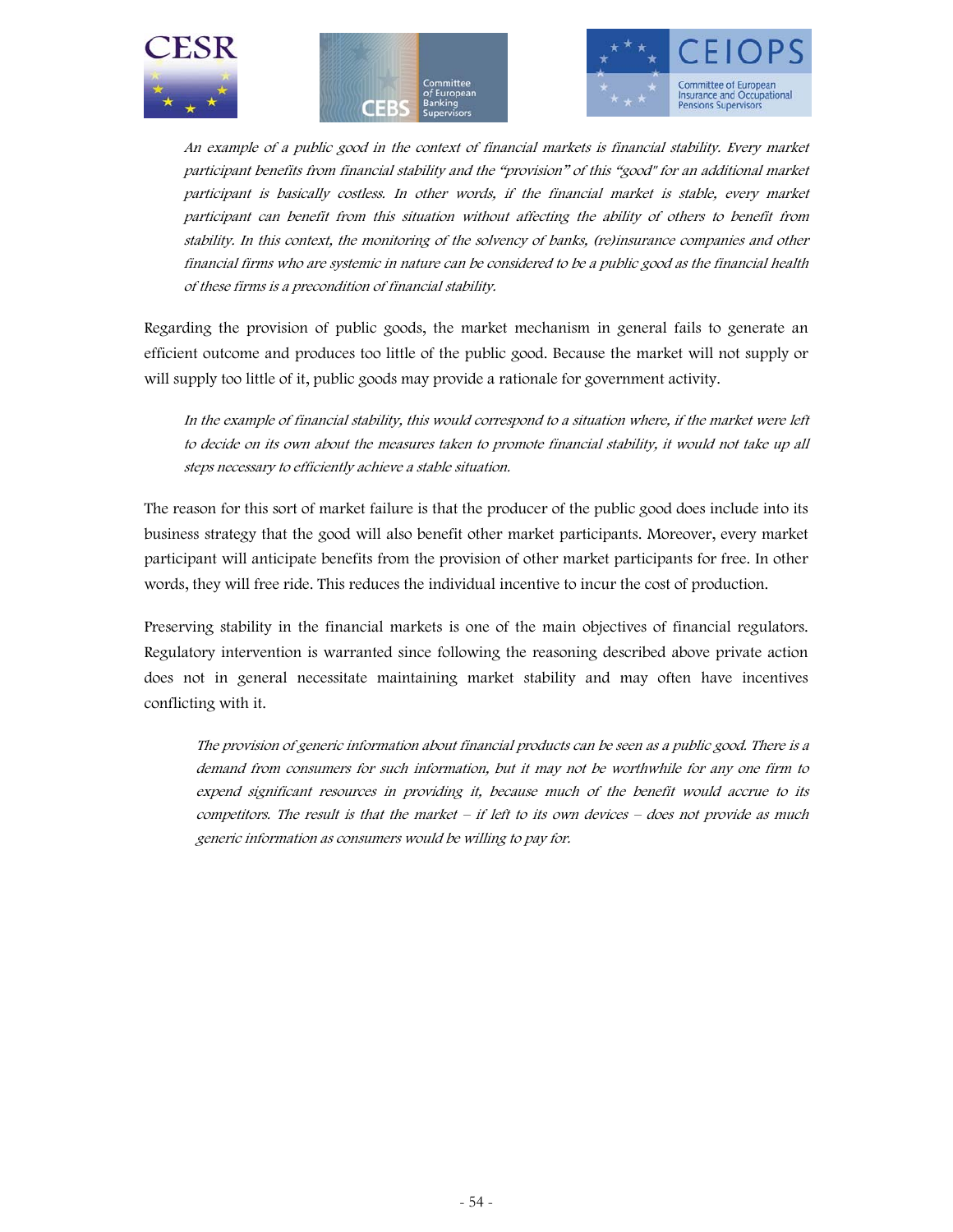





# APPENDIX 4 – DIFFERENT TYPES OF COSTS

This appendix provides more details about the types of costs alluded to in the main text of these IA Guidelines: direct costs (i.e. regulator's costs and compliance costs), and indirect costs (such as a change in the quantity, the quality, or the variety of financial products offered, or a change in the effectiveness of competition).

### Regulators' costs

A new regulation usually leads to additional costs to the regulator in the area of designing, monitoring, and the enforcement of policy. For example, the time spent by regulatory staff or the money spent on required computer hardware or software falls in this category. In some complex and broad regulatory proposals time spent and other costs for preparing drafts as well as designing the regulatory regime should be considered part of regulators' direct costs.

Direct costs are often easy to measure, both quantitatively and in monetary terms, since the information needed is available within the regulatory authority.

Compared to other costs, direct costs are generally easy to quantify and monetise, but they are often also negligible within the overall costs of a policy. In such a situation, it is not always proportionate to evaluate the direct costs in a very precise manner – or even to evaluate it at all.

#### Compliance costs

Compliance costs correspond to the value of resources used by regulated entities or individuals in order to comply with regulation. In general, new regulations will increase compliance costs – but this need not be the case, e.g. when the aim of new regulation is to reduce bureaucracy and paperwork within regulated firms.

In the assessment of compliance costs, consultation with affected parties has an important role to play. When information obtained in this way is used in the IA, special attention should be given to

- the tendency of affected parties to overestimate the costs they incur; often it is possible to overcome this problem at least to a degree by surveys where affected parties are unlikely to respond in a co-ordinated way;
- new ways to comply with the regulatory requirements; for example, by using electronic transmission in a standard format, compliance with data requirements can be made relatively costless.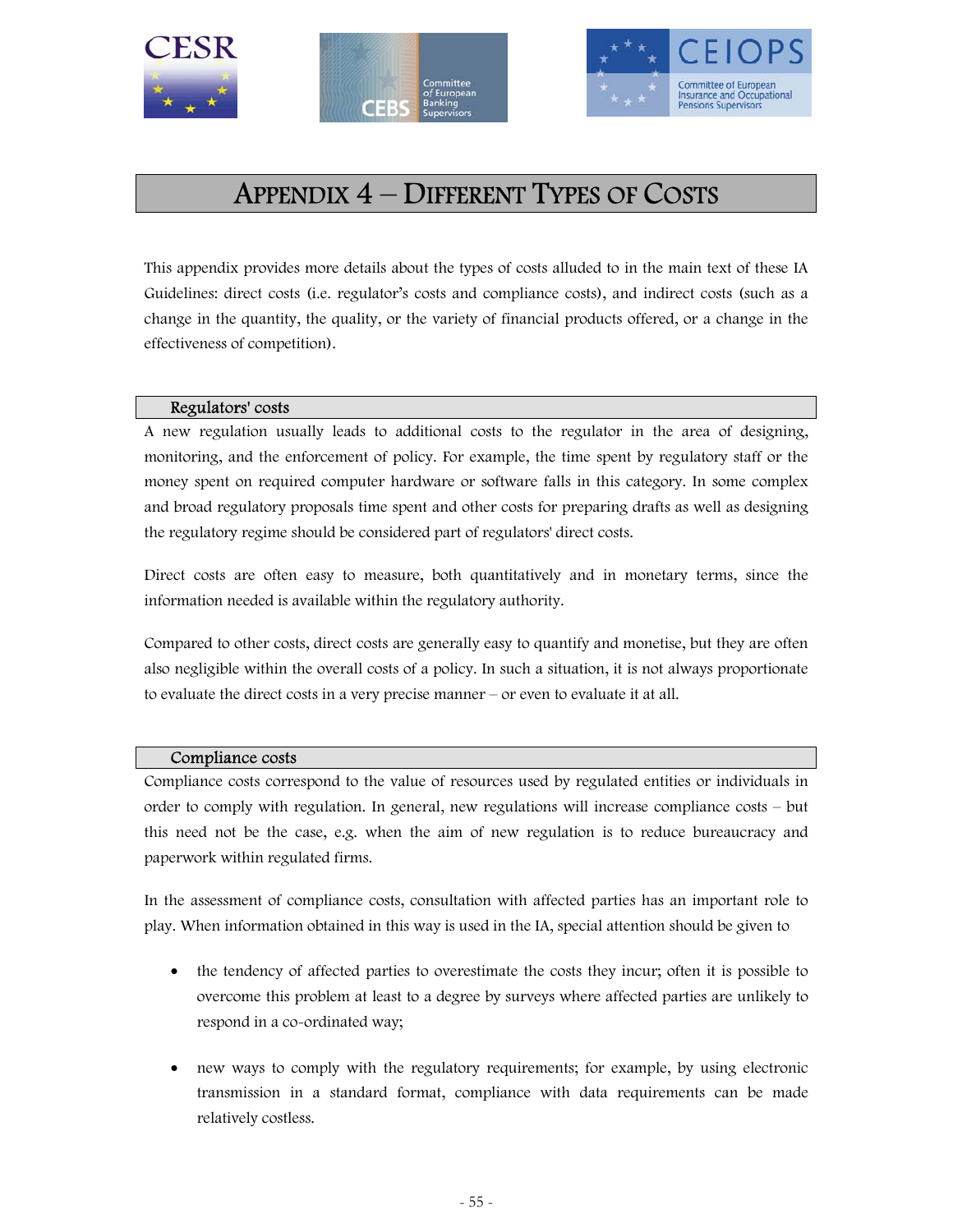





Some examples of compliance costs are listed in the table below, which makes a distinction between one-off and on-going costs. In general, when regulation is withdrawn, firms will not bear any more on-going costs (i.e. the fixed and the variable costs), which were linked to the policy, but they have already incurred one-off costs (or set-up costs) in an irreversible way in order to comply with it. It is therefore important to think about the relative weight of on-going costs and one-off costs when new regulatory policies are proposed.

|                | Tuple In I, Examples of complaince costs                                                                          |
|----------------|-------------------------------------------------------------------------------------------------------------------|
| One-off costs  | 1. Information costs and training costs arising from knowing and understanding the new<br>regulatory requirement; |
|                | <b>2.</b> Upgrading or changing equipment buildings, software, hardware etc.;                                     |
|                | <b>3.</b> Buying or subcontracting specialist services (e.g. accounting, IT, legal etc.)                          |
| On-going costs | <b>1.</b> Individual or staff costs or time;                                                                      |
|                | <b>2.</b> Inspection fees/enforcement;                                                                            |
|                | <b>3.</b> Licence application process (application form, writing letters, running advertisements<br>$etc.$ :      |
|                | <b>4.</b> Form filling /administration / paperwork (compiling necessary information, time<br>taken etc.)          |

### Table A.1: Examples of compliance costs

#### Indirect costs

This section deals with the negative impact of a regulation on the market. These costs often are not obvious and may well be high when compared to other costs. Indirect costs are also often hard to quantify and monetize, and in many cases, a qualitative assessments will be sufficient in an impact assessment. Usually indirect costs are considered to be : changes in the quantity, the quality, and the variety of products or services offered, as well as changes in the effectiveness of competition in the relevant market.

# Quantity of the product offered

Sometimes regulation can influence the quantity of a product offered. The concept of consumer surplus can be helpful to assess the impact of the regulatory policy. Consumer surplus is the excess amount consumers would be willing to pay for a product over the amount they have to pay for it. Consider, for example, an increase in compliance costs which is reflected in a price increase. This will affect the consumer surplus in two ways. For consumers who continue to purchase the product after this price increase, there is a loss in surplus. Other consumers will, as a result of the price increase, stop purchasing the product. For them, the surplus will be negative.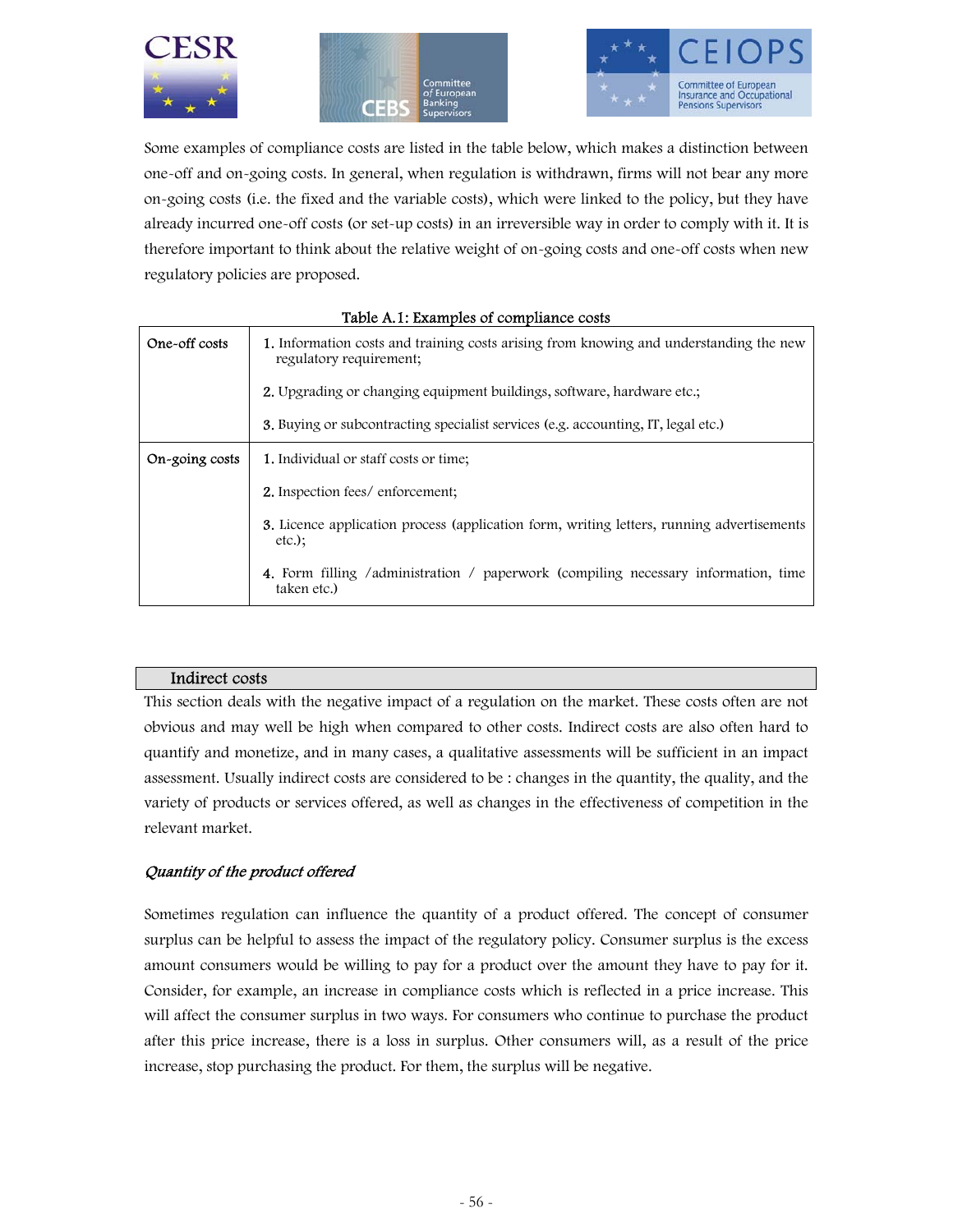





# Quality of the products offered

In markets where the quality of a product is difficult to ascertain, there is a tendency that products are cheap and of low quality, even though most suppliers and consumers would be interested in expensive and high quality products. Many regulations are designed to overcome the asymmetry of information which leads to this kind of market failure.

Conducting surveys on consumer preferences focusing on the willingness to pay for new regulation may sometimes be a suitable tool to measure the costs incurred by the low quality of products.

# Variety of the products offered

By influencing the cost of specific products within a general class, regulation contributes to determine the variety of the products offered within that class.

As a general rule, it is safe to assume that an increase (decrease) in choice generates a benefit (cost) to consumers. This needs however not always be true. For example, when there are so many differences between products that consumers cannot compare them, there is likely to be a loss for consumers as the product suppliers will fix the prices higher than would be the case when comparison were possible. Measuring the value of the benefit and cost as a result of change in the variety of products is often very difficult. Sometimes the extent of the change in variety of products can be used to decide between several policy options.

# Efficiency of competition

Competition is a process which pushes firms to decrease the prices and to increase the quality of their products, where those who perform better drive out those who perform less well, and where the entrepreneurial spirit can unfold. It might be tempting to identify competition with rivalry, i.e. a process where competitors try to outperform each other. However, such a definition would not convey with any precision how much rivalry is good. Effective competition can be defined as a situation where firms do not make any excess profit (which is not necessarily the case under rivalry).

Regulatory policies may affect competition in various ways. For example, regulation concerning the process of becoming authorised may reduce or erect a barrier to entry and therefore increase or decrease competition. Imposing high level of fixed costs or limiting activities to some institutions or individuals may result in a decline in the number of competing firms or individuals.

In order to analyse competition issues it is often helpful to consider what is called the relevant market. The relevant economic market(s) can be identified by analysing which of the products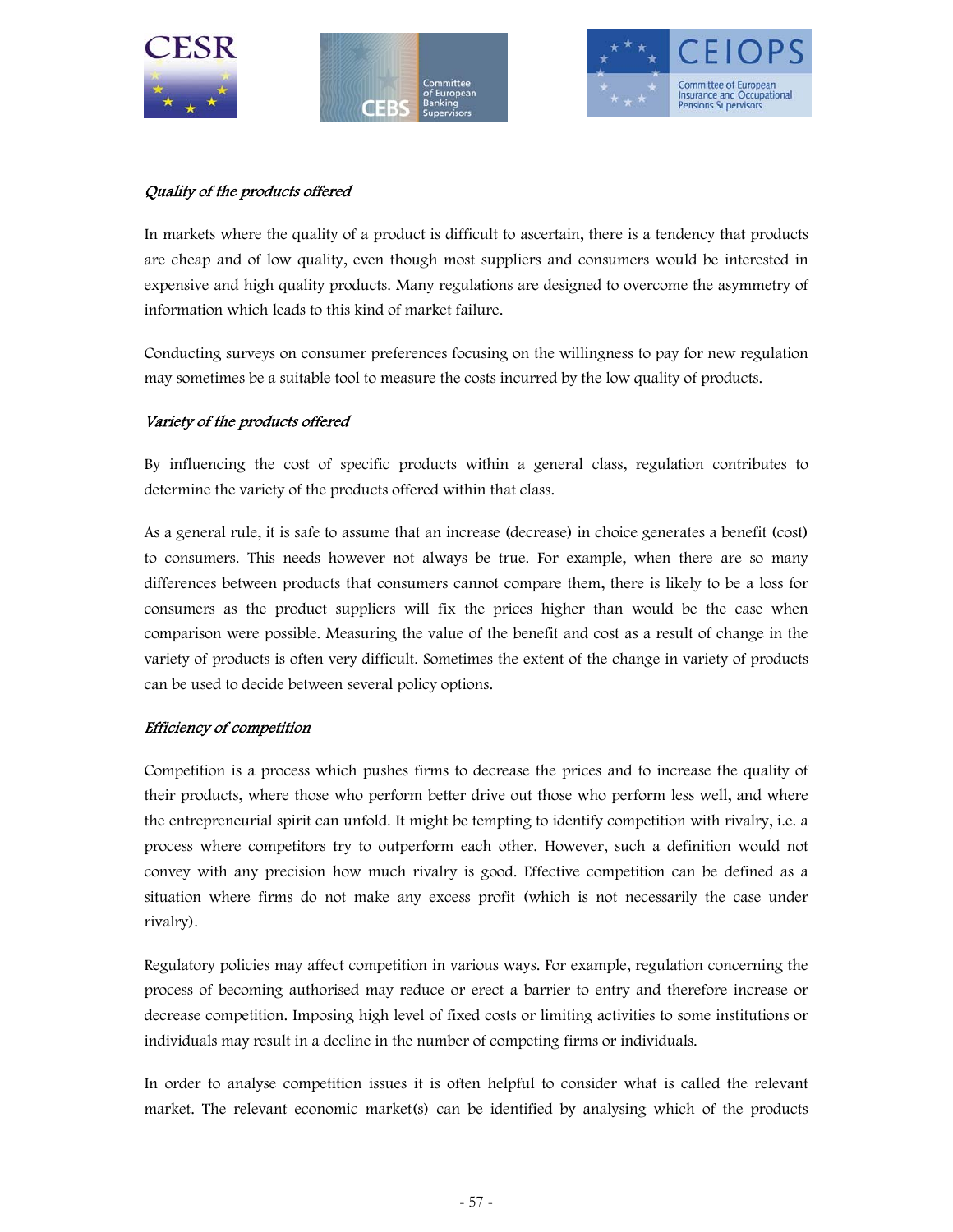





affected are close substitutes for each other. Where they are not obviously close substitutes, the safer course is to assume that they are in separate markets.

The IA questionnaire (in appendix 1) presents a number of questions which might be helpful to identify and analyze competition issues related to regulatory policies.

# **Competitiveness**

The evolution of IA as an analytical tool within the EU finds a context within the overall Better Regulation policy, which itself is an important element of the competitiveness dimension of the Lisbon Strategy. The IA process also needs to consider the effect that a proposed initiative may have on the competitiveness of the EU as a whole vis-à-vis non-EU jurisdictions. New or revised regulations may have effects on economic activity either on a national, regional or global scale. For example, a proposed regulation might lead to single market harmonisation benefits, that both specific companies and the EU as a whole might be able to take advantage of. However, changed or new regulation might also have negative effects on the competitiveness of the EU as a whole vis-àvis non-EU jurisdictions.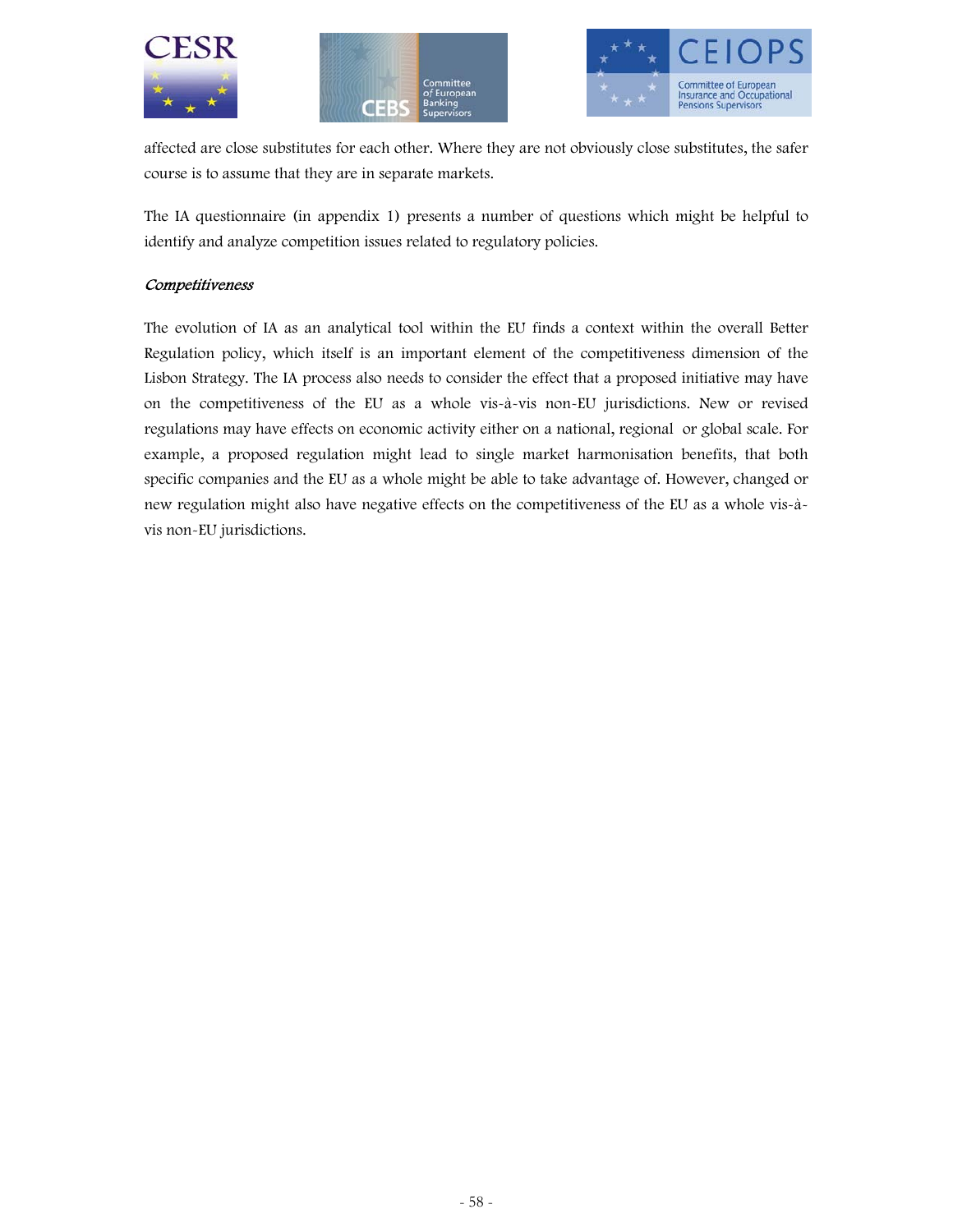





# APPENDIX 5 – TECHNIQUES FOR ASSESSING BENEFITS

The purpose of this appendix is to illustrate the techniques briefly explained in the main text by the means of examples.

• Comparison to a relevant historical case (losses of historical as indicator for how much of the loss could have been prevented through the proposed regulation).

> A miss-selling scandal, which is supposed to have had an exceptional strong impact on investors, might serve as an example. In this case, the loss can be estimated through the lost contribution and the remaining debt of the victims. The actual loss that could have been prevented through better regulations and better supervision, however, is less than this. In order to calculate the actual loss, one has to estimate the percentage of miss-selling. As the incident had been exceptionally strong, to calculate an annual benefit, the assumption can be made that such an incident would only occur once every ten years without regulation. This produces the following estimate of the average annual loss that could be prevented, and therefore the annual benefit:

- Number of victims: 92,044
- Loss per victim: €15,283 (survey)
- Percentage of miss-selling: 52%. These are people who have stated that when entering into the deal:
	- o they did not know they were investing with borrowed funds, and
	- o they did not know that they could lose their deposit or could be left with a debt, and
	- o they were not given any comparison of their financial situation and resources with the product sold.
- Annual benefits: € 74 million (92,044 x 15,283 x 0.528 x 0.1).

An example from the supervision of auditors is the fall in stock market prices of other clients of Enron auditor Arthur Andersen, after it had admitted to destroying a substantial number of Enron documents.

• Evaluation by a proxy (observable variables which are linked to the unobservable variable)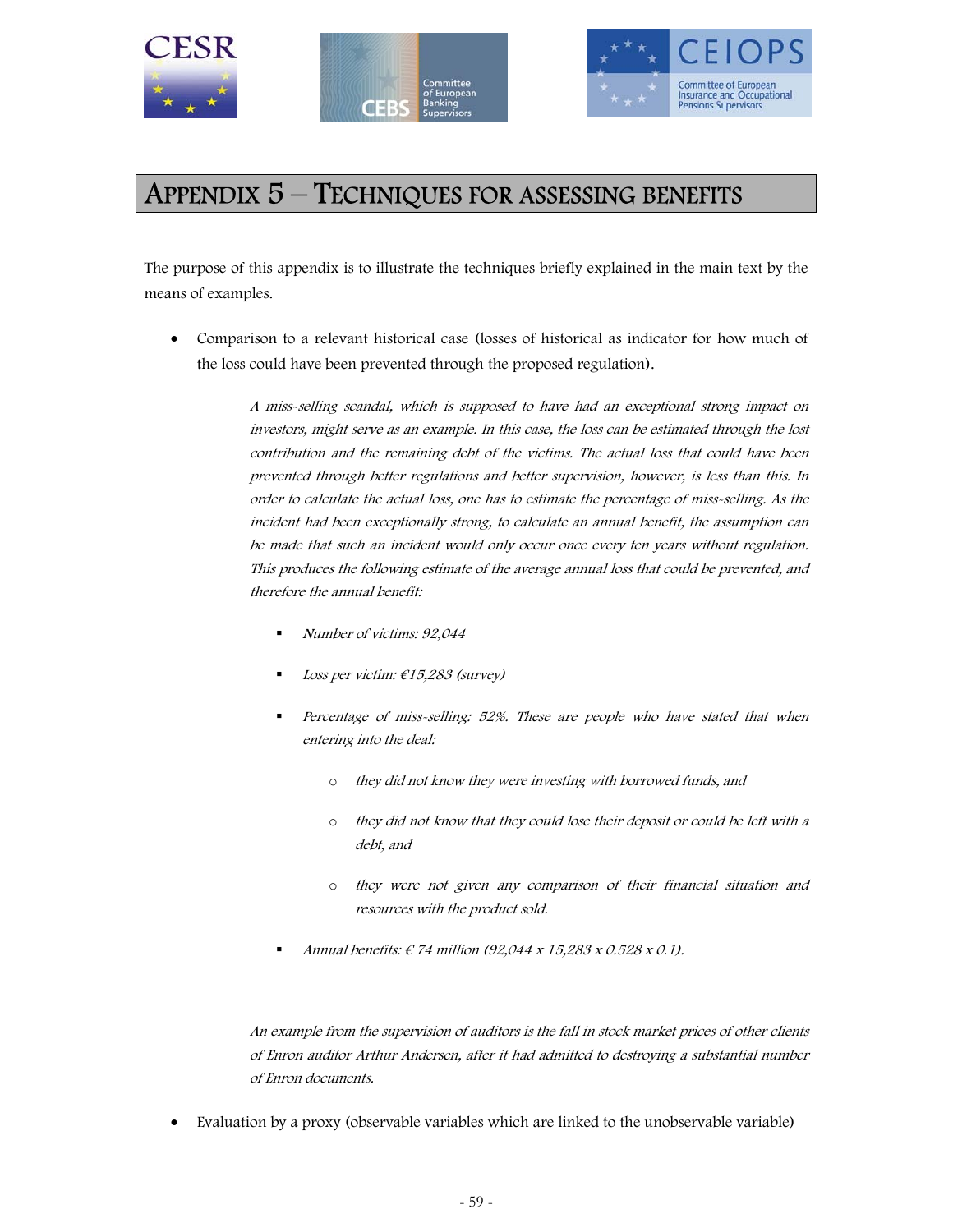





Example: The differences in mortgage rates, under conditions that are otherwise comparable, cannot be easily explained. The fact that certain mortgages are still sold despite these differences can often be explained (e.g. by a minimum processing backlog, so that the mortgage is certain to be executed on time). However, in a number of cases, this would not happen if there would be a rule which protects the client when (s)he states that the interest rate is an important decision criterion for him/her. In these cases, an advice that suits the wishes and profile of the client would lead, for example, to lower interest charges. An estimate of the percentage that further improved advice receives, multiplied with the number of decreasing interest instalments per annum, multiplied by the value of the advice improvement, provides an estimate of the annual benefits. In concrete terms:

- 3.3 million households have a mortgage, i.e. there is an average debt of  $\epsilon$ 106,000;
- Percentage of miss-selling is estimated at between 5% and 30%: 10% assumed;
- Interest difference is 0.9% (according to publicly available information); can be reduced by 0.4% to 0.5%;
- 1/5 of the portfolio changes each year;
- Annual benefits: € 28 million (3,337,797 x 106,000 x 10% x 0.4% x 0.2). A simulation could consist in using 5% and 30% instead of 10%.
- Use of a break-even approach (calculating the amount of benefit needed for example a reduction in loss needed - to cover the costs incurred)

Example: assume that a particular type of incident could generate costs of  $\epsilon$  2 billion, and that, as a result of an accounting scandal, supervision of financial reporting and of auditors is introduced. Assume further that this regulation brings with it direct and indirect costs of  $\epsilon$  50 million. In this case, the proposed rule will break even if the risk of an incident is reduced by 2.5%. The question then arises whether this reduction of risk is expected to be realistic or not<sup>15</sup>.

• Preparing a survey ( 'beneficiaries' of the regulation may be asked what they are prepared to pay for the supervision)

> Example: Market research within the context of evaluating the Financial Information Leaflet shows that at present the consumer is prepared to spend  $\epsilon$  3.10 for this document. With an annual issue of 12 million Information Leaflets, for example, the estimate of the value (and therefore the quantification of the benefits) is  $\epsilon$  37 million.

<sup>&</sup>lt;sup>15</sup> The analysis in this example looks at a rule in its totality and therefore gives an intuitive indication of the total ratio between costs and benefits. In order to arrive at efficient supervision, an analysis of the individual components must be carried out.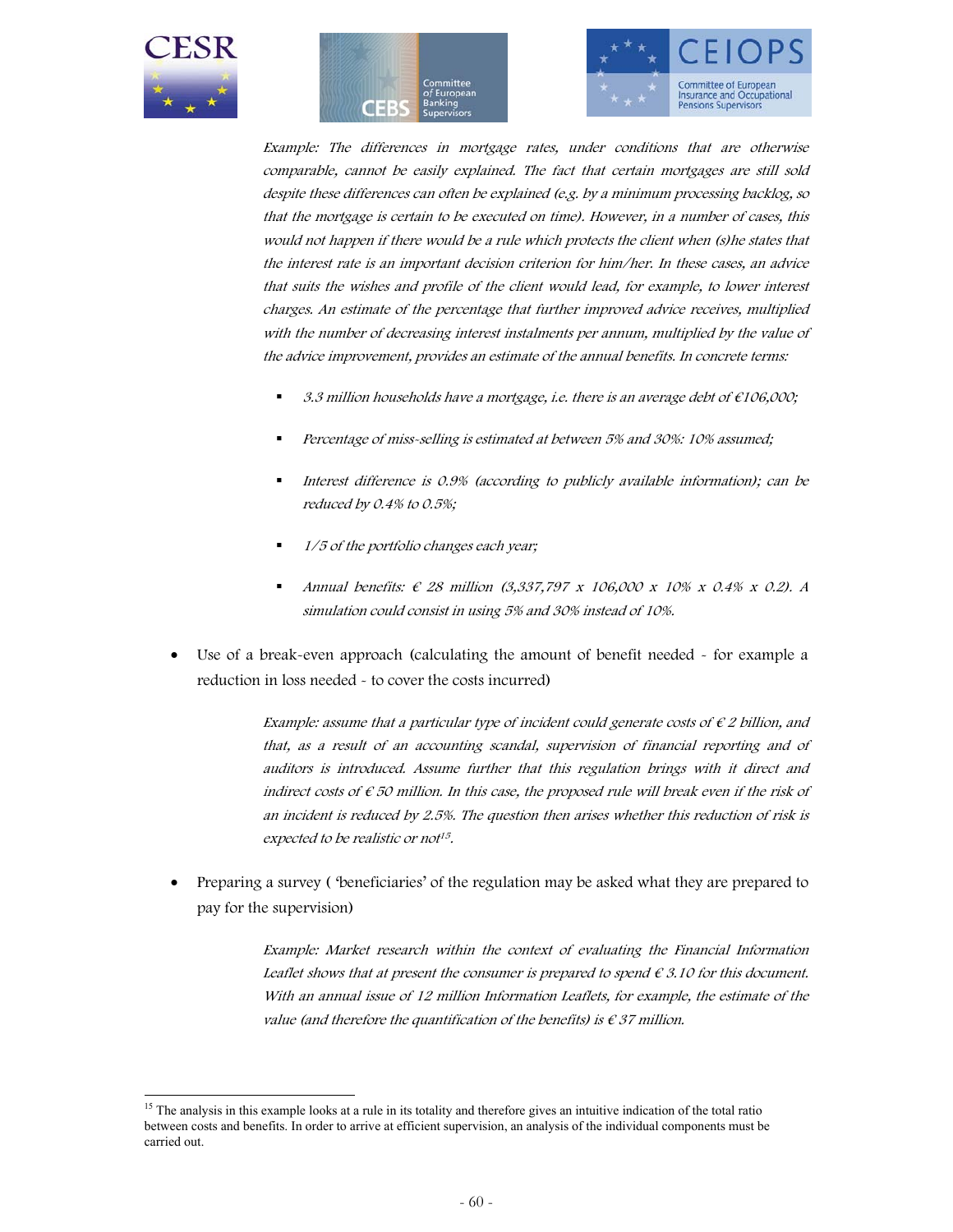



# APPENDIX 6 – COMPARING POLICIES WITH DIFFERENT TIME HORIZONS

Policies with different time horizons can be compared by calculating the annualised value for each of the alternative policies, i.e. the fixed annual income stream that would be paid by a fixed-interest annuity with the same NPV as the policy:

> $r$  $r$ <sup> $-t$ </sup>  $NPV \times r$ Annualised value =  $\frac{NPV \times r}{1 - (1 + r)^{-t}}$ ,

where the time horizon  $t$  is defined in years, and the discount rate  $r$  is divided by 100 (e.g. 4% is 0.04).

> For example, assuming a discount rate of 0.04, project A with a net present value of  $\epsilon$ 1,500 and a lifetime of 5 years has an annualised value of  $\epsilon$  336.94, whereas project B with a higher net present value of  $\epsilon$  1,750, but a longer lifetime of 7 years, has an annualised value of only  $\epsilon$  291.57.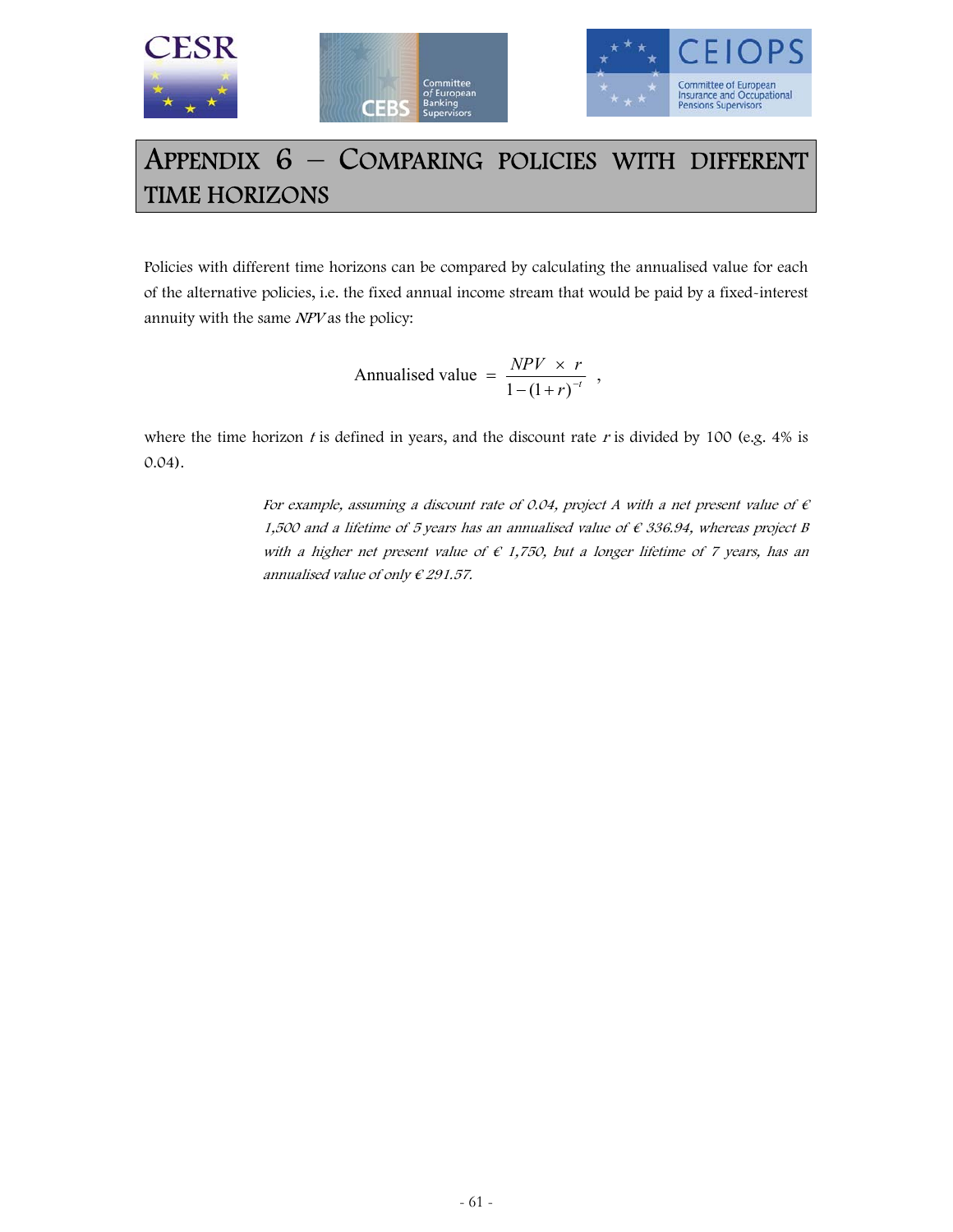





# APPENDIX 7 – A QUANTITATIVE CBA SPREAD-SHEET MODEL

On the following pages, a Cost-Benefit Analysis (CBA) spreadsheet model is presented. It illustrates by means of a simple example a number of helpful CBA indicators which can be used in the process of a quantitative evaluation of a proposed policy (note that the discount factors indicated are rounded). The model is available as an Excel file on the CESR member website which makes it easy to apply to a real case.

#### **BASIC COST-BENEFIT ANALYSIS MODEL**

This spreadsheet model covers key aspects of a quantitative CBA. It can be modified to include any number of benefits and costs and any number of years. The discount rate can also be changed. The examples on the following pages show how to calculate:

#### **Net Present Value (NPV)**

This is the usual term for the discounted net benefit (i.e. discounted benefits - discounted costs). Policies should be chosen only if the NPV is significantly positiv (whereby significant can mean having IRR > minimum rate of return). The higher the NPV the better.

#### **Benefit/Cost Ratio (BCR)**

Policies with a BCR > 1 have a positive discounted net benefit. A BCR of value x>1 indicates that the benefit is x times higher than the costs. BCR can be used to compare policies with a similar NPV (this favours policies with small costs and benefits). The larger the BCR the better.

Note: the BCR says nothing about the scale of the NPV. For example, policy 1 can have a higher NPV than policy 2 - even<br>though policy 2 has a higher BCR. In this case, the policy with the higher NPV should be chosen.

#### **Internal Rate of Return (IRR)**

The IRR is the discount rate at which the NPV is zero. It is usually interpreted as the expected return generated by the investment. The IRR can be used to compare a policy to the status quo and/or a minimum rate of return (but the comparison with alternative exclusiv policies is difficult). The higher the IRR the better.

#### **Cost-Effectiveness**

Two types of questions can be adressed: 1) At what cost can a given discounted net benefit be achieved? 2) How large is the discounted benefit that can be achieved with a given amount of money?

#### **Break-Even Period**

At the beginning of the implementation of a policy, costs often exceed benefits. It is therefore interesting to know how long it takes for the accumulated benefits to become equal to the accumulated costs.

Inputs have a blue background colour



Key intermediary results have a yellow background colour

Final results have a purple background colour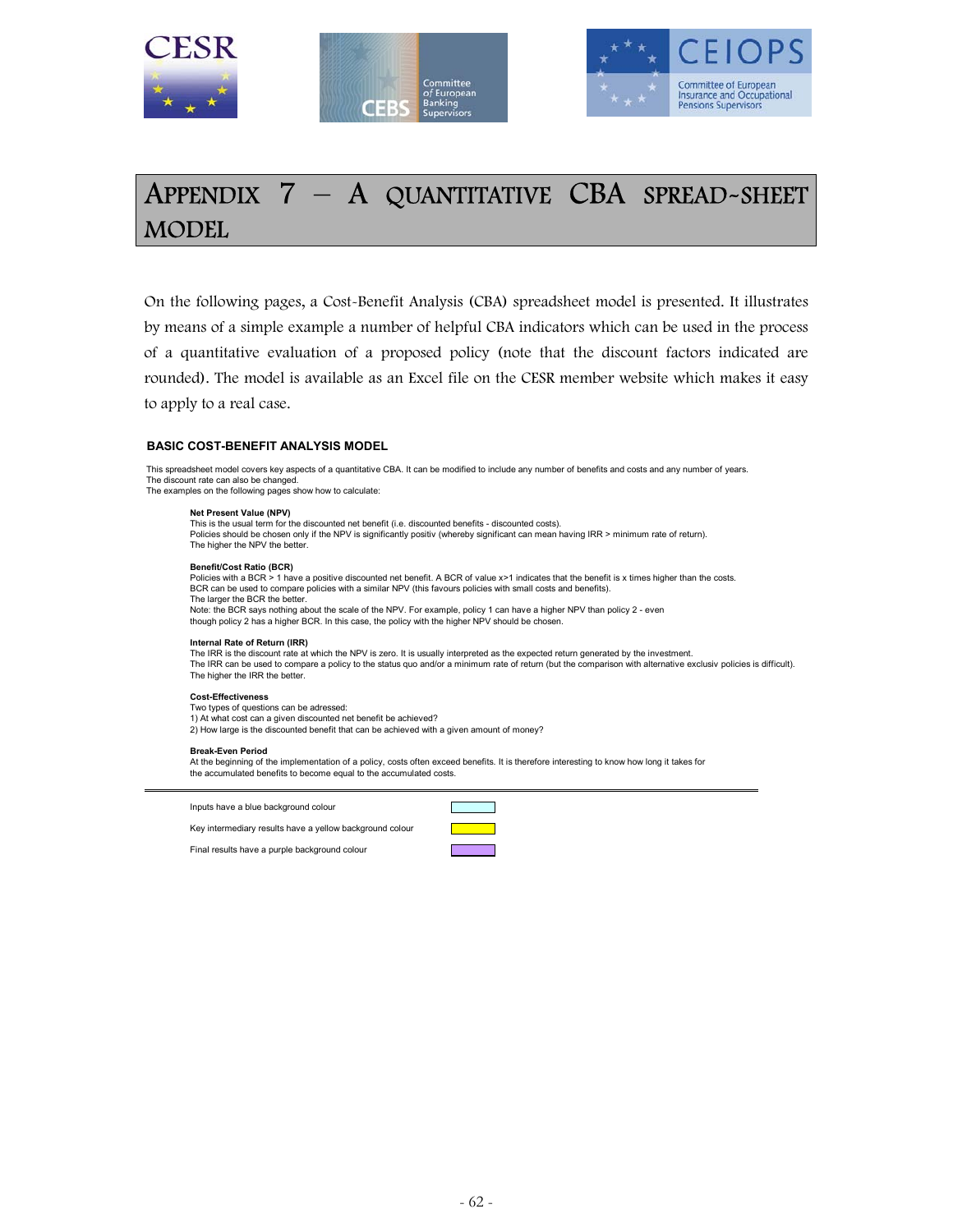





## **Net Present Value (NPV) and Benefit/Cost Ratio (BCR)**

*This spreadsheet is set up for 2 benefits, 2 costs, and 5 years. Insert additional benefits, costs, and years, and change the range for the sums in the yellow cells to sum over all benefits, costs, and years. An additional input needed is the discount rate.*

| Discount rate $=$                | 3%                                                            |          |          |                |              |               |  |
|----------------------------------|---------------------------------------------------------------|----------|----------|----------------|--------------|---------------|--|
|                                  |                                                               |          |          |                |              |               |  |
|                                  |                                                               |          | Year     |                |              | <b>Totals</b> |  |
|                                  | 0                                                             |          | 2        | 3 <sup>l</sup> |              |               |  |
| <b>Benefits</b>                  |                                                               |          |          |                |              |               |  |
| Benefit 1                        | € 50.000                                                      | € 50.000 | € 50,000 | € 50.000       | € 50.000     | € 250,000     |  |
| Benefit 2                        | € 1.000                                                       | € 1.000  | € 1.000  | € 1.000        | € 1.000      | € 5.000       |  |
| <b>Total Benefits</b>            | € 51.000                                                      | € 51.000 | € 51,000 | € 51,000       | € 51,000     | € 255,000     |  |
| Costs                            |                                                               |          |          |                |              |               |  |
| Cost 1                           | € 100.000                                                     | € 50.000 | € 1.000  | € 1.000        | € 1.000      | € 153.000     |  |
| Cost 2                           | € 7.500                                                       | € 5.000  | € 2.000  | $\epsilon$ 0   | $\epsilon$ 0 | € 14.500      |  |
| <b>Total Costs</b>               | € 107.500                                                     | € 55,000 | € 3.000  | € 1.000        | € 1.000      | € 167.500     |  |
| <b>Discount Factor</b>           | 1.00                                                          | 0.97     | 0.94     | 0.92           | 0.89         |               |  |
| <b>Discounted Total Benefits</b> | € 51.000                                                      | €49.515  | €48.072  | €46.672        | € 45.313     | € 240.572     |  |
| <b>Discounted Total Costs</b>    | € 107.500                                                     | € 53.398 | € 2.828  | € 915          | € 888        | € 165.529     |  |
|                                  |                                                               |          |          |                |              |               |  |
| Net present value:               | discounted total benefits - discounted total costs =          |          |          |                | €75.043      |               |  |
|                                  |                                                               |          |          |                |              |               |  |
| Benefit/cost ratio:              | 1,453<br>discounted total benefits / discounted total costs = |          |          |                |              |               |  |
|                                  |                                                               |          |          |                |              |               |  |



A low discount rate favours policies with long-term benefits and near-term costs.<br>When comparing alternative policies, it is often useful to determine the sensitivity of the policies' performance to different discount rate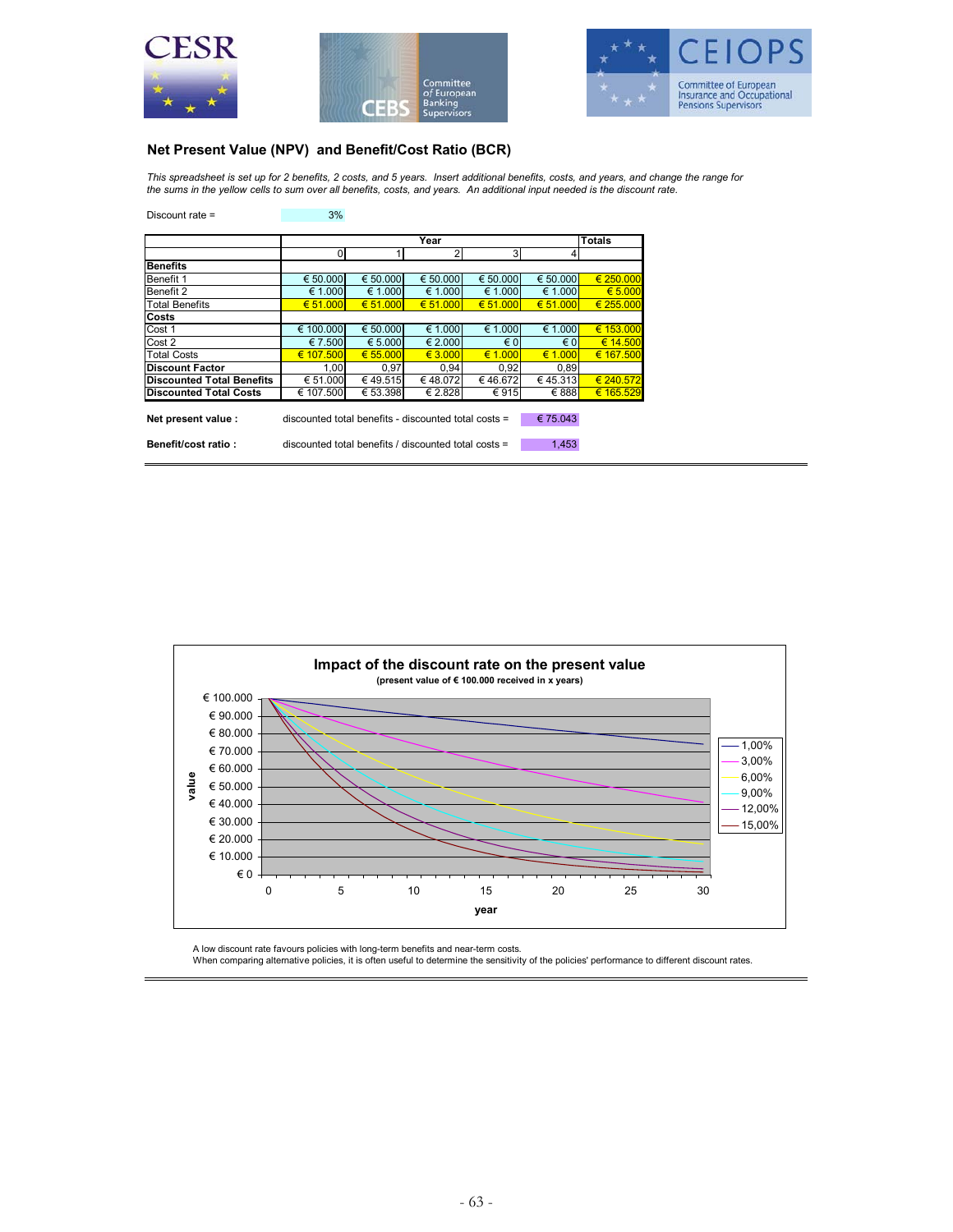





## **Net Present Value (NPV) and Benefit/Cost Ratio (BCR) - SIMULATION**

*This spreadsheet simulates the NPV and the CBR of the previous example for three different discount rates used as input.*

| Discount rate $1 =$ | 3.0%  |
|---------------------|-------|
| Discount rate $2 =$ | 6.0%  |
| Discount rate $3 =$ | 12.0% |
|                     |       |

|                                    |                                                      |          |          | <b>Totals</b> |          |                  |
|------------------------------------|------------------------------------------------------|----------|----------|---------------|----------|------------------|
|                                    | $\mathbf 0$                                          |          | 2        | 3             | 4        |                  |
| <b>Benefits</b>                    |                                                      |          |          |               |          |                  |
| Benefit 1                          | € 50.000                                             | € 50,000 | € 50,000 | € 50,000      | € 50.000 | € 250.000        |
| Benefit 2                          | € 1.000                                              | € 1.000  | € 1.000  | € 1.000       | € 1.000  | $\epsilon$ 5.000 |
| <b>Total Benefits</b>              | € 51.000                                             | 651,000  | € 51,000 | € 51,000      | € 51.000 | € 255,000        |
| Costs                              |                                                      |          |          |               |          |                  |
| Cost 1                             | € 100.000                                            | € 50.000 | € 1.000  | € 1.000       | € 1.000  | € 153.000        |
| Cost 2                             | € 7.500                                              | € 5.000  | € 2.000  | $\epsilon$ 0  | € 0      | € 14.500         |
| <b>Total Costs</b>                 | € 107.500                                            | € 55,000 | € 3.000  | € 1.000       | € 1.000  | € 167.500        |
| <b>Discount Factor 1</b>           | 1,00                                                 | 0,97     | 0,94     | 0,92          | 0,89     |                  |
| <b>Discount Factor 2</b>           | 1.00                                                 | 0.94     | 0.89     | 0,84          | 0,79     |                  |
| <b>Discount Factor 3</b>           | 1,00                                                 | 0,89     | 0,80     | 0,71          | 0,64     |                  |
| <b>Discounted Total Benefits 1</b> | € 51.000                                             | €49.515  | €48.072  | €46.672       | € 45.313 | € 240.572        |
| <b>Discounted Total Benefits 2</b> | € 51.000                                             | €48.113  | €45.390  | €42.821       | € 40.397 | € 227.720        |
| <b>Discounted Total Benefits 3</b> | € 51.000                                             | €45.536  | €40.657  | € 36.301      | € 32.411 | € 205.905        |
| <b>Discounted Total Costs 1</b>    | € 107.500                                            | € 53.398 | € 2.828  | €915          | € 888    | € 165.529        |
| <b>Discounted Total Costs 2</b>    | € 107.500                                            | € 51.887 | € 2.670  | € 840         | € 792    | € 163.688        |
| <b>Discounted Total Costs 3</b>    | € 107.500                                            | €49.107  | € 2.392  | € 712         | € 636    | € 160.346        |
|                                    |                                                      |          |          |               |          |                  |
| Net present value 1:               |                                                      |          |          |               | € 75.043 |                  |
| Net present value 2:               | discounted total benefits - discounted total costs = | € 64.032 |          |               |          |                  |

Net present value 3:<br>Net present value 3:<br>∈ 45.559

| Benefit/cost ratio 1: | 1.453                                                         |
|-----------------------|---------------------------------------------------------------|
| Benefit/cost ratio 2: | discounted total benefits / discounted total costs =<br>1.391 |
| Benefit/cost ratio 3: | 1.284                                                         |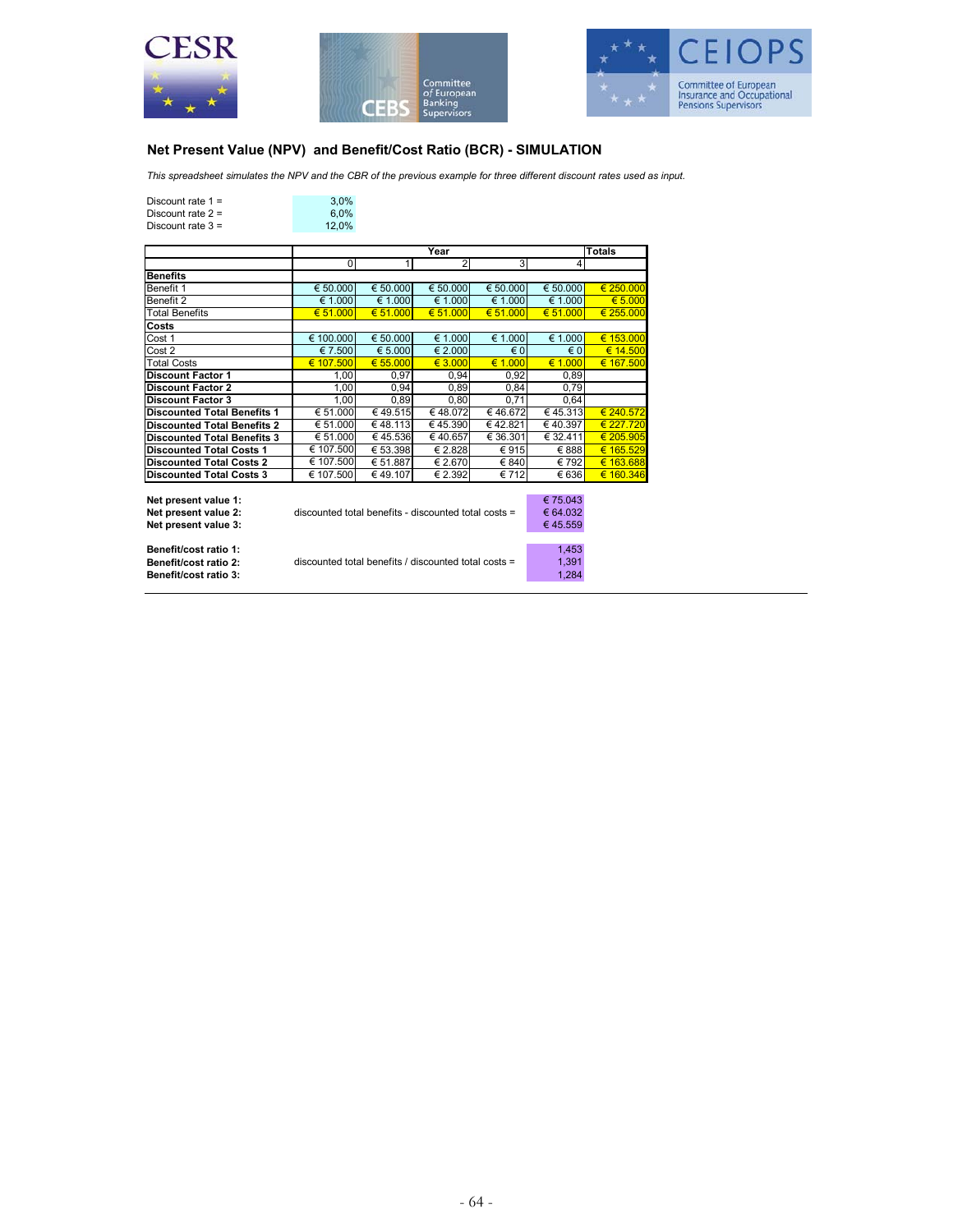





# **Net Present Value (NPV) and Benefit/Cost Ratio (BCR) - UNCERTAINTY**

*This spreadsheet deals with uncertainty concerning benefit 1, benefit 2, and cost 2. Note: some care must be taken when calculating the upper and lower bound values of NPV and BCR.*

Discount rate = 3%

|                                              |                                                               | <b>Totals</b>  |                |                             |                         |                             |
|----------------------------------------------|---------------------------------------------------------------|----------------|----------------|-----------------------------|-------------------------|-----------------------------|
|                                              | $\overline{0}$                                                | 1              | $\overline{2}$ | 3                           | 4                       |                             |
| <b>Benefits</b>                              |                                                               |                |                |                             |                         |                             |
| Benefit 1 upper bound                        | € 70.000                                                      | € 70.000       | € 70.000       | € 70.000                    | € 70.000                | € 350,000                   |
| Benefit 1                                    | € 50.000                                                      | € 50.000       | € 50.000       | € 50.000                    | € 50.000                | € 250.000                   |
| Benefit 1 lower bound                        | € 30.000                                                      | € 30.000       | € 30,000       | € 30,000                    | € 30.000                | € 150.000                   |
| Benefit 2 upper bound                        | € 2.500                                                       | € 2.500        | € 2.500        | € 2.500                     | € 2.500                 | € 12.500                    |
| Benefit 2                                    | € 1.000                                                       | € 1.000        | € 1.000        | € 1.000                     | € 1.000                 | € 5.000                     |
| Benefit 2 lower bound                        | € 300                                                         | $\epsilon$ 300 | € 300          | € 300                       | € 300                   | € 1.500                     |
| <b>Total Benefits upper bound</b>            | €72.500                                                       | € 72.500       | € 72.500       | €72.500                     | € 72.500                | € 362.500                   |
| <b>Total Benefits</b>                        | € 51.000                                                      | € 51.000       | € 51.000       | € 51.000                    | € 51.000                | € 255.000                   |
| <b>Total Benefits lower bound</b>            | € 30.300                                                      | € 30.300       | € 30.300       | € 30.300                    | € 30.300                | € 151.500                   |
| Costs                                        |                                                               |                |                |                             |                         |                             |
| Cost 1                                       | € 100.000                                                     | € 50.000       | € 1.000        | € 1.000                     | € 1.000                 | € 153.000                   |
| Cost 2 upper bound                           | € 10.000                                                      | € 7.500        | € 3.000        | € 1.000                     | $\epsilon$ 0            | € 21.500                    |
| Cost 2                                       | € 7.500                                                       | € 5.000        | € 2.000        | € 0                         | $\epsilon$ 0            | € 14.500                    |
| Cost 2 lower bound                           | € 5.000                                                       | € 3.000        | € 1.000        | $\epsilon$ <sub>0</sub>     | $\epsilon$ <sub>0</sub> | $\overline{\epsilon}$ 9.000 |
| <b>Total Costs upper bound</b>               | € 110.000                                                     | € 57.500       | €4.000         | € 2.000                     | € 1.000                 | € 21.500                    |
| <b>Total Costs</b>                           | € 107.500                                                     | € 55.000       | € 3.000        | € 1.000                     | € 1.000                 | € 167.500                   |
| <b>Total Costs lower bound</b>               | € 105.000                                                     | € 53.000       | € 2.000        | € 1.000                     | € 1.000                 | € 30.500                    |
| <b>Discount Factor</b>                       | 1.00                                                          | 0.97           | 0.94           | 0.92                        | 0.89                    |                             |
| Discounted Total Benefits upper bound        | € 72.500                                                      | € 70.388       | € 68.338       | € 66.348                    | € 64.415                | € 341.990                   |
| <b>Discounted Total Benefits</b>             | € 51.000                                                      | €49.515        | €48.072        | €46.672                     | €45.313                 | € 240.572                   |
| <b>Discounted Total Benefits lower bound</b> | € 30.300                                                      | € 29.417       | € 28.561       | € 27.729                    | € 26.921                | € 142.928                   |
| Discounted Total Costs upper bound           | € 110.000                                                     | € 55.825       | € 3.770        | $\overline{\epsilon}$ 1.830 | € 888                   | € 172.314                   |
| <b>Discounted Total Costs</b>                | $\overline{\epsilon}$ 107.500                                 | € 53.398       | € 2.828        | € 915                       | € 888                   | € 165.529                   |
| <b>Discounted Total Costs lower bound</b>    | € 105.000                                                     | € 51.456       | € 1.885        | $\overline{\epsilon}$ 915   | € 888                   | € 160.145                   |
|                                              |                                                               |                |                |                             |                         |                             |
| Net present value upper bound:               | dis. tot. benefits upper $b. -$ dis. tot. costs lower $b. =$  | € 181.845      |                |                             |                         |                             |
| Net present value :                          | discounted total benefits - discounted total costs $=$        |                |                |                             | € 75.043                |                             |
| Net present value lower bound:               | dis. tot. benefits lower b. - dis. tot. costs upper b. $=$    |                |                |                             | -€ 29.386               |                             |
|                                              |                                                               |                |                |                             |                         |                             |
| Benefit/cost ratio upper bound:              | dis. tot. benefits upper b. / dis. tot. costs lower b. =      |                |                |                             | 2,135                   |                             |
| Benefit/cost ratio:                          | discounted total benefits / discounted total costs $=$        |                |                |                             | 1,453<br>0,829          |                             |
| Benefit/cost ratio lower bound:              | dis. tot. benefits lower b. $\ell$ dis. tot. costs upper b. = |                |                |                             |                         |                             |

#### **Internal Rate of Return (IRR)**

Discount rate = 36,8267%

Use the same spreadsheet as previously, but adjust the discount rate until the total discounted benefits equal the total discounted costs. This discount rate will be the internal rate of return.

|                                  |           | <b>Totals</b> |          |              |              |           |
|----------------------------------|-----------|---------------|----------|--------------|--------------|-----------|
|                                  | 0         |               |          | 3            |              |           |
| <b>Benefits</b>                  |           |               |          |              |              |           |
| Benefit 1                        | € 50.000  | € 50.000      | € 50.000 | € 50.000     | € 50.000     | € 250.000 |
| Benefit 2                        | € 1.000   | € 1.000       | € 1.000  | € 1.000      | € 1.000      | € 5.000   |
| <b>Total Benefits</b>            | € 51.000  | € 51.000      | € 51.000 | € 51.000     | € 51.000     | € 255.000 |
| Costs                            |           |               |          |              |              |           |
| Cost 1                           | € 100.000 | € 50.000      | € 1.000  | € 1.000      | € 1.000      | € 153.000 |
| Cost 2                           | € 7.500   | € 5.000       | € 2.000  | $\epsilon$ 0 | $\epsilon$ 0 | € 14.500  |
| <b>Total Costs</b>               | € 107.500 | € 55.000      | € 3.000  | € 1.000      | € 1.000      | € 167.500 |
| <b>Discount Factor</b>           | 1.00      | 0,73          | 0,53     | 0.39         | 0.29         |           |
| <b>Discounted Total Benefits</b> | € 51.000  | € 37.273      | € 27.241 | € 19.909     | € 14.551     | € 149.975 |
| <b>Discounted Total Costs</b>    | € 107.500 | €40.197       | € 1.602  | € 390        | € 285        | € 149.975 |

**Internal rate of return** = 37%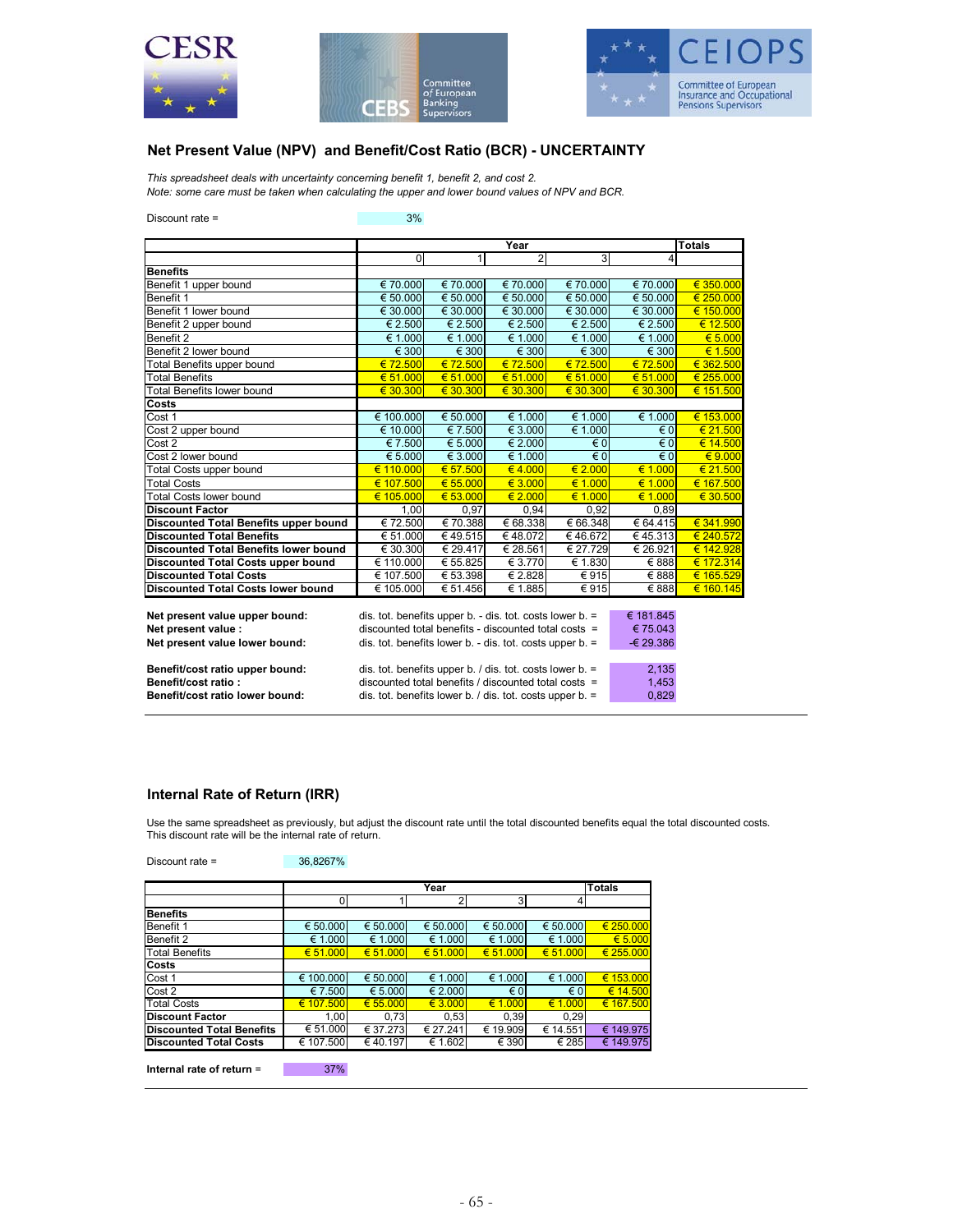





#### **Cost-effectiveness**

To determine the **cost to obtain a given benefit**, use only the cost portion of the spreadsheet. Enter the desired total discounted benefit as input.

| Discount rate $=$                          | 3%                                                  | Total discounted benefit = |              |              | € 100.000 units of benefit<br>(can be in $\epsilon$ or any other metric) |               |                                              |
|--------------------------------------------|-----------------------------------------------------|----------------------------|--------------|--------------|--------------------------------------------------------------------------|---------------|----------------------------------------------|
|                                            |                                                     |                            | Totals       |              |                                                                          |               |                                              |
|                                            |                                                     |                            |              | 31           |                                                                          |               |                                              |
| Costs                                      |                                                     |                            |              |              |                                                                          |               |                                              |
| Cost 1                                     | € 50,000                                            | € 50,000                   | € 50.000     | € 50,000     | € 50.000                                                                 | $\in 250,000$ |                                              |
| Cost 2                                     | € 1.000                                             | € 1.000                    | € 1.000      | € 1.000      | € 1.000                                                                  | € 5.000       |                                              |
| <b>Total Costs</b>                         | € 51,000                                            | € 51,000                   | $\in 51,000$ | $\in 51,000$ | € 51,000                                                                 | € 255,000     |                                              |
| <b>Discount Factor</b>                     | 1,00                                                | 0.97                       | 0,94         | 0,92         | 0,89                                                                     |               |                                              |
| <b>Discounted Total Costs</b>              | € 51.000                                            | €49.515                    | €48.072      | €46.672      | € 45.313                                                                 | € 240.572     |                                              |
| Cost-effectiveness:<br>(given the benefit) | discounted total costs / total discounted benefit = |                            |              |              |                                                                          |               | 2,41 € (or other metric) per unit of benefit |

To determine the **benefit from the investment of a given cost**, use only the benefit portion of the spreadsheet. Enter the desired total discounted cost.

|                                  |           |          | <b>Totals</b>    |              |              |           |
|----------------------------------|-----------|----------|------------------|--------------|--------------|-----------|
|                                  |           |          |                  |              |              |           |
| <b>Benefits</b>                  |           |          |                  |              |              |           |
| Benefit 1                        | € 100,000 | € 50,000 | € 1.000          | € 1.000      | € 1.000      | € 153.000 |
| Benefit 2                        | € 7.500   | € 5.000  | $\epsilon$ 2.000 | $\epsilon$ 0 | $\epsilon$ 0 | € 14.500  |
| <b>Total Benefits</b>            | € 107.500 | € 55,000 | € 3.000          | € 1.000      | € 1.000      | € 167.500 |
| <b>Discount Factor</b>           | 1,00      | 0.97     | 0.94             | 0,92         | 0,89         |           |
| <b>Discounted Total Benefits</b> | € 107.500 | € 53.398 | € 2.828          | €915         | € 888        | € 165.529 |

**(given the cost)**

## **Break-Even Period**

The break-even period is the number of years until the total benefits exceed the total costs.

| Discount rate $=$                                    | 3%         |                   |                |                |              |               |
|------------------------------------------------------|------------|-------------------|----------------|----------------|--------------|---------------|
|                                                      |            |                   |                |                |              |               |
|                                                      |            |                   | Year           |                |              | <b>Totals</b> |
|                                                      | 0          |                   | $\overline{2}$ | 3 <sup>l</sup> | 4            |               |
| <b>Benefits</b>                                      |            |                   |                |                |              |               |
| Benefit 1                                            | € 50.000   | € 50.000          | € 50.000       | € 50,000       | € 50,000     | € 250,000     |
| Benefit 2                                            | € 1.000    | € 1.000           | € 1.000        | € 1.000        | € 1.000      | € 5.000       |
| <b>Total Benefits</b>                                | € 51.000   | $\epsilon$ 51.000 | € 51.000       | € 51,000       | € 51.000     | € 255.000     |
| Costs                                                |            |                   |                |                |              |               |
| Cost 1                                               | € 100.000  | € 50.000          | € 1.000        | € 1.000        | € 1.000      | € 153,000     |
| Cost 2                                               | € 7.500    | € 5.000           | € 2.000        | $\epsilon$ 0   | $\epsilon$ 0 | € 14.500      |
| <b>Total Costs</b>                                   | € 107.500  | € 55,000          | € 3.000        | € 1.000        | € 1.000      | € 167.500     |
| <b>Discount Factor</b>                               | 1.00       | 0,97              | 0.94           | 0.92           | 0,89         |               |
| <b>Discounted Total Benefits</b>                     | € 51.000   | €49.515           | €48.072        | €46.672        | €45.313      | € 240.572     |
| <b>Discounted Total Costs</b>                        | € 107.500  | € 53.398          | € 2.828        | €915           | € 888        | € 165.529     |
| <b>Break-Even Period</b>                             |            |                   |                |                |              |               |
| <b>Cumulative Benefits</b><br>minus Cumulative Costs | $-656.500$ | $-60.383$         | $-6$ 15.139    | € 30.618       | € 75.043     |               |
|                                                      |            |                   |                |                |              |               |

The **break-even period** is between 2 and 3 years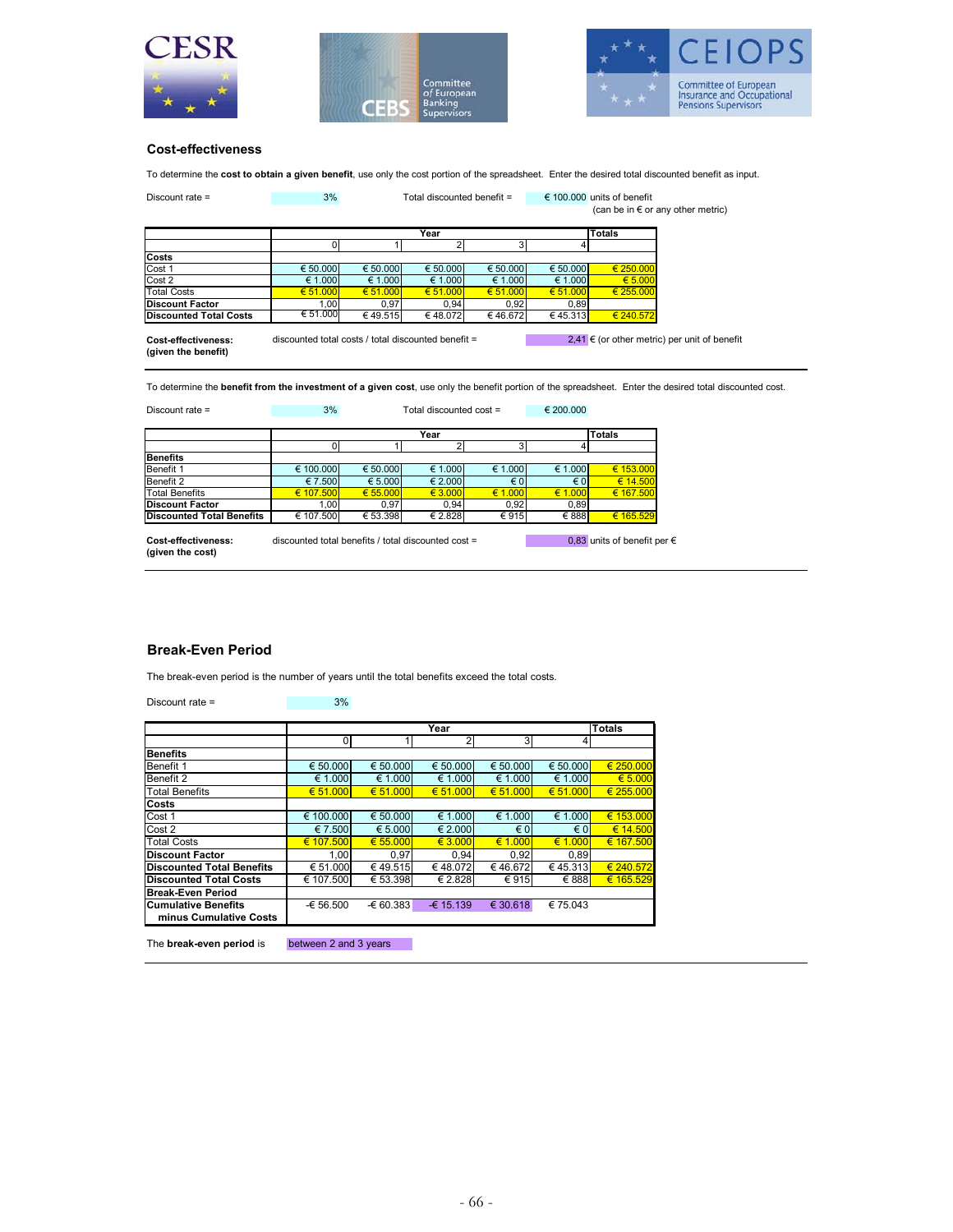





# APPENDIX 8 – SELECTED REFERENCES

### 1. BOOKS

• Layard, R. and S. Glaister (1994, 2nd edition): Cost-Benefit Analysis, Cambridge University Press

This collection of articles covers the main problems that arise in a typical cost-benefit exercise. The introduction is an excellent review of the basic principles of CBA. Part One covers the main theoretical issues affecting cost-benefit analysis. Part Two considers the problem of ascribing a monetary value to things. The third part covers six separate case studies drawn from real-life examples.

- Boardman, A., D. Greenberg, A. Vining, and D. Weimer (2005, 3rd edition): Cost Benefit Analysis: Concepts and Practice, Prentice Hall Update of the 2nd edition from 1995. Includes a new chapter on social discount rate. This book is distinct for its consistent application of a nine-step framework for conducting or interpreting a CBA.
- Adler, M. D. and E. A. Posner (2006): New Foundations for Cost-Benefit Analysis, Harvard University Press In this book, the authors reconceptualize cost-benefit analysis, arguing that its objective should be overall well-being. They show why the link between preferences and well-being is more complicated than is often thought. A separate kind of analysis is required to weigh rights and equal treatment. This book not only places cost-benefit analysis on a firmer theoretical foundation, but also has many practical implications for how government agencies should undertake cost-benefit studies.
- Adler, M. D. and E. A. Posner (1997): Cost-Benefit Analysis : Economic, Philosophical, and Legal Perspectives, University of Chicago Press This volume gathers contributors from economics, philosophy, cognitive psychology, legal studies, and public policy who illuminate different implications of CBA and specify alternative measures. The articles originally appeared in the Journal of Legal Studies.
- Arrow, K. J., et al. (1996): Benefit-Cost Analysis in Environmental, Health, and Safety Regulation: A Statement of Principles. Washington, DC: AEI Press Principles of CBA on 18 pages stated by experts, including a Nobel Prize economist. http://www.aei-brookings.org/admin/authorpdfs/page.php?id=203
- Hahn, R. (2005): In Defence of the Economic Analysis of Regulation, AEI Press A detailed reply to recent criticism. http://aei-brookings.org/admin/authorpdfs/page.php?id=1091 The recent criticism is summarized in the following article: A. Carlin (2005): "The New Challenge to Cost-Benefit Analysis", Regulation, Fall. www.cato.org/pubs/regulation/regv28n3/v28n3-3.pdf
- Quirk, J. P., and K. Terasawa (1987): The choice of discount rate applicable to government resource use: theory and limitations, Rand Corporation Review of theories of the social discount rate. The authors suggest that the discount rate be used as a filter rather than a device to achieve a desired level of government spending. The approach is based purely on efficiency grounds and thus does not require information on the social rate of time preference.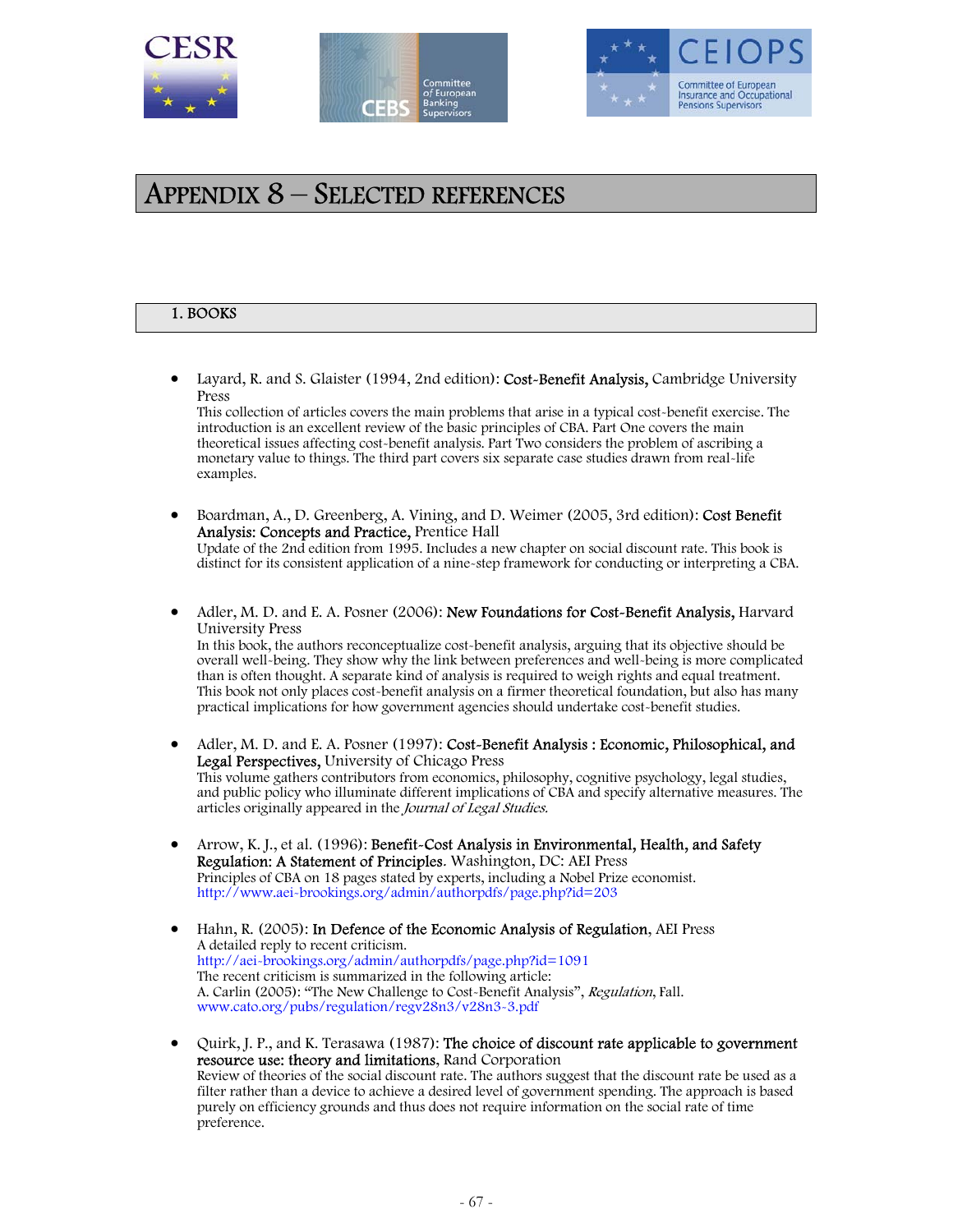





Books on the economics of financial markets

• Harris, L. (2002): Markets and Exchanges: Market Microstructure for Practitioners, Oxford University Press

This easy-to-read book is about trading, the people who trade securities and contracts, the marketplaces where they trade, and the rules that govern it.

• Lee, R. (2000): What is an Exchange? The Automation, Management, and Regulation of Financial Markets, Oxford University Press

New technology has led to the development of new exchanges and trading systems, posing problems for those concerned with the regulation of trading markets. The author examines the question of what an exchange is, using arguments from both financial economics and law, and sets out a view of how exchanges might be regulated.

• O'Hara, M. (1998): Market Microstructure Theory, Blackwell This book is a comprehensive guide to the theoretical work on microstructure issues. It examines the main models developed to address inventory-based and information-based issues, with particular attention paid to the linkage with rational expectations model and learning models. The concluding chapters are concerned with price dynamics and with applications of the various models to specific microstructure problems including liquidity, multi-market trading, market structure, and market design.

- Davis, E. Ph., and B. Steil (2004): Institutional Investors, MIT Press This book provides a comprehensive economic assessment of institutional investment, i.e. the institutionalization of saving associated with the growth of pension funds, life insurance companies, and mutual funds. The book charts the development and performance of the asset management industry and analyzes the implications of rising institutionalized saving for the development of the securities trading industry, the financial sector as a whole, and the wider economy. The book draws extensively on international experience, particularly in the United States, Western Europe, and Japan.
- Campbell, J.Y, A.W. Lo, and A. C. MacKinlay (1996): Econometrics of Financial Markets, Princeton University Press

The book covers the entire spectrum of empirical finance, including: the predictability of asset returns, tests of the Random Walk Hypothesis, the microstructure of securities markets, event analysis, the Capital Asset Pricing Model and the Arbitrage Pricing Theory, the term structure of interest rates, dynamic models of economic equilibrium, and nonlinear financial models such as ARCH, neural networks, statistical fractals, and chaos theory. Each chapter develops statistical techniques within the context of a particular financial application.

Books on the economics of banking

- Saunders, A., and M. M. Cornett (2003): Financial Institutions Management, A Risk Management Approach, R. Irwin Publishers A very accessible and comprehensive introduction to the main areas of risk management in financial institutions (specific insurance risk are however not dealt with).
- Greenbaum, S., and A. Thakor (2007): **Contemporary Financial Intermediation**, Dryden Press)

A very accessible and comprehensive introduction which addresses all types of deposit-type financial institutions by explaining the why of intermediation rather than simply describing institutions, regulations, and market phenomenon.

- Goodhart, C., P. Hartmann, D. Lewwellyn and L. Rojas-Suarez (1998): Financial Regulation, Why? How? and When?, Routledge Discussion of the nature, objectives and costs of financial regulation around the world.
- Freixas, X., and J-CH. Rochet (1997): Microeconomics of Banking, MIT An advanced book focussing on microeconomic theories of financial intermediation. It encompasses most of the major developments in the theoretical literature of the last twenty years on credit markets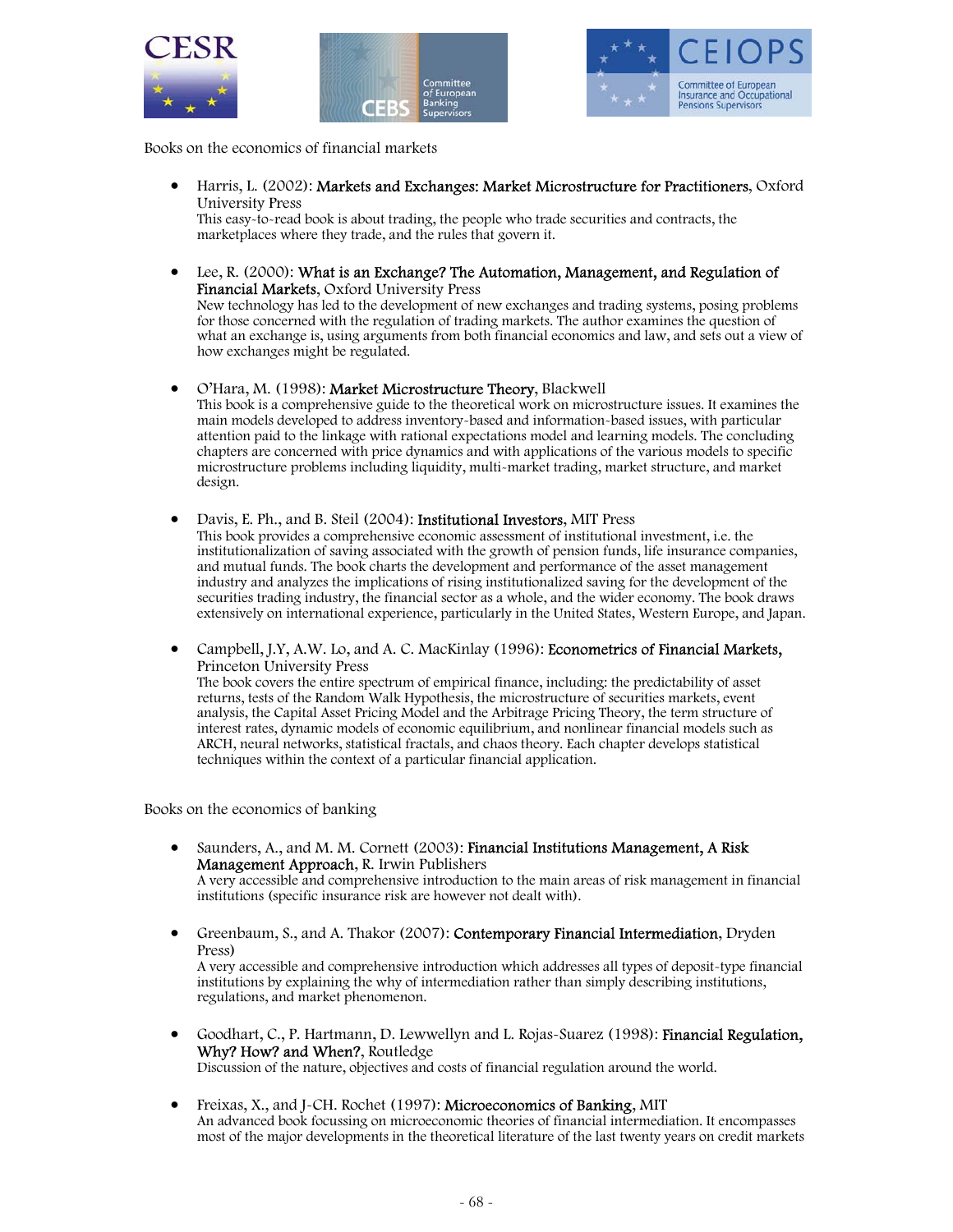





and rationing, the monitoring and risk-sharing roles of financial intermediaries, the modelling of liquidity risk and its allocational consequences, bank runs and attendant regulatory measures, and the control of risk-taking by banks subject to deposit insurance.

• Allen, F, and D. Gale (2007): **Understanding financial crises**, Oxford University Press Based on ten years of research, the authors develop a theoretical approach to analyzing financial crises. Beginning with a review of the history of financial crises and providing readers with the basic economic tools needed to understand the literature, the authors construct a series of increasingly sophisticated models. Throughout, the authors guide the reader through the existing theoretical and empirical literature while also building on their own theoretical approach. The text presents the modern theory of intermediation, introduces asset markets and the causes of asset price volatility, and discusses the interaction of banks and markets. The book also deals with more specialized topics, including optimal financial regulation, bubbles, and financial contagion.

Books on the economics of insurance and pensions

- Eeckhoudt, L., C. Gollier, and H. Schlesinger (2004): Economic and Financial Decisions under Uncertainty, MIT Press A concise summary of basic multiperiod decision-making under risk covering insurance and portfolio decisions, as well as risk sharing (with a treatment of asymmetries of information).
- Dionne, G. (ed, 2000): **Foundations of Insurance Economics**, Kluwer Academic Publishers Advanced, state-of-the-art survey articles.
- Plantin, G., and J.-Ch. Rochet (2007): When Insurers Go Bust: An Economic Analysis of the Role and Design of Prudential Regulation, Princeton University Press The authors first identify a fundamental economic rationale for supervising the solvency of insurance companies: policyholders are the "bankers" of insurance companies. But because policyholders are too dispersed to effectively monitor insurers, it might be efficient to delegate monitoring to an institution--a prudential authority. Applying recent developments in corporate finance theory and the economic theory of organizations, the authors describe in practical terms how such authorities could be created and given the incentives to behave exactly like bankers behave toward borrowers, as "tough" claimholders.

Books on the microeconomics of market failures

- Varian, H. (2006): Intermediary microeconomics, Norton A very accessible introduction to the subject covering the main market failures.
- Salanie, B (2005): Microeconomics of Market Failures, MIT Press An advanced introduction to market failures which does not deal with asymmetries of information (see the next two books).
- Bolton, P. and M. Dewatripont (2005): Contract Theory, MIT Press Theoretical treatment of economic contract theory. The book begins by discussing such basic ideas in incentive and information theory as screening, signalling, and moral hazard. Subsequent sections treat multilateral contracting with private information or hidden actions, covering auction theory, bilateral trade under private information, and the theory of the internal organization of firms; longterm contracts with private information or hidden actions; and incomplete contracts, the theory of ownership and control, and contracting with externalities.
- Mas-Colell, A., M.D. Whinston, and J.Green (1995): Microeconomic Theory, Oxford University Press An advanced and in-depth theoretical treatment.

Books on the economics of competition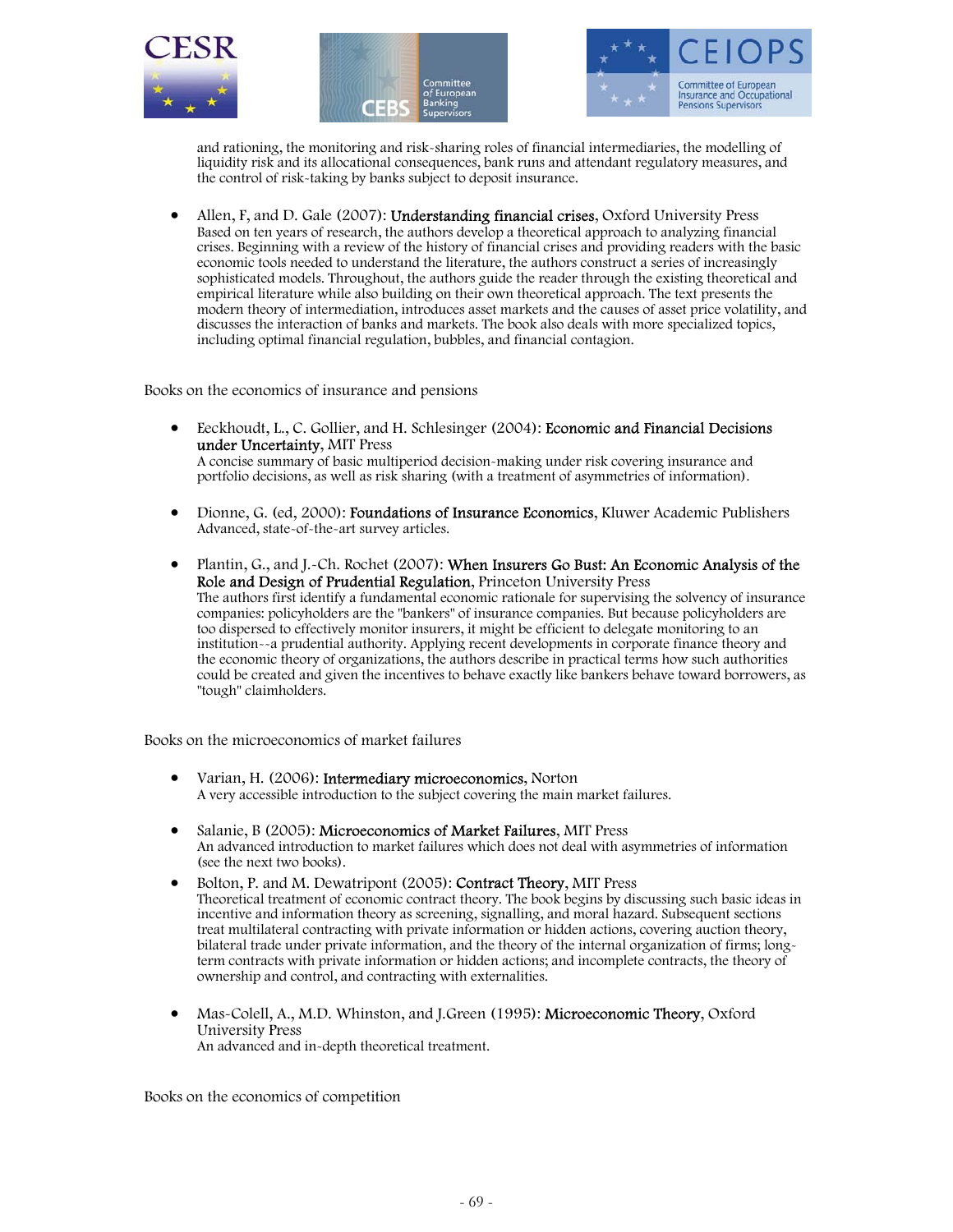





- Cabral, L. (2000): An Introduction to Industrial Organisation, MIT Press A very accessible introduction to the subject.
- Carlton, D. W., and J. M. Perloff (2004): Modern Industrial Organisation, Addison-Wesley Intermediary, comprehensive textbook with empirical evidence and many applied examples. The book covers standard topics such as monopoly, oligopoly, monopolistic competition, games in oligopolies (Bertrand, Stakelberg Cournout-Nash etc.). Then it goes on to topics such as advertising and its effects, price discrimination (1st degree, 3rd degree, bundling strategies), innovation and R&D, etc.
- Motta, M (2004): **Competition Policy**, Oxford University Press Links in a comprehensive manner a theoretical treatment to the institutional legal framework for competition in Europe. Presents important recent cases.
- Tirole, J. (1988): The Theory of Industrial Organization, MIT Press An advanced and comprehensive, in-depth theoretical treatment.
- Hunter, J., C. Ioannidis, E. Iossa and L. Skerratt (2001): "Measuring Consumer Detriment under Conditions of Imperfect Information", Office of Fair Trading, Research Paper 20, October

http://www.oft.gov.uk/NR/rdonlyres/313429B5-695F-45DB-A4D8- F9D92EABD093/0/oft354.pdf

### 2. GUIDELINES

European Commission

• European Commission (2006): Impact Assessment Guidelines, March In this 2nd version, which, like the first version, is dated 15 June 2005, an appendix about administrative costs has been added. The appendix is also available separately. http://ec.europa.eu/governance/impact/whatsnew.htm http://ec.europa.eu/comm/secretariat\_general/impact/docs/SEC2005\_791\_IA\_guidelines\_main.pd f Assessing administrative costs set by EU legislation (Annex 10 to the impact assessment

guidelines) http://ec.europa.eu/comm/secretariat\_general/impact/docs/sec2005\_791\_march\_2006\_annex10. pdf

- European Commission (2002): Towards a reinforced culture of consultation and dialogue - General principles and minimum standards for consultation of interested parties by the Commission, COM(2002) 704 final http://ec.europa.eu/governance/impact/docs/com2002\_0704en01.pdf
- European Commission (2002): On the collection and use of expertise by the Commission: Principles and guidelines, COM(2002) 713 final http://ec.europa.eu/governance/impact/docs/com2002\_0713en01.pdf

OECD

• OECD Guiding Principles for Regulatory Quality and Performance http://www.oecd.org/dataoecd/24/6/34976533.pdf OECD RIA website http://www.oecd.org/document/49/0,2340,en\_2649\_34141\_35258801\_1\_1\_1\_1,00.html

Standard Cost Model Network

• SCM Network (2005): International Standard Cost Model Manual This manual contains a detailed description of the Standard Cost Model method, a practical guide on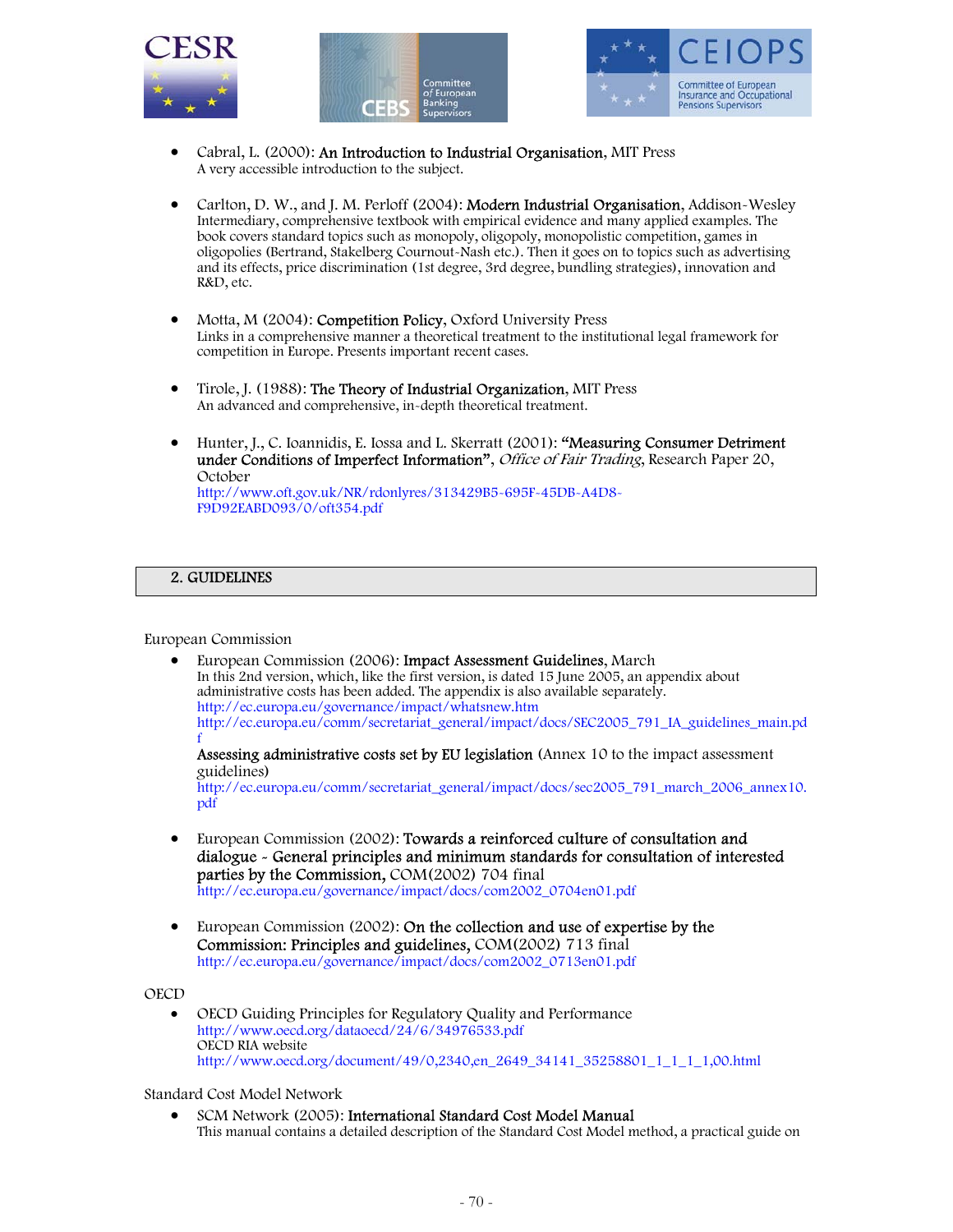





how to perform SCM measurements, practical experiences from Denmark, the Netherlands, Norway, Sweden and the United Kingdom and a chapter on how to make cross country benchmarks/comparisons. http://www.administrative-burdens.com http://www.administrativeburdens.com/filesystem/2005/11/international\_scm\_manual\_final\_178.doc

United Kingdom

- FSA (2006): A Guide to Market Failure Analysis and High Level Cost Benefit Analysis http://www.fsa.gov.uk/pubs/other/mfa\_guide.pdf
- FSA (2000): Practical Cost-Benefit Analysis for Financial Regulators (version 1.1) http://www.fsa.gov.uk/pubs/foi/cba.pdf
- FSA (2000): Making Policy in the FSA: How to take account of competition http://www.fsa.gov.uk/pubs/other/policy\_making.pdf
- Alfon, I. and P. Andrews (1999): Cost-Benefit Analysis in Financial Regulation, FSA Occasional Paper 3 http://www.fsa.gov.uk/pubs/occpapers/OP03.pdf
- NERA (2004): The FSA's Methodology for Cost-Benefit Analysis, Nera Consulting http://www.fsa.gov.uk/pubs/other/nera\_cba\_report.pdf
- Oxera (2006): A framework for assessing the benefits of financial regulation The report develops a framework which seeks to design the dimesions along which financial services regulation delivers benefits, and having identified what to measure discusses how the benefits should be measured. http://www.fsa.gov.uk/pubs/other/Oxera\_report\_20060622.pdf
- UK Cabinet Office (2006): Regulatory Impact Assessment Guidance, This a revised version of UK Cabinet Office (2003): Better Policy-Making: A Guide to Regulatory Impact Assessments. It provides background information on the meaning and purpose of IAs and step by step guidance on the procedure for preparing and presenting them. http://www.cabinetoffice.gov.uk/regulation/ria/ria\_guidance/index.asp

Ireland

- Irish Financial Services Regulatory Authority (2005): Consumer Protection Regulatory Impact Analysis http://www.ifsra.ie/data/CP\_Files/Consumer%20Protection%20Code%20Regulatory%20Impact%20 Analysis.pdf
- Department of the Taoiseach (2005): RIA Guidelines The obligations and guidelines contained in this document as well as in the following one apply only to Government Departments and offices and do not, in any formal way, apply to the IFSRA. http://www.betterregulation.ie/index.asp?docID=78
- Department of the Taoiseach (2005): Report on the Introduction of Regulatory Impact Analysis across the Irish Civil Service http://www.betterregulation.ie/attached\_files/Rtfs/RIA%20english.doc http://www.betterregulation.ie/attached\_files/Pdfs/RIA%20english.pdf

Germany

• Bundesregierung (2000): Moderner Staat – Moderne Verwaltung – Ein Leitfaden zur Gesetzesfolgenabschätzung The RIA Guidelines of the German government (in German only). http://www.staat-modern.de/Anlage/original\_549866/Moderner-Staat-Moderne-Verwaltung-Leitfaden-zur-Gesetzesfolgenabschaetzung.pdf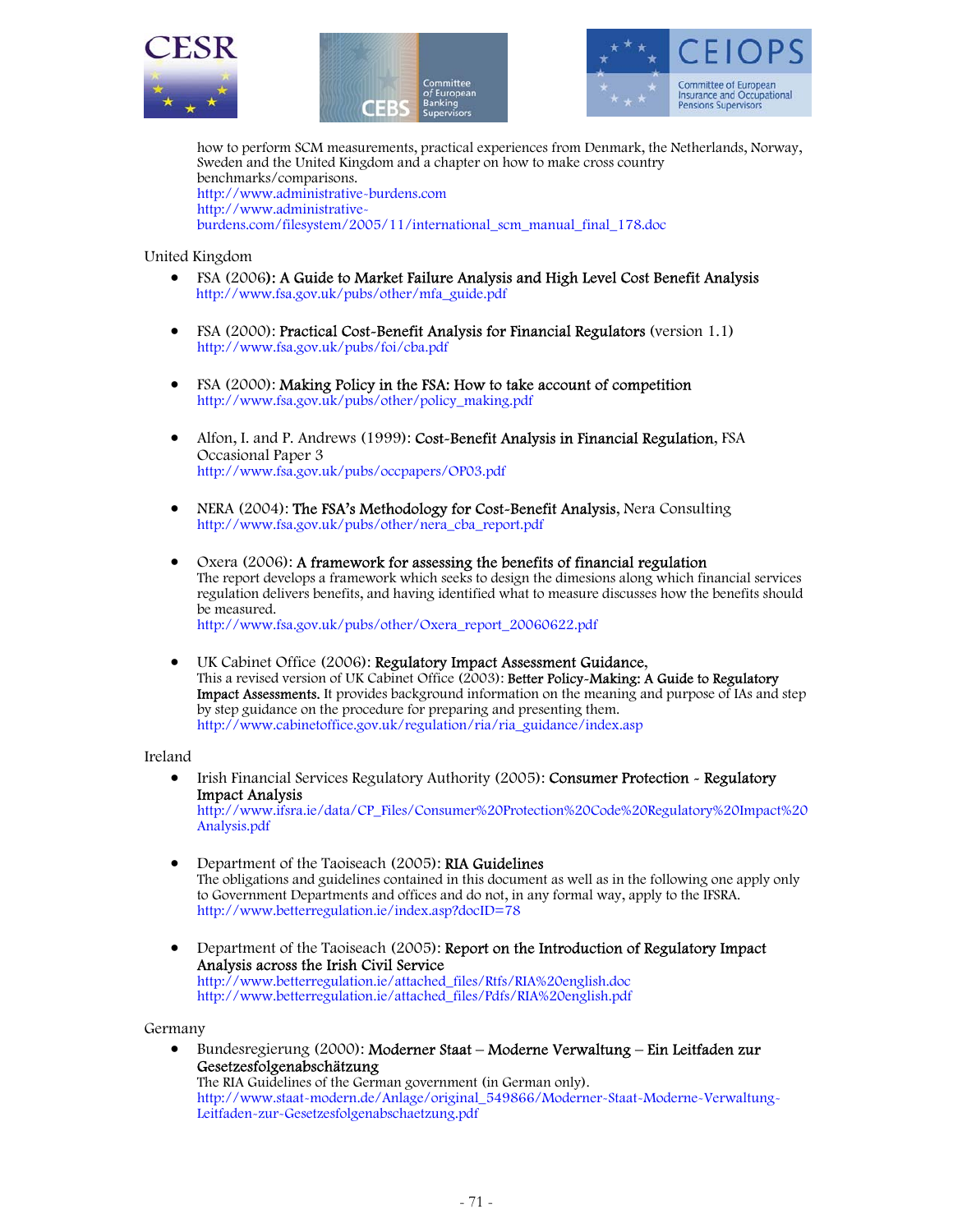





### Netherlands

• Dutch National Bank (2002): "Regulatory Impact Analysis as new instrument for the Bank", Quarterly Bulletin DNB, June http://www.dnb.nl/dnb/bin/doc/qb2002q2\_tcm47-146974.pdf

### New Zealand

• Ministry of Economic Development (MED) of New Zealand (1999): A Guide to Preparing Regulatory Impact Analysis http://www.med.govt.nz/templates/MultipageDocumentTOC\_\_\_\_607.aspx

### United States of America

- Office of Management and Budget OMB (1996): Economic Analysis of Federal Regulations Under Executive Order 12866 http://www.whitehouse.gov/omb/inforeg/riaguide.html
- OMB (1992): Guidelines and Discount Rates for Benefit-Cost Analysis of Federal Programs, Circular No. A-94 revised http://www.whitehouse.gov/omb/circulars/a094/a094.html
- OMB (1992): Regulatory Analysis http://www.whitehouse.gov/omb/circulars/a004/a-4.pdf

### 3. IA IN PRACTICE

#### FSA

- Deloitte (2006): The cost of regulation study (commissioned by the FSA and the Financial Services Practitioner Panel) The report presents the results of an extensive exercise designed to measure on a rule by rule basis the incremental costs of regulation in three sectors: corporate finance, institutional fund management, and investment and pension advice. http://www.fsa.gov.uk/pubs/other/policy\_making.pdf
- Real Assurance Risk Management (2006): **Estimation of FSA Administrative Burdens** The report's purpose is to evaluate the total cost of the administrative burden imposed by the rules of the FSA' Handbook by applying the UK Standard Cost Model. http://www.fsa.gov.uk/pubs/other/Admin\_Burdens\_Report\_20060621.pdf

### • FSA (2006): Better Regulation Action Plan

This document updates the FSA's own plans for reform of its rules and regulations, first set out in December 2005. It reports on the progress made since then, and relates that work to the two studies on costs of regulation also published simultaneously. In particular, it shows that rules which account for over three quarters of the administrative costs are already subject to review by the FSA as part of its Better Regulation Action Plan. The FSA now intends the detailed rule by rule analysis of incremental costs set out in the Cost of Regulation Report by Deloitte to shape its future review of regulatory reform.

http://www.fsa.gov.uk/pubs/other/2660\_Action\_plan.pdf

• Shapiro A.A., Stenby E.H., Franks J.R., Schaefer S.M., and Staunton M.D. (1997): **"The direct** and compliance costs of financial regulation", Journal of Banking and Finance, Vol.21 (11-12), 1547-1572

The study, which was commissioned by an industry body, has been criticised for its opaque methodology.

Netherlands Authority for the Financial Markets (AFM)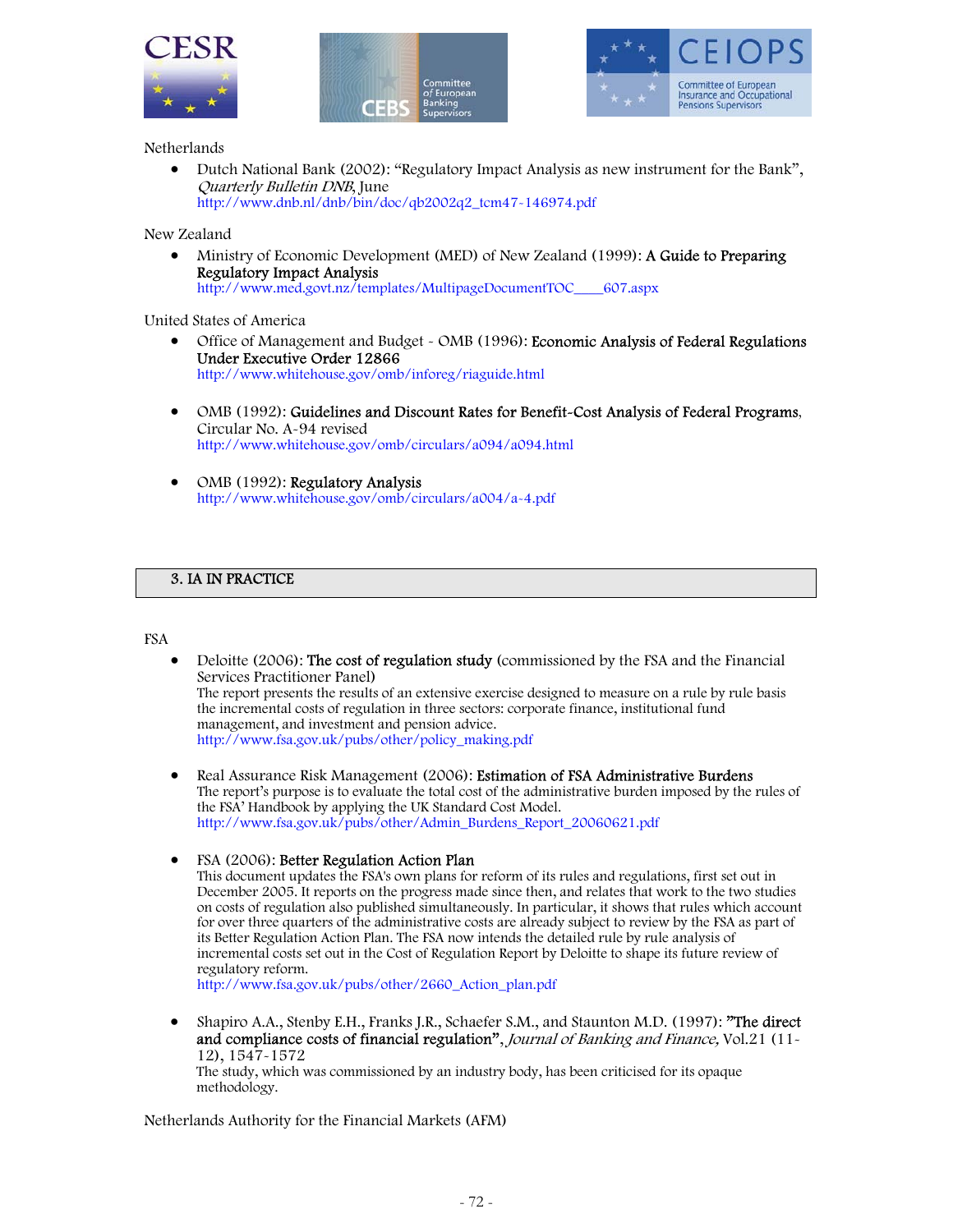





• Ruitenbeek, M. and J. Wielhouwer (2006): Cost-Benefit Analysis in Financial Supervision

Bundesanstalt für Finanzdienstleistungsaufsicht

• BaFin (2006): Survey on Regulatory Impact Assessment Practices by Financial Regulators in Single Regulator Countries

European Union

• Renda, A. (2006): Impact assessment in the EU: the state-of-the-art and the art of the state, Center of European Policy Research

This study focuses on the latest developments in the United States, UK, and EU, and presents a scorecard analysis of the Commission's extended impact assessments. The author concludes with a road map for improving the transparency, efficiency, and effectiveness of the EU Integrated Impact Assessment model.

• Formez (2004): A comparative analysis of Regulatory Impact Assessment in ten EU countries

A report prepared by the Italian consulting firm Formez for the Directors of Better Regulation DBR Group.

http://www.betterregulation.ie/index.asp?docID=66 http://www.betterregulation.ie/attached\_files/Pdfs/Report%20on%20RIA%20in%20the%20EUa.pdf

## Policy Research Initiative of Canada

- Jacobs, S., Jacobs and Associates (2006): Current Trends in Regulatory Impact Analysis: The Challenges of Mainstreaming RIA into Policy-making This is a short version of the full report for the Policy Research Initiative. http://www.regulatoryreform.com/pdfs/Current%20Trends%20and%20Processes%20in%20RIA%2 0-%20May%202006%20Jacobs%20and%20Associates.pdf
- Jacobs, S., Jacobs and Associates (2006): Regulatory Impact Analysis in Regulatory Process, Method, and Co-operation: Lessons for Canada from International Trends, Policy Research Initiative of Canada Working Papers 026 This is the full version. http://policyresearch.gc.ca/page.asp?pagenm=pub\_wp\_abs#WP026

## **OECD**

- OECD (1997): Regulatory Impact Assessment Best Practices in OECD Countries, Paris http://www.oecd.org/dataoecd/21/59/35258828.pdf
- OECD: Regulatory Management Reform Reports by Country, Paris http://www.oecd.org/countrylist/0,2578,en\_2649\_34141\_1794487\_1\_1\_1\_1,00.html
- OECD (2002): Government capacity to assure high quality regulation in Turkey, Paris http://www.oecd.org/dataoecd/40/6/1840728.pdf
- OECD (2004): Regulatory Impact Assessment Inventory, Paris http://www.oecd.org/dataoecd/22/9/35258430.pdf

## 4. EXAMPLES OF CONSULTATIVE PAPERS IN FINANCIAL REGULATION

- FSA Consultation Papers generally contain a section on CBA and competition analysis. http://www.fsa.gov.uk/Pages/Library/Policy/CP/index.shtml
- BaFin (in German only) http://www.bafin.de/cln\_011/nn\_722594/DE/Unternehmen/Konsultationen/konsultationen node.html\_nnn=true